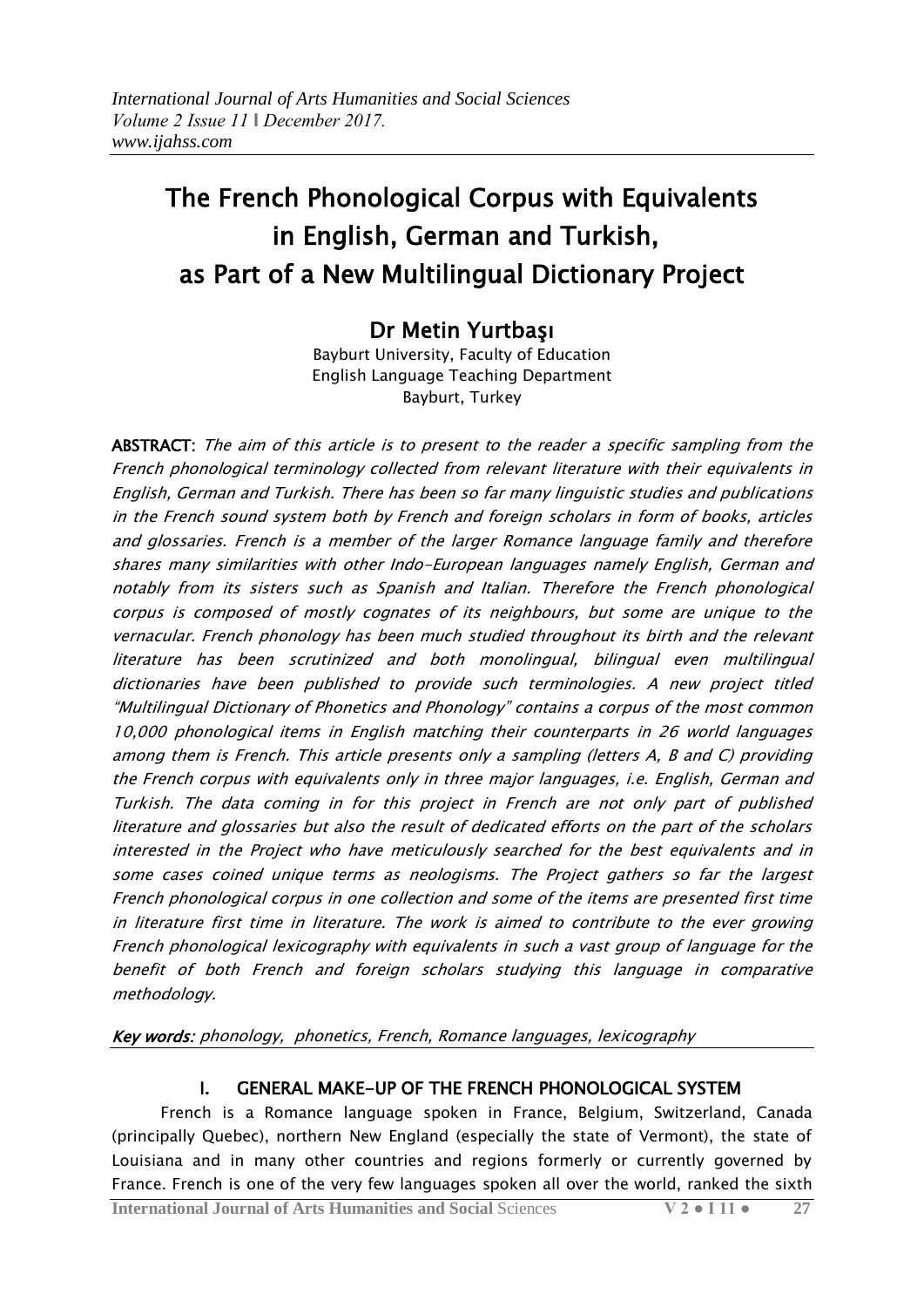most widely spoken language after Mandarin Chinese (over a billion speakers), English, Hindi, Spanish and Arabic. There are currently over 220 million French speakers worldwide, including 72 million so-called partial French speakers. Europe accounts for 39.87% of the French-speaking population, sub-Saharan Africa and the Indian Ocean for 36.03%, North Africa and the Middle East for 15.28%, America and the Caribbean for 7.66% and Asia/Oceania for 1.16% (OIF, 2010). As a result of population growth, the OIF (Organisation Mondiale de la Francophonie) estimates that the number of French speakers will rise to over 700 million by 2050, 80% of whom will be in Africa. This would take the proportion of French speakers in the world population from 3% to 8%. French is unusual in that it often exists alongside other languages in multilingual contexts. In Europe (excluding France), the largest populations of French speakers are essentially to be found in Belgium (45% of the population), Switzerland (20% of the population) and Luxembourg. French is Europe's second most widely spoken mother tongue with over 77 million speakers, after Germany (around 100 million) but ahead of English (around 61 million). Demographers forecast that France's birth rate will make French the most widely spoken mother tongue in Europe, ousting German, by 2025. French is an official language of 29 countries, second only to English in this category. French is one of the fastest growing languages in the world and that nearly half of all French speakers live in Africa (French speaking, 2017).

Before going deeper into the background of the French phonological studies and cite some major resources, let us briefly study the general make-up of the French sound system which makes it different from the rest of the other Romance languages. Unlike English and most of the world languages French enjoys four nasal vowels; final phonemes are not pronounced and word stress falls on the last syllable only. Vowels are not reduced to schwa /ə/ and / $I$ /, and syllables tend to be open (Griffiths, 2014). A brief summary of the major phonological details is presented here in a systematic manner:

VOWELS: French has sixteen vowel sounds: open a /a/ (a) patte, sac, madame, gare; Papa est capable; closed a /p/ (a) pas, pâte, bas, tas. Ne casse pas les noix; nasal a / $a/$  (closed "a" with a tilde) (en, em); en, pente, banc, lent, temps; Cet enfant apprend lentement.; mute e (e muet) /ə/ (e) Serez-vous là ?; Vous serez là ? (Vous s'rez là ?) Je ne serai pas là. (Je <sup>n</sup>'serai pas là.); premier, genou, petit. Le menu de mercredi. Je n(e) le r(e)verrai plus.; closed e /e/ (é) été, nez, céder. J'ai décidé de parler.; open e /ɛ/ (e) mer, mère, maire; arrêt, bec, palais, père, tête. Une belle semaine chez la reine.; nasal e (the "open e" with a tilde) /ɛ**̃**/ (ein, ien, ain) bain, bien, rein, rien; J'entre dans la lingerie.; regular i /i/ (i) mite, ici, lime, bise, site; Voici la liste des victimes.; closed o /o/ (au, eau, ô) beau, mot, côte. Le veau est trop chaud.; open o /ɔ/ (o) pomme, octobre, fort. Nicole porte une robe à la mode.; nasal o (open o with a tilde)  $/5/$  (on) pont, long, rond. La maison de mon oncle.; regular u /u/ (ou) cou, moule, douze. Il joue aux boules dans la cour.; /y/ (u) lune, pure, buste. Une vue sur la rue.; closed "eu" /ø/ (an o split by a diagonal bar) feu, deux, jeu, pneu. Les peureux sont malheureux.; open eu /œ/ (oe ligature) seul, peur, feuille, heure. L'œil de ma sœur. L'œuf et le bœuf, nasal /œ̃/ (oe ligature with a tilde) (un, um) chacun, brun, lundi. Un parfum pour chacun. (French Vowels, 2017).

CONSONANTS: There are French consonants 4 of which are almost always pronounced at the end of a word. Out these consonants /p/ pomme, Pierre, /t/ and /k/ crayon, cœur are NOT aspirated (Lawless French, 2017). Alveolar consonants (/t/, /d/, /s/, /z/, /l/ and /n/)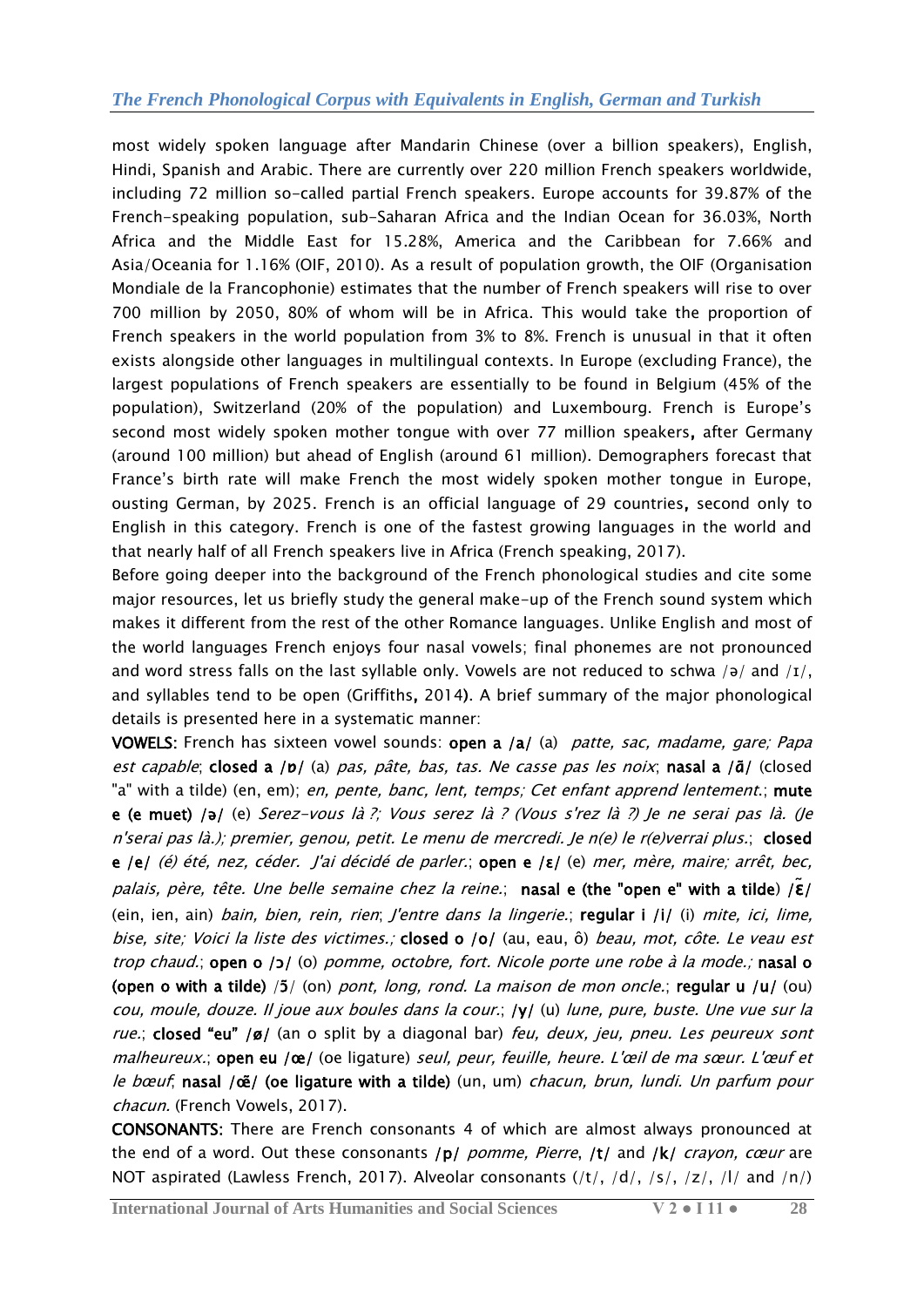are generally dental in French /t/ tiens, tendre, /d/ dents, donner, /s/ son, sien, /z/ zut, zèbre,  $|I|$  lèvre, livre and  $|n|$  nombre, nier (ibid). The letter "h" is never pronounced, but one needs to remember to distinguish the "h non-aspiré" from the "h aspiré" (H aspire, 2017). Most words belong to the first group, but for the words that have an "h aspiré", there are two characteristics that make them different: the definite article does not reduce to "I" (called elision) but remains *le* or *la* and word boundaries are maintained so that sounds do not link (absence of [liaison\)](http://ielanguages.com/french-liaison.html). Some examples for "h non-aspiré" are *l'habitude, l'herbe,* l'heure, l'histoire, l'homme, l'honneur, l'huile, and for those "h aspiré" are la hache, le hall, le haricot, le hazard, le hibou, le homard, le hockey. /R/ ruse, droit, arrêt, partout, mer, rang, gris, courir, merle, pire, rose, trou, pleurer, corde, sourd;  $\int \int$  (ch) chien, chercher,  $échauffer, |k|$  chaos, chrétien, echo, chœur; the graphemes; "gu" and "qu" can be pronounced three different ways /g/, /gw/, /gu/ *jaguar, linguistique* and /k/ likewise /kw/, /ky/ respectively (Matzke, 1905). Examples for /g/ are /gw/ and /gy/ are *anguille; jaguar;* aiguille fatigue; iguane; ambiguïté guérilla; lingual; linguiste distinguer; Guadeloupe; those for /k/ in form of /kw/ and /ku/ are question; adéquat; quiescent qualité; aquarium; equilateral équivalent; square; ubiquité quartier; équateur; équidistant (ibid). Even though most final consonants are not pronounced in French, there are a few exceptions, especially with words ending in "-s" (ibid). In words ending in a consonant "+s" or "-es", the "s" is silent. However, if a word ends in "-as,  $-\text{ès}$ ,  $-\text{is}$ ,  $-\text{os}$ ", or "-us", then the "s" is sometimes pronounced (French silent letters, 2017). Examples for the final "s silent" are: *matelas*, pancreas, aloes, exprès, logis, clos, confus, dehors; final "s" pronounced: cadenas; atlas, débarras; accès; palmarès,; oasis; vis dessous; albatross; sinus; ours (ibid)

LENGTH OF SYLLABLES: In French some vowel-consonant combinations produce a distinctly long sound  $\langle i \rangle$ ; the "o" in *rose*; the "a" in *gare*; the "in" in *cinq*; the *an* in *France; Onze* lampes rouges (French pronunciation, 2017).

ELISION In [French,](http://www.reviewfund.com/article?sq=&q=French_language) elision refers to the suppression of a final unstressed vowel (usually [ə]) immediately before another word beginning with a vowel. The term also refers to the orthographic convention by which the deletion of a vowel is reflected in writing, and indicated with an [apostrophe](http://www.reviewfund.com/article?sq=&q=Apostrophe) (liaison-elision, 2017).

LIAISON (linking) Liaison (French pronunciation: [[ljɛˈzɔ̃](http://www.reviewfund.com/article?sq=&q=Help:IPA/French)] is the pronunciation of a latent word-final [consonant](http://www.reviewfund.com/article?sq=&q=Consonant) immediately before a following [vowel](http://www.reviewfund.com/article?sq=&q=Vowel) sound (Liaison, 2017). Technically, it is a type of external [sandhi,](http://www.reviewfund.com/article?sq=&q=Sandhi) which is disrupted in [pausa](http://www.reviewfund.com/article?sq=&q=Pausa) (ibid). In [French,](http://www.reviewfund.com/article?sq=&q=French_language) most written word-final consonants are no longer pronounced and are known as latent or mute (ibid). For example, the letter s in the word les, 'the', which is generally silent (i.e., dead and phonologically null), but it is pronounced /z/ in the combination *les amis* /le.z $\sim$ a.mi/, 'the friends'. In certain [syntactic](http://www.reviewfund.com/article?sq=&q=Syntax) environments, liaison is impossible; in others, it is mandatory; in others still, it is possible but not mandatory and its realization is subject to wide stylistic variation. After a singular noun such as "sujet intéressant" no liaison occurs, but after "es" in the second person singular it is used: Tu portes un livre. After the word et: as in "Pierre *et Alain* [ˌpier $\vee$ e aˈlɛ̃] (not *Pierre est allé.* [ˌpier $\vee$ e $\vee$ t $\vee$ aˈlɛ̃]) and before an "aspirate h" as in Les Halles [lɛˈal] (not [ˌlɛ $\cup$ z $\cup$ 'al]) there is no liaison (ibid).

WORD STRESS. Although French words are generally thought to be stressed on the last syllable this is scientifically proven to be false (French pronunciation, 2017). The fact of the matter is, voice modulations that could be interpreted as stress are used in French only at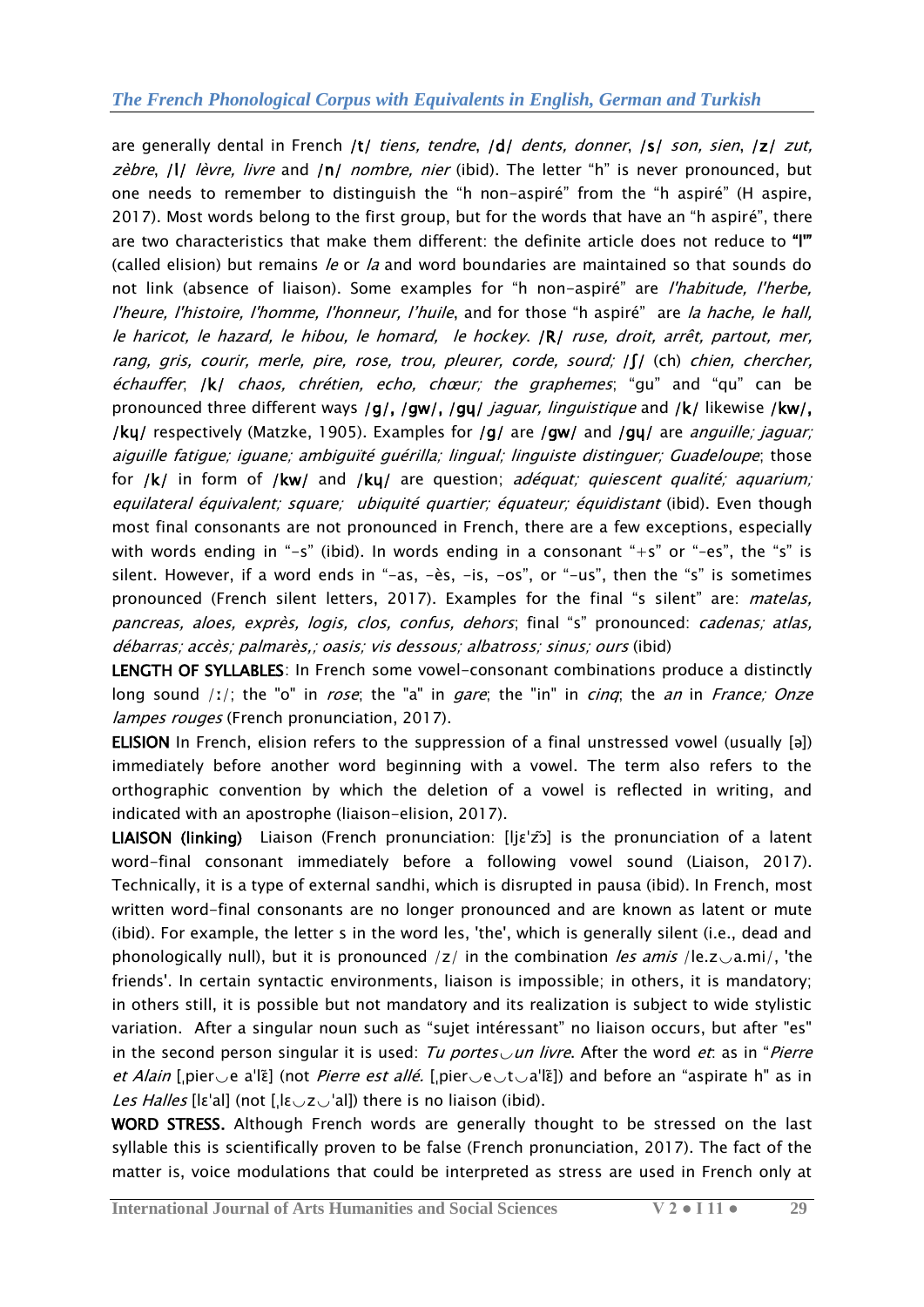the end of a phrase and are always followed by a pause (ibid). If we say: Le bébé de ma sœur a eu une mauvaise grippe la semaine dernière., the only real stress, within the sentence, will be on *sœur* because there is normally a pause between subject and verb:/e bébé de ma sœur (ibid). Secondary "stresses" might be felt at the end of bébé and grippe (ibid). Now the normal way for an English-speaking person would be to say: Le bébé de ma <sup>ˌ</sup>sœur →→ a ∘eu une mauˈvaise ˌgrippe → la seˌmaine derˈnière. (ibid). Unlike in English every two or three syllables must be stressed as in ,U -ni-'V E R -SI-TY, in French L'université de Montréal has only one stressed syllable, and that is the final syllable:  $-d$  in Montréal (ibid). In French words, syllables are "stressed" only before a pause (ibid).

INTONATION - Good French pronunciation requires mastery of 3 elements: individual sounds (phonemes), stress placement, and intonation (l'accentuation, 2017). Intonation refers to the varying pitch levels of speech; often referred to as the "melody" of a language, intonation is associated with certain sentence types: declarative, exclamative, imperative, and interrogative (questions) (ibid); *Il fait du soleil. Il y a des nuages*. (falling intonation) Longer declarative sentences often have a rise then a fall: *Je préfère visiter un musée* aujourd'hui. Exclamative intonation is marked by a sharp fall in pitch: *Quel beau chateau!*, Quelle belle province!, Quelles vacances formidables! Imperative intonation is similar to exclamative intonation—that is, a sharp fall at the end: Levez la main!, Ouvrez le livre!, Tournez à la page soixante-dix-neuf! Interrogative Intonation or Yes/No questions are signalled by a sharp rise on the final syllable: Tu aimes la Provence? Vous faites de la voile? Est-ce que vous partez en vacances? Information questions begin with a high pitch on the question word (où, pourquoi, comment, etc.) and then gradually fall; Comment vous appelez-vous? Qu'est-ce que vous faites dans la vie? (ibid).

## II. HISTORY OF THE FRENCH PHONOLOGY

French dialects developped from the [Vulgar Latin](http://www.orbilat.com/Languages/Latin_Vulgar/Vulgar_Latin.html) which was brought to Northern [Gaul](http://www.orbilat.com/Encyclopaedia/G/Gaul.html) with the Roman conquest in the 1st century B.C. (History of French, 2017). The history of French language is divided into 6 main periods: 1 Gallo-Romance (5th-8th centuries): The Vulgar Latin in Gaul has developped specific features that made it distinct from the Latin spoken in the other regions of the Roman empire. The [Reichenau Glosses](http://www.orbilat.com/Languages/Latin_Vulgar/Vocabulary/Reichenau_Glosses.htm) are a good example of its phonetics and vocabulary. 2 Old French (9th-13th centuries): The dialects of Northern Gaul developed into separate language (Langue d'oil, see below) with a grammar of its own. The first written materials in it date from the [Strasbourg Oaths of 842.](http://www.orbilat.com/Languages/French/Texts/Period_02/0842-Le_Serment_de_Strasbourg.htm) The Old French literature flourished since the 10th century (chansons de geste etc.). French in this period was already taught in the neighboring countries (especially in Germany). In 11th-13th centuries it was the dominant language of the English administration. It was, also, the language of the crusaders in the Levantine countries. 3 Middle French (14th-15th centuries). This period was marked by changes both in the pronunciation and in the grammar. A common literary language, based on the dialect of Île de France (the region of Paris), was promoted by the writers. French was replacing Latin in the texts of the public administration in France. 4 Early Modern French (16th century). The aim of the writers of this period, as is the case of the poets of La Pléiade, was to elevate the French language to the level of [Latin](http://www.orbilat.com/Languages/Latin/Latin.html) as a medium for literary expression, In 1539 [a royal decree](http://www.orbilat.com/Languages/French/Texts/Period_04/1539-L%27Ordonnance_de_Villers-Cotterets.html) proclaimed French official language of the public administration. Since that period the government was always involved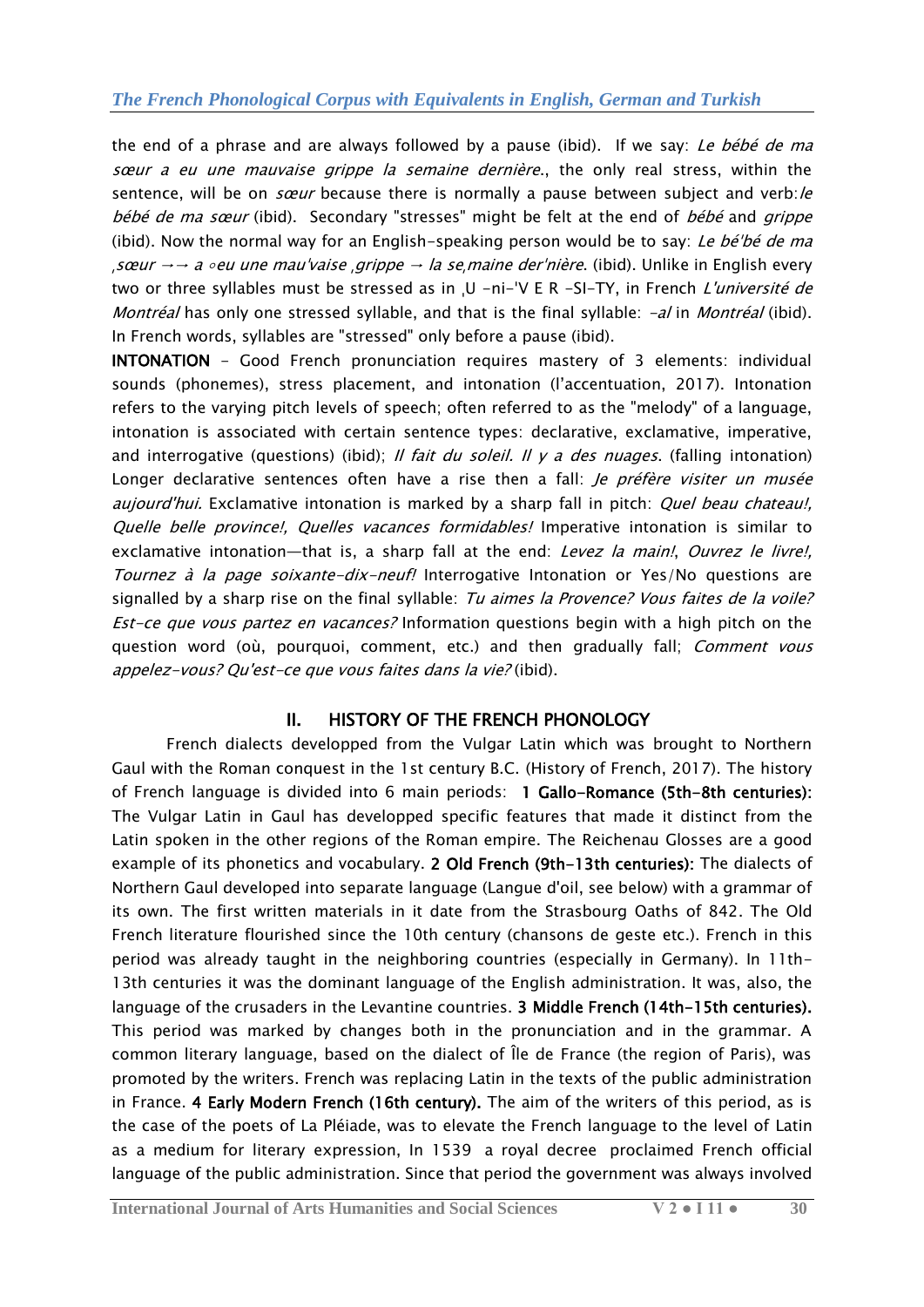in the development and the standardization of the language. 5 Classical Modern French (17th-18th century). In this period were fixed the main grammar convention of the modern French. By then it was used as an international language throughout Europe and even in the administrative correspondence of countries as Germany. With the colonial expansion of France French spread to America (Canada, Louisiana, the Caribbean islands etc.). 6 Contemporary Modern French (since 19th century). The contemporary pronunciation of the standard language was fixed in that period, namely between 1789 and 1918. French was established as an official language in the French and Belgian colonial possessions in Africa (ibid).

French exhibits the most extensive phonetic changes from Latin of any of the [Romance](http://www.reviewfund.com/article?sq=&q=Romance_languages)  [languages.](http://www.reviewfund.com/article?sq=&q=Romance_languages) Most other Romance languages are significantly more conservative phonetically, with [Spanish](http://www.reviewfund.com/article?sq=&q=Spanish_language) and especially [Italian.](http://www.reviewfund.com/article?sq=&q=Italian_language) French also shows enormous phonetic changes between the [Old French](http://www.reviewfund.com/article?sq=&q=Old_French) period and the modern language. Spelling, however, has barely changed, which accounts for the wide differences between current spelling and pronunciation. Some of the most important changes have been "the loss of almost all final consonants and the subsequent loss of final  $\sqrt{a}$ , which caused many newly-final consonants. The loss of the formerly strong stress that had characterized the language throughout much of its history and triggered many of the phonetic changes and significant transformations in the pronunciation of vowels, especially [nasal vowels.](http://www.reviewfund.com/article?sq=&q=Nasal_vowel) Only some of those changes have been reflected in the [orthography,](http://www.reviewfund.com/article?sq=&q=Orthography) which generally corresponds to the pronunciation of c. 1100- 1200 CE (the [Old French](http://www.reviewfund.com/article?sq=&q=Old_French) period) rather than modern pronunciation (Phonological History, 2017).

A profound change in very late spoken Latin [\(Vulgar Latin,](https://www.revolvy.com/main/index.php?s=Vulgar%20Latin&item_type=topic) the forerunner of all the [Romance](https://www.revolvy.com/main/index.php?s=Romance%20languages&item_type=topic)  [languages\)](https://www.revolvy.com/main/index.php?s=Romance%20languages&item_type=topic) was the restructuring of the [vowel](https://www.revolvy.com/main/index.php?s=Vowel&item_type=topic) system of [Classical Latin.](https://www.revolvy.com/main/index.php?s=Classical%20Latin&item_type=topic) Latin had thirteen distinct vowels: ten pure vowels (long and short versions of a, e, i, o, v), and three [diphthongs](https://www.revolvy.com/main/index.php?s=Diphthong&item_type=topic) (ae, oe, av). Essentially, the ten pure vowels were reduced to the seven vowels, and [vowel length](https://www.revolvy.com/main/index.php?s=Vowel%20length&item_type=topic) was no longer a distinguishing feature. The diphthongs "ae" and "oe" fell in with and, respectively "av" was retained, but various languages (including Old French) eventually turned it into after the original fell victim to further changes. Vowel length became automatically determined by syllable structure, with stressed [open syllables](https://www.revolvy.com/main/index.php?s=Open%20syllable&item_type=topic) having long vowels and other syllables having short vowels. Furthermore, the stress on accented syllables became more pronounced in Vulgar Latin than in Classical Latin. That tended to cause unaccented syllables to become less distinct, while working further changes on the sounds of the accented syllables. That especially applied to the new long vowels, many of which broke into diphthongs but with different results in each daughter language (ibid).

Old French underwent more thorough alterations of its sound system than did the other Romance languages (ibid). [Vowel breaking](https://www.revolvy.com/main/index.php?s=Vowel%20breaking&item_type=topic) is observed to some extent in Spanish and Italian: Vulgar Latin "focv(s)" (fire) (in Classical Latin, "hearth") became Italian "fuoco" and Spanish "fuego" and "feu" in Modern French (Metaphor, 2017). In Old French, it went even further than in any other Romance language; of the seven vowels inherited from Vulgar Latin, only remained unchanged in stressed open syllables:

The standard for French is based on the dialect of Île de France (technically known as Francien) which has been the official standard language since the mid-16th century (Duffell, 2008). Francien has largely replaced other regional dialects of French spoken in northern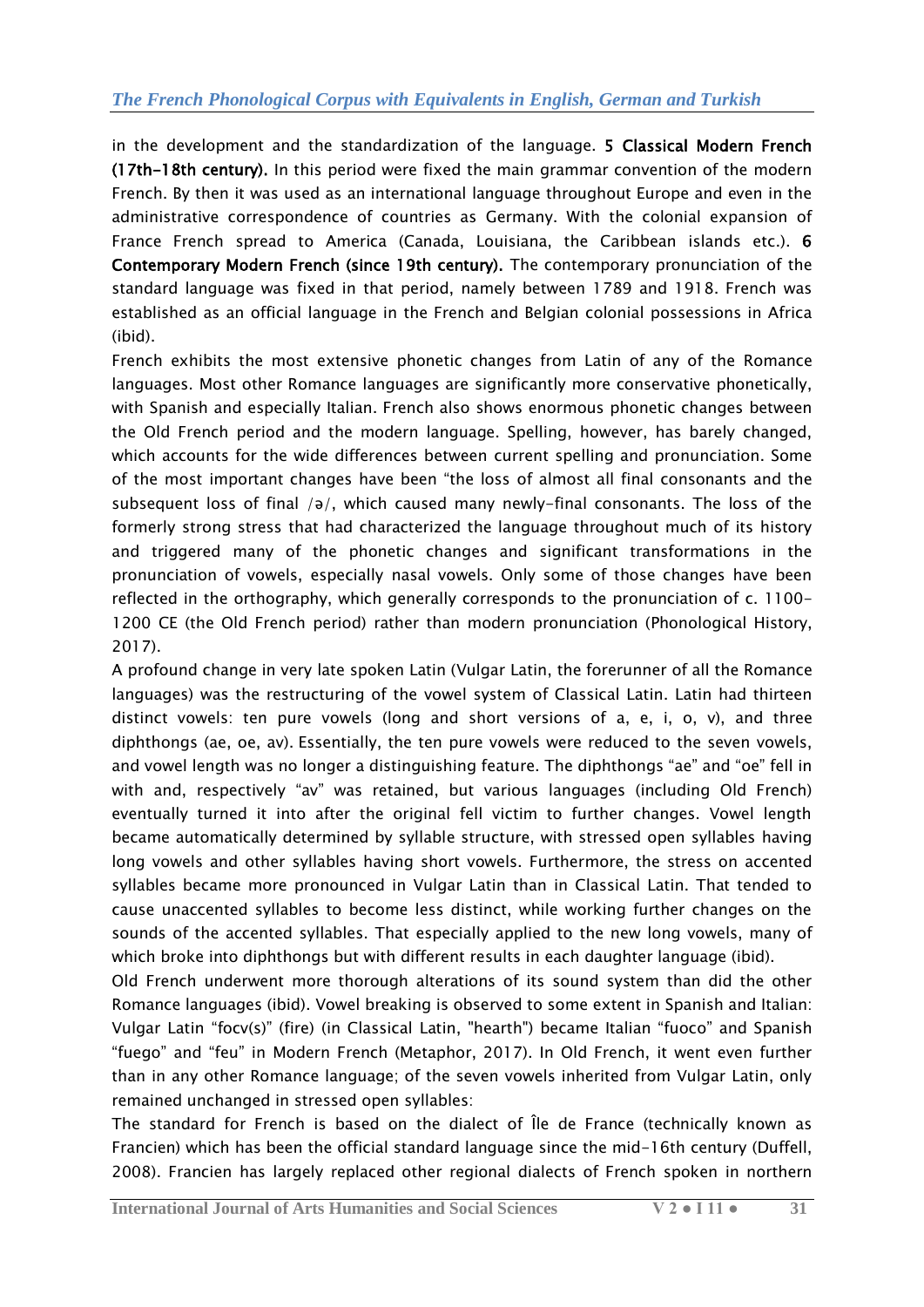and central France; these dialects made up the so-called "Langue d'oïl" (the term is based on the French use of the word "oïl", modern oui, for yes). French dialects are classified in 5 groups: 1 Central: Francien, Orléanais, Bourbonnais, Champenois; 2 Northern: Picard, Northern Norman, [Walloon](http://www.orbilat.com/Languages/Walloon/Walloon.htm) (usually considered a separate language); 3 Eastern: Lorrain, Bourguignon (Burgundian), Franc-Comtois; 4 Western: Norman, Gallo (around the Celtic Breton area), Angevin, Maine; 6 Southwestern: Poitevin, Saintongeais, Angoumois. Regional dialects of French survive for the most part only in uneducated rural speech, although the Picard-Walloon dialect of northern France and the Norman dialect of western France gave strong competition to Francien in medieval times, and Walloon is still spoken in Belgium. The [French language of Canada,](http://www.orbilat.com/Languages/French-Canadian/Canadian.html) originally probably of northwestern dialect type, has developed a lot of individual features. There exist also many French-based creoles (in Haiti, USA, the Carribbean islands etc.). Standard French has also greatly reduced the use of the [Occitan language](http://www.orbilat.com/Languages/Occitan/Occitan.html) of southern France (the so-called "Langue d'oc", from Provençal "oc" for yes). Occitan's major dialect, Provençal, was a widely used medieval literary language (Occitan, 2017).

More than 200 phonetic laws were operational in the transformation of Latin into French (French phonology, 2017). The most essential of them is the suppression of the short vowels before and of all vowels after the stressed vowel; this resulted, at first, in the formation of consonant accumulations that were subsequently simplified and this led to great changes in the sounds of words as compared to their Latin parent forms as well as to cognates in the other Romance languages: L "anima(m)" soul  $\Rightarrow$  OF "anme"  $\Rightarrow$  ModF "âme"; L "civitâte(m)" city => OF "citez" => ModF "cité" *etc*. A great part of the other laws are similar to those specific to the Ibero-Romance languages (see [Spanish](http://www.orbilat.com/Languages/Spanish/Spanish.html#Phonology) and [Portuguese\)](http://www.orbilat.com/Languages/Portuguese/Portuguese.html#Phonology): the voicing of the intervocalic "p, t, c" to "b, d, g": L "claudere" => F "clore"; the change of the intervocalic "b" to "v": L "debere"  $\Rightarrow$  F "devoir"; the drop of the inervocalic "d, g": L "cadere"  $\Rightarrow$  F "choir"; etc. (ibid). The above laws occur also subsequently: VL "potere" can, may  $\Rightarrow$  Gallo-Rom "podeir" (cf. Sp / Port "poder")  $\Rightarrow$  OF "poeir"  $\Rightarrow$  F "pouvoir" (with intercalated  $-v-$  to avoid [hiatus](http://www.orbilat.com/General_References/Linguistic_Terms.html#hiatus)) (ibid). The palatalization of "ca" and "qa" to "cha" and "ja" is peculiar to Francien: L. "campus"  $\Rightarrow$  F "champ". The French pronunciation was deeply influenced by the language of the pre-Roman Celts (amongst them probably the specific pronunciation of  $u$  as [y]) and of the later Germanic invaders (especially the Franks who gave the modern name of France). The initial Germanic "w-" was replaced by " $g(u)$ -" in Francien: Gmc "werra"  $\Rightarrow$  F "guerre" (war); Gmc "wardan"  $\Rightarrow$  F "garder" (to guard). Modern French has 15 vowels and 20 consonants. The vowels are opened and close (as [e] : [o]), labialized ([œ], [ø], [y]) and nasalized. The sometime great number of diphthongs was largely reduced; the modern language is marked especially by the rising diphthongs "ui" and "oi" (pronounced [wa]) (French diphthongs, 2017). The stress is fixed on the ultimate syllable of the word. The words, being relatively short, are pronounced in groups marked by a common accent (Laits.utexas, 2017). The present day French pronunciation may be characterized as "*modus* intensus" -- the words consists predominantly of open syllables (i.e. ending in vowels), the falling diphthongs are suppressed, the lips are used actively in the articulation of the sounds (Target, 2017).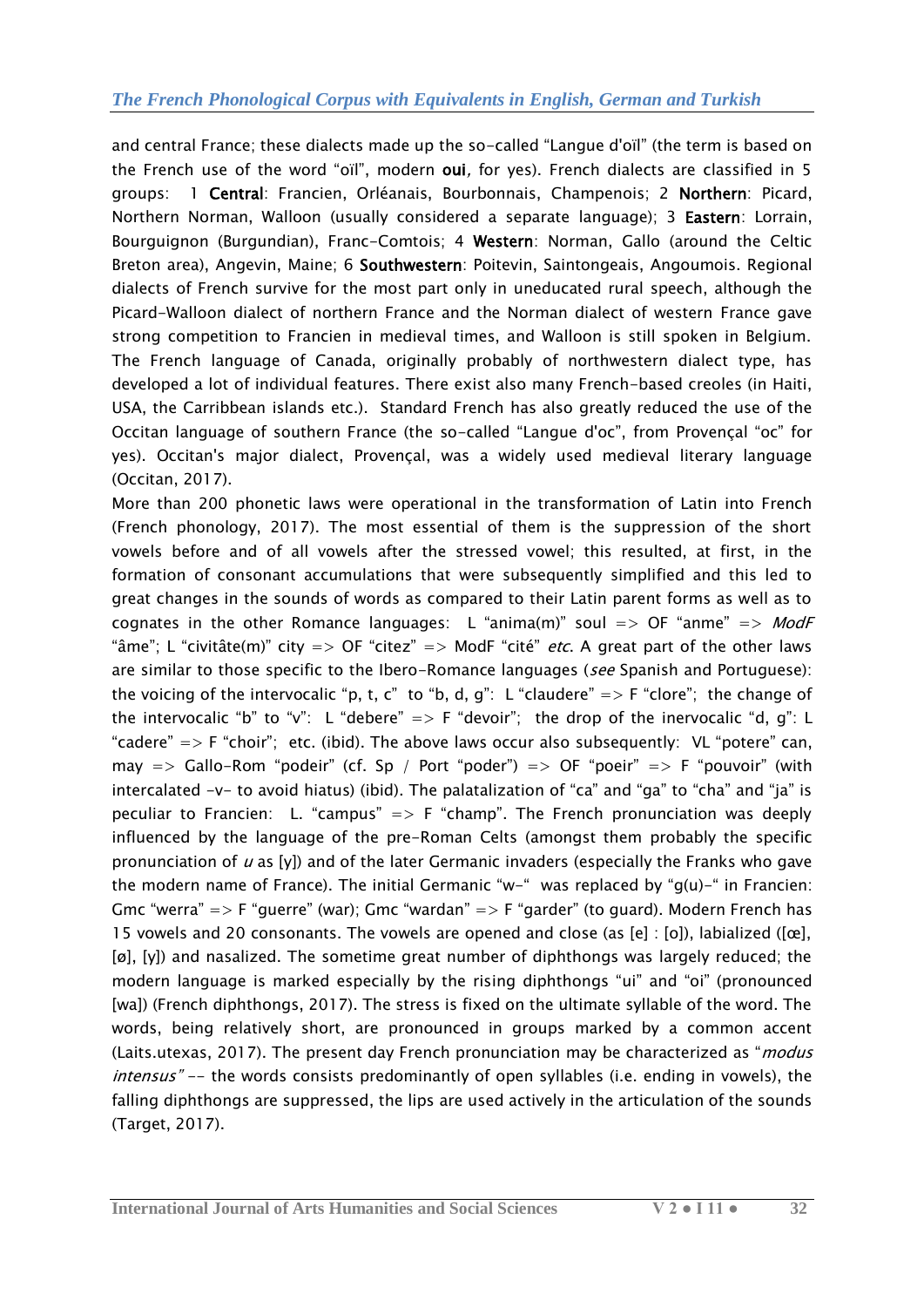## III. MONOLINGUAL/MULTILINGUAL FRENCH PHONOLOGICAL LEXICOGRAPHY WORKS IN CHRONOLOGICAL ORDER

Throughout the centuries the French linguistical studies have produced their own terminologies mostly cognates along with those of the neighbouring languages, notably English. Such monolingual and multilingual sources have been produced to define relevant items or match them with their equivalents in other languages. One of the largest of such resources is the modern SIL Project titled "French-English Glossary of Linguistic Terminology‖ which contains currently 7,837 linguistic terms in French and 8,059 terms in English (SIL, 2017). Part of the glossary has definitions in both languages to help the user of the glossary on the one hand to better understand the key concepts of terminology by relating them to their theoretical background, and on the other, to access innovative approaches of the study of language resulting from French linguistics. The project was first launched in 1972 then headed by Thomas Bearth, and is currently being expanded by his followers mainly working on French and English. One third of the corpus deals with the field of phonology and the rest in other fields of linguistics. The French editors of the present ―Multilingual Dictionary of Phonetics and Phonology‖ has benefitted largely from this reference as well as from other resources cited below that have reached to our day from many decades earlier:

1933 Marouzeau, Jules, *Lexique de la terminologie linguistique*, Paris (Collection Georges Ort-Geuthner)

1949 Türk Dil Kurumu (1949), [Dilbilim Terimleri Sözlüğü \(Dictionary of](http://tdkterim.gov.tr/?kategori=terimler_listeli&kisaltma=DIL&sozl=Dilbilim%20Terimleri%20S%CB%86zl%C2%B8%EF%A3%BF%C2%B8) Turkish Linguistic Terms[, Ankara](http://tdkterim.gov.tr/?kategori=terimler_listeli&kisaltma=DIL&sozl=Dilbilim%20Terimleri%20S%CB%86zl%C2%B8%EF%A3%BF%C2%B8) (translation of Lexique de la terminologie linguistique, by Jules Marouzeau)

1950 Bally, Charles, Linguistique générale et linguistique française. Berne: A. Franke.

1954 Pei, Mario A. & Gaynor, Frank, A Dictionary of Linguistics. New York : Philosophical Library

1954 Pei & Gaynor, A Dictionary of Linguistics. New York: Philosophical Library.

1955 Martinet, André. Economie des changements phonétiques: Traité de phonologie diachronique. Berne, A. Franke

1960 Bloch, OÜ. et W. Von Wartburg, Dictionnaire etymologique de la langue française, Paris 1960 Martinet, André. Eléments de linguistique générale. Paris, Librairie Armand Colin

1963 Hamp, Eric P. A, *Glossary of American Technical Linguistic Usage 1925-1950*. Utrecht: Spectrum Publishers

1963 Knobloch, J., Sprachwissenschaftliches Wörterbuch, Heiderberg, Carl Winter Universitatverlag

1964 Martinet, André, *Elements of General Linguistics*. Chicago: University of Chicago

1966 Vachek, Josef, The Linguistic School of Prague Glossary. Bloomington, IN, Indiana University Press

1968 Nash, Rose, Multilingual Lexicon of Linguistics and Philology: English, Russian, German, French. Coral Gables, FL: University of Miami Press

1969 Trubetzkoy, N. S., Principles of Phonology. Trans by Christiane A.M. Baltaxe. Berkeley University of California Press

1972 Berath, Thomas, [French/English Glossary of Linguistics Terms,](http://www.sil.org/linguistics/glossary_fe/glossary_index.asp) SIL International, http://www-01.sil.org/linguistics/glossary\_fe/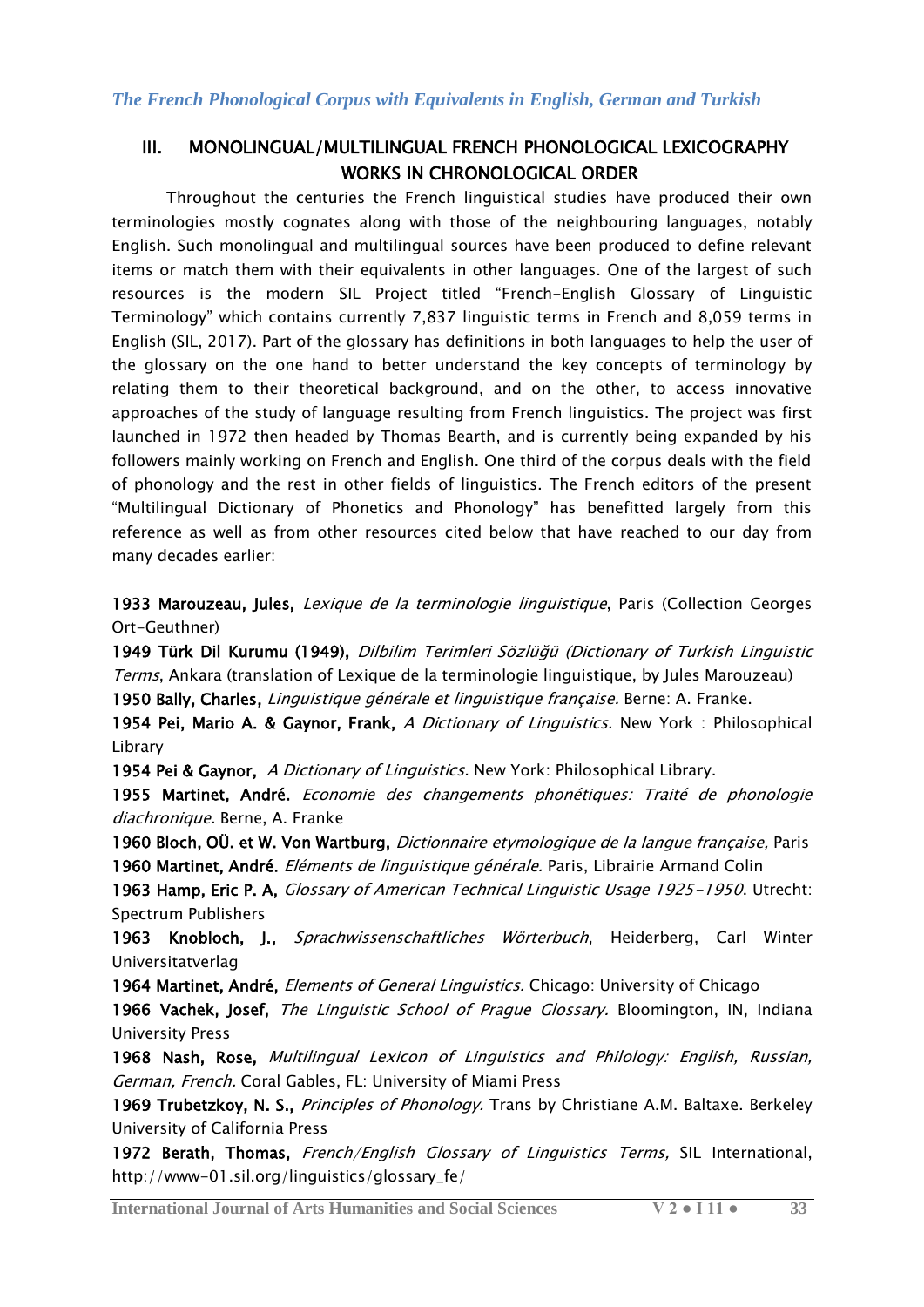1972 Ducrot, O and T. Todor, Dictionnaire encyclopédique des sciences du language, Paris, Le Seuil, 1972

1972 Hartmann & Stork, Dictionary of Language and Linguistics. London: Applied Science Publishers

1972 Palmatier, Robert A., A Glossary for English Transformational Grammar. New York: Appleton-Century-Crofts

1972 SIL, Glossaire français-anglais de terminologie courante en linguistique descriptive, édition préliminaire. High Wycombe, Bucks

1973 Dubois, J. et coll., *Dictionnaire de linguistique*, Paris, Larousse

1973 Vardar, B., Ferdinand de Saussure ve Dilbilim Kavramları

1974 Abraham, W., Terminologie zur neueren Linguistik, Tübingen, Ma- Niemeyr Verlag

1974 Mounin, Georges, *Dictionnaire de la linguistique.* Paris: Presses Universitaires de France

1974 Welte, W., Moderne Linguistik Terminologie, München, Maxx Huber Verlag, 1974

1978 Hatipoğlu, V., Dilbilgisi Terimleri Sözlüğü, Ankara

1978 Vardar, B., Başlıca Dilbilim Terimleri,

1981 Onishi, Masao, A Grand Dictionary of Phonetics. Tokyo: The Phonetic Society of Japan 1984 Akmajian Adrian, Demers, Richard A., & Harnish, Robert M. Linguistics: An ntroduction to Language and Communication, 2<sup>nd</sup> Ed. Cambridge, MA: The MIT Press

1986 Arrive, Michel, Gadet, Françoise & Galmiche, Michel, La grammaire d'aujourd'hui. Paris: Librairie Flammarion

1989 Grevisse, Maurice & Goosse, André. Nouvelle grammaire française. Paris: Duculot.

1989 MacKay, Ian. Phonetics and Speech Science. A Bilingual Dictionary -- Dictionnaire Bilingue de la Phonétique et des Sciences de la Parole. New York/Bern: Peter Lang. (PH)

1989 Topaloğlu, Ahmet (1989), *Dil Bilgisi Terimleri Sözlüğü,* Ötüken, İstanbul

1989 Wales, Katie, A Dictionary of Stylistics. London: Longman

1990 Collinge, N. E. An Encyclopaedia of Language. London: Routledge

1990 Nöth, Winfried, Handbook of Semiotics. Bloomington: Indiana University Press

1991 Haegeman, Liliane, *Introduction to Government and Binding Theory*. Oxford: Blackwell

1992 International Encyclopedia of Linguistics. (1992) New York: Oxford University Press

1992 Richards, Jack, Platt, J. & Weber, H. Longman Dictionary of Language Teaching & Applied Linguistics. London: Longman

1993 Le Robert & Collins, Dictionnaire Français-Anglais, Anglais-Français Senior, MacKay 1994 Dubois, Jean et al., Dictionnaire de linguistique et des sciences du langage. Paris: Larousse

1994 Ell, The Encyclopedia of Language & Linguistics, Oxford: Pergamon Press

1995 Ducrot, Oswald & Schaeffer, Jean-Marie, Nouveau dictionnaire encyclopédique des sciences du langage. Paris: Seuil

1996 Trask, Robert Lawrence, A Dictionary of Phonetics and Phonology. London: Routledge 1997 Matthews, P.H. The Concise Oxford Dictionary of Linguistics. Oxford: Oxford University Press

1998 Builles, Jean-Michel. Manuel de linguistique descriptive : Le point de vue fonctionnaliste. Paris: Nathan

1998 [Hartmann, R.R.K.-Gnegory, James,](http://books.google.com/books?id=E67tEcfQCwoC&printsec=frontcover&dq=Dictionary+of+Lexicography&as_brr=0&hl=tr&sig=zd-9BM5_Xcaq96RqjJVa6O9vZOo) *Dictionary of Lexicography*, Routledge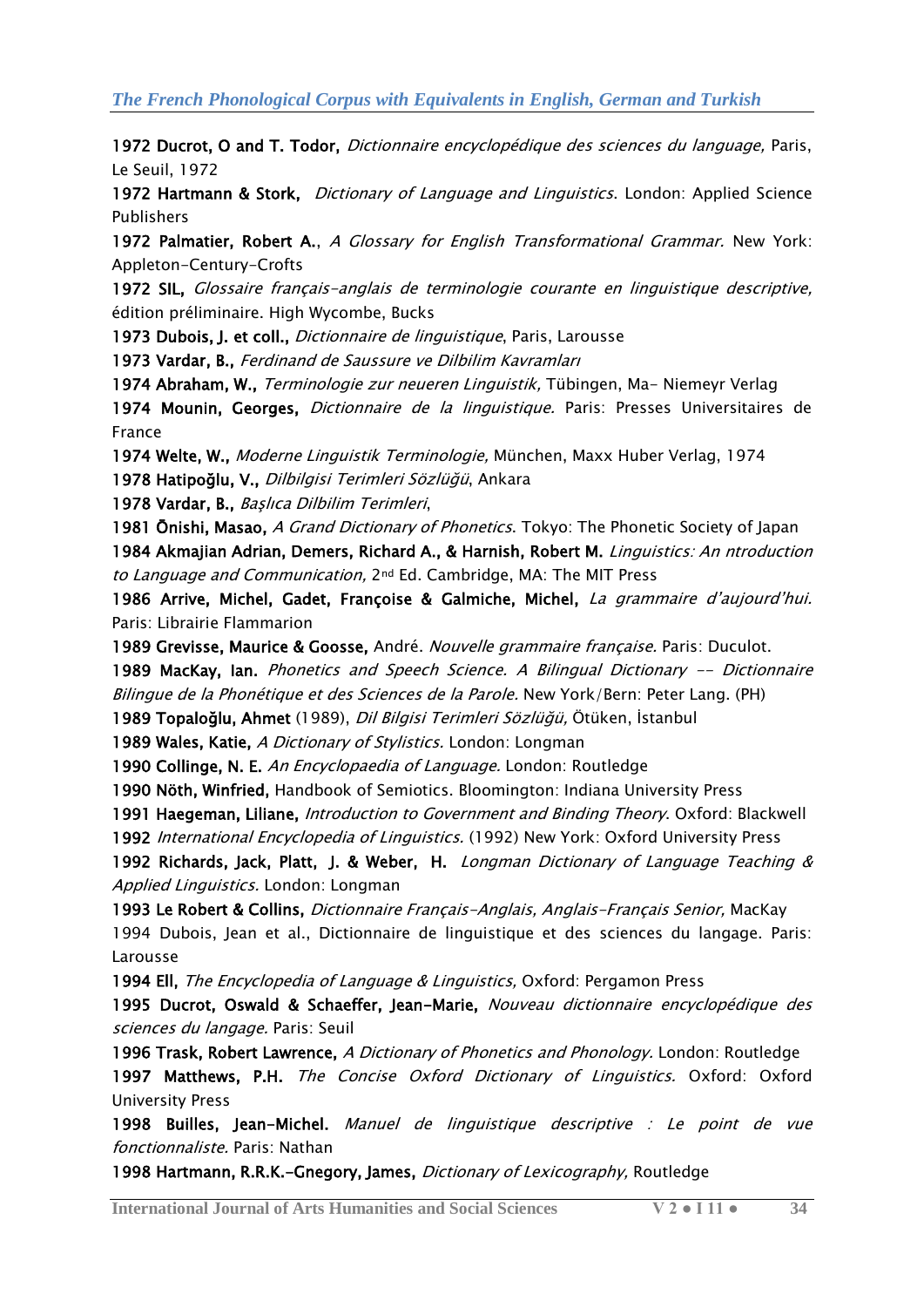1999 Johanson, Keith-Johanson, Helen, [The Encyclopedic Dictionary of Applied Linguistics:](http://books.google.com/books?id=1Qy-do1QP90C&pg=PA74&ots=WWDlM7yo1E&dq=oxford+linguistics+dictionary&sig=DIJbkAc0OtSdsYyZRO0ztWrxCdA#PPA392,M1)  [A Handbook for Language Teaching, Blackwell Publishing](http://books.google.com/books?id=1Qy-do1QP90C&pg=PA74&ots=WWDlM7yo1E&dq=oxford+linguistics+dictionary&sig=DIJbkAc0OtSdsYyZRO0ztWrxCdA#PPA392,M1)

2000 [Aronoff, Mark, Rees-Miller, Janie,](http://books.google.com/books?id=omRxLtx83wgC&pg=PA145&dq=dictionary+of+linguistics&sig=rjRyvlBDcUSqPbHS9nn660CLJ8g#PPA775,M1) The Handbook of Linguistics, Blackwell Publishing 2000 Finch, Geoffrey, Linguistic Terms and Concepts. New York: St. Martin's Press

2000 The Encyclopedia of Language & Linguistics, Oxford: Pergamon Press

2000 Trask, Robert Lawrence, [Dictionary of Historical and Comparative Linguistics,](http://books.google.com/books?id=wHBf5SXUUkUC&pg=RA1-PA222&dq=oxford+linguistics+dictionary&sig=jZ-06NQjkesnT_IxADfHXsbDABk#PPP1,M1) [Routledge](http://books.google.com/books?id=wHBf5SXUUkUC&pg=RA1-PA222&dq=oxford+linguistics+dictionary&sig=jZ-06NQjkesnT_IxADfHXsbDABk#PPP1,M1) 

2002 Malmkjaer, Kirsten (Ed.), *The Linguistics Encyclopedia*, Routledge, London and New [York, Second Edition](http://books.google.com/books?id=IG7tE4-p-uUC&pg=PA646&dq=The+Linguistics+Encyclopedia,+Routledge&as_brr=0&hl=tr&sig=Txc5gI16v_p5uvu9xBnz-AS7RQY#PPP1,M1)

2003 Crystal, David. [A Dictionary of Linguistics and Phonetics](http://books.google.com/books?id=bSxjt1irqh4C&pg=PP1&ots=ITD8ylcFA3&dq=david+crystal&sig=ipixJKB0-oxLHZY03uc3spiV6Y8), Blackwell Publishing

2003 Korkmaz, Zeynep, Gramer Terimleri Sö[zlüğü \(Dictionary of Turkish Grammar Terms\)](http://tdkterim.gov.tr/?kategori=terimler_listeli&kisaltma=GTS&sozl=Gramer%20Terimleri%20S%CB%86zl%C2%B8%EF%A3%BF%C2%B8) , [TDK, Ankara](http://tdkterim.gov.tr/?kategori=terimler_listeli&kisaltma=GTS&sozl=Gramer%20Terimleri%20S%CB%86zl%C2%B8%EF%A3%BF%C2%B8) 

2003 Vardar, Berke, [Açıklamalı Dilbilim Terimleri Sözlüğü](http://www.kitapyurdu.com/kitap/default.asp?id=73114&sa=31194729), Multilingual Yayınları

2005 Davis, Alan, [A Glossary of Applied Linguistics](http://books.google.com/books?id=1Ayh718AUpMC&pg=PA1&ots=45yvpXIXEj&dq=glossary+linguistics&sig=pxBPZqNyQIbcm6-iy7plzqLYB5Y#PPA3,M1), Edinburgh University Press

2006 [Baker, Paul, Hardie, Andrew, Macenery, Tony.](http://books.google.com/books?id=bQFNaGS9_NkC&pg=PA5&ots=1omPl0EECO&dq=glossary+linguistics&sig=7J6gcS5nk9T74rwqz6L8FzVWGww#PPA164,M1) A Glossary of Corpus Linguistics, [Edinburgh University Press](http://books.google.com/books?id=bQFNaGS9_NkC&pg=PA5&ots=1omPl0EECO&dq=glossary+linguistics&sig=7J6gcS5nk9T74rwqz6L8FzVWGww#PPA164,M1) 

2006 Martin & Ringham, Felizitas, Key Terms in Semiotics. London: Continuum. (SN)

2007 Aziz Berkai, Lexique de la linguistique Français-Anglais-Berbère

2007 Matthews, P. H., [The Concise Oxford Dictionary of Linguistics,](http://books.google.com/books?id=1_nlHAAACAAJ&dq=The+Concise+Oxford+Dictionary+of+Linguistics&as_brr=0&hl=tr) Oxford University Press, 2009 Abdelkader Fassi Fehri, A lexicon of linguistic terms : English, French, Arabic = Lexique de terminologie linguistique : anglais, français, arabe, Edition 1st ed. Imprint Beirut : Dar al-Kitab al-Jadid United Co.

2011 İmer, Kâmile[-Kocaman, Ahmet-Özsoy, Sumru,](http://www.kitapyurdu.com/kitap/default.asp?id=582440&sa=85859704) *Dilbilim Sözlüğü*, Boğaziçi Üniversitesi [Yayınevi](http://www.kitapyurdu.com/kitap/default.asp?id=582440&sa=85859704)

2013 Karaağaç, Günay, *Dil Bilimi Terimleri Sözlüğü*, Türk Dil Kurumu Yayınları .

2015 SFX Glossary Manga Studies http://mangastudies.com/sfx/index.php

2017 ACTA Glossaries [Terminology and Translation](articles/articles/Application%20Data/Microsoft/Word/ACTA%20Glossaries%20%20Terminology%20and%20Translation%20(EN-ES-FR)) (EN-ES-FR) https://www.proz.com /personal-glossaries/106220-acta-de-matrimonio

2017 [Dicionário de Termos Linguísticos \(PT>FR-EN\)](articles/articles/articles/november%202017/qazaq%20&%20french/Dicion�rio%20de%20Termos%20Lingu�sticos%20(PT%3eFR-EN)%20http:/www.portaldalinguaportuguesa.%20org/?action=terminology) http://www.portaldalinguaportuguesa. [org/?action=terminology](articles/articles/articles/november%202017/qazaq%20&%20french/Dicion�rio%20de%20Termos%20Lingu�sticos%20(PT%3eFR-EN)%20http:/www.portaldalinguaportuguesa.%20org/?action=terminology)

2017<http://www.portaldalinguaportuguesa.org/?action=terminology&act=view&id=1102> 2017 VikiSözlük, Dilbilimi Terimleri (http://tr.wiktionary.org/wiki/Kategori:Dil\_bilimi)

## IV. THE GENERAL BACKGROUND OF "THE MULTILINGUAL DICTIONARY OF PHONETICS AND PHONOLOGY"

The Linguist List (the Portal of the International Linguistics Community Online operated at Indiana University, Department of Linguistics) made a Call for Editors and Reviewers on July 03, 2017 by Dr Yurtbaşı from Bayburt University, ELT Department, Bayburt, Turkey, for a Project titled "The Multilingual Dictionary of Phonetics and Phonology". The announcement read "a work in progress that aspires to gather terms in that field from different languages including English, French, Arabic, Turkish, Russian, Chinese, Dutch and more". The Dictionary was planned to contain more than 10,000 items with their short English and Turkish definitions and examples and that editors/reviewers were needed to work on the relevance of entries and their lexical handling. The contributors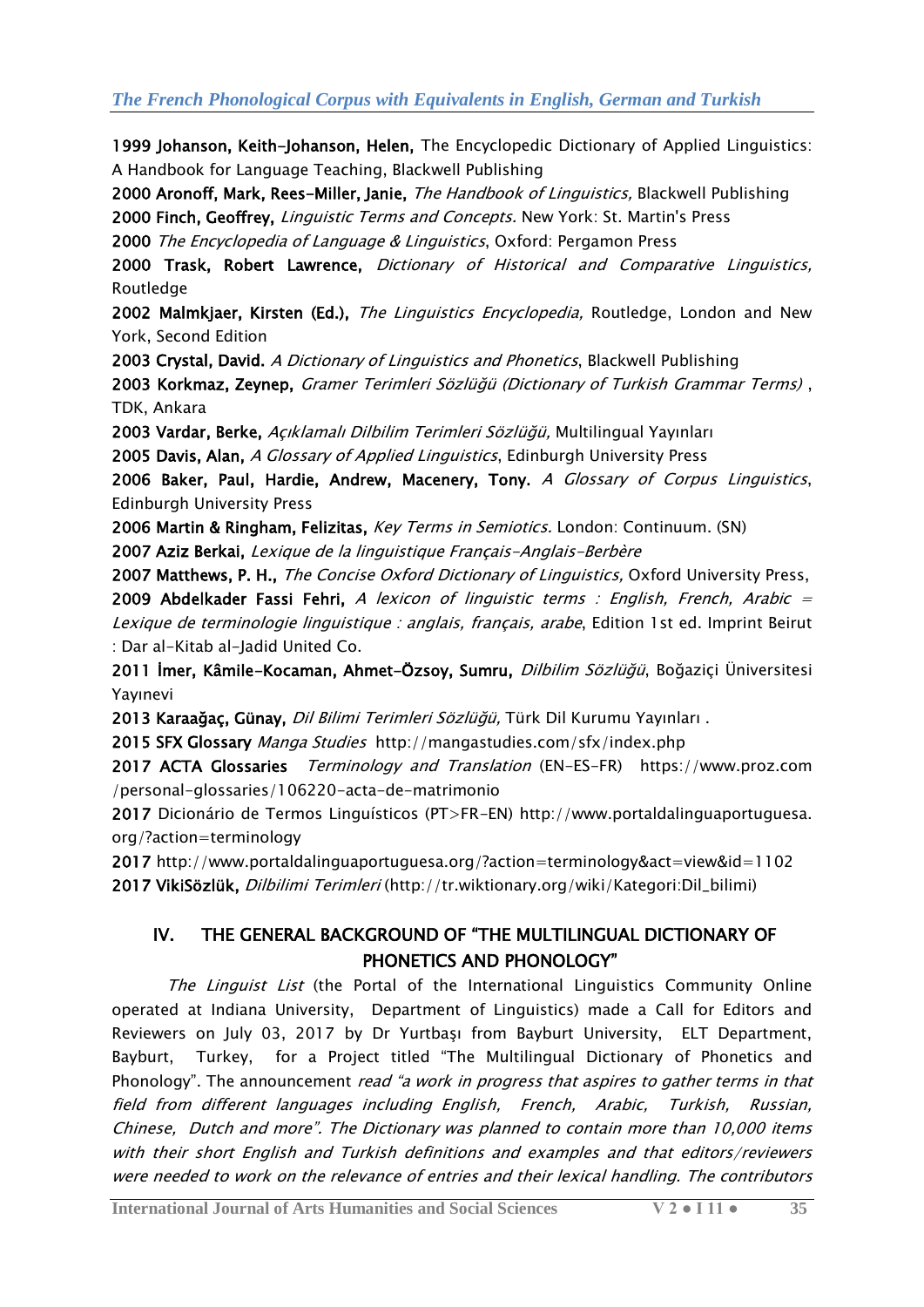were required to check the equivalents of phonological/phonetic terms in their language or provide more accurate or new ones in their native language and edit the explanations and enrich them with examples. The dictionary was announced to aim to expand the field of Phonetics and Phonology in as many languages as possible in its Multilanguage nature, so linguists from all parts of the world were invited to join in. Within a short deadline of a few months the editor sought assistant editors and proof-readers, eager to contribute to the project with their linguistical background." (http://linguistlist.org/LL/fyi/fyi-details.cfm? [submissionid = 36302018\)](http://linguistlist.org/LL/fyi/fyi-details.cfm?%20submissionid%20=%2036302018) The announcement had also a French version which was translated as: "Le dictionnaire multilingue de phonétique et de phonologie" est un travail en cours qui aspire à rassembler des termes dans ce domaine à partir de différentes langues, y compris l'anglais, le français, l'arabe, le turc, le russe, le chinois, le néerlandais et plus encore. Le Dictionnaire dispose actuellement de plus de 10 000 mots-clés avec leurs courtes définitions et exemples en anglais et dans ce cadre nous avons besoin d'éditeurs / réviseurs pour travailler sur la pertinence des entrées et leur traitement lexical. Les contributeurs sont tenus de vérifier les équivalences de termes phonologiques / phonétiques dans leur langue ou de fournir des informations plus précises ou nouvelles dans leur langue maternelle, de modifier les explications et de les enrichir d'exemples. Le dictionnaire vise à étendre le domaine de la phonétique et de la phonologie en autant de langues que possible dans sa nature multilingue, de sorte que les linguistes de toutes les régions du monde sont invités à se joindre. Dans le temps limité jusqu'au 15 septembre 2017, l'éditeur cherche des éditeurs-adjoints, et les relecteurs, désireux de contribuer au projet dans leur contexte linguistique. Exigences: - Contexte linguistique-phonologique et engagement à travailler vers la date limite du 15 septembre 2017. Ce travail est une contribution pro bono au monde académique et il peut y avoir place pour un prix financier symbolique. Les candidats sélectionnés seront mentionnés et inclus dans le dictionnaire." ([https://linguistlist.org](https://linguistlist.org/) /issues/28/28-2892.html)

The call received huge response from hundreds applicants in all around the world including some French scholars and PhD candidates in linguistics and dozens of other languages. Soon enough a common Google screen and a spread-sheet was arranged by Zouaoui Mehdi, an Algerian born scholar from İstanbul University, one of the French and Arabic editors of the project for the use of all authorized participants to access to the site through a password provided to them allowing them either to enter/upload their contributions or edit the existing materials. The process is currently continuing, and the deadline is being renewed again and again. Among French participants are also a French scholars from French universities as well as professionals from North Africa whose specialties are linguistics. These participants sort out current glossaries which have accumulated monolingual, bilingual and multilingual phonological resources. They also try to find French matches for the existing English corpus within the dictionary pool. They have to create or coin nonbinding French terminology where necessary. Among such French participants Chloé Gfeller's (Université Paris-Diderot) is much to be praised. The French part of this dictionary is still in need of participants from the linguistical circles in that language. The editor is in the belief that through this endeavour participants no not only contribute to the development of phonetic/phonology but also acquire academic prestige and credit for their own own career.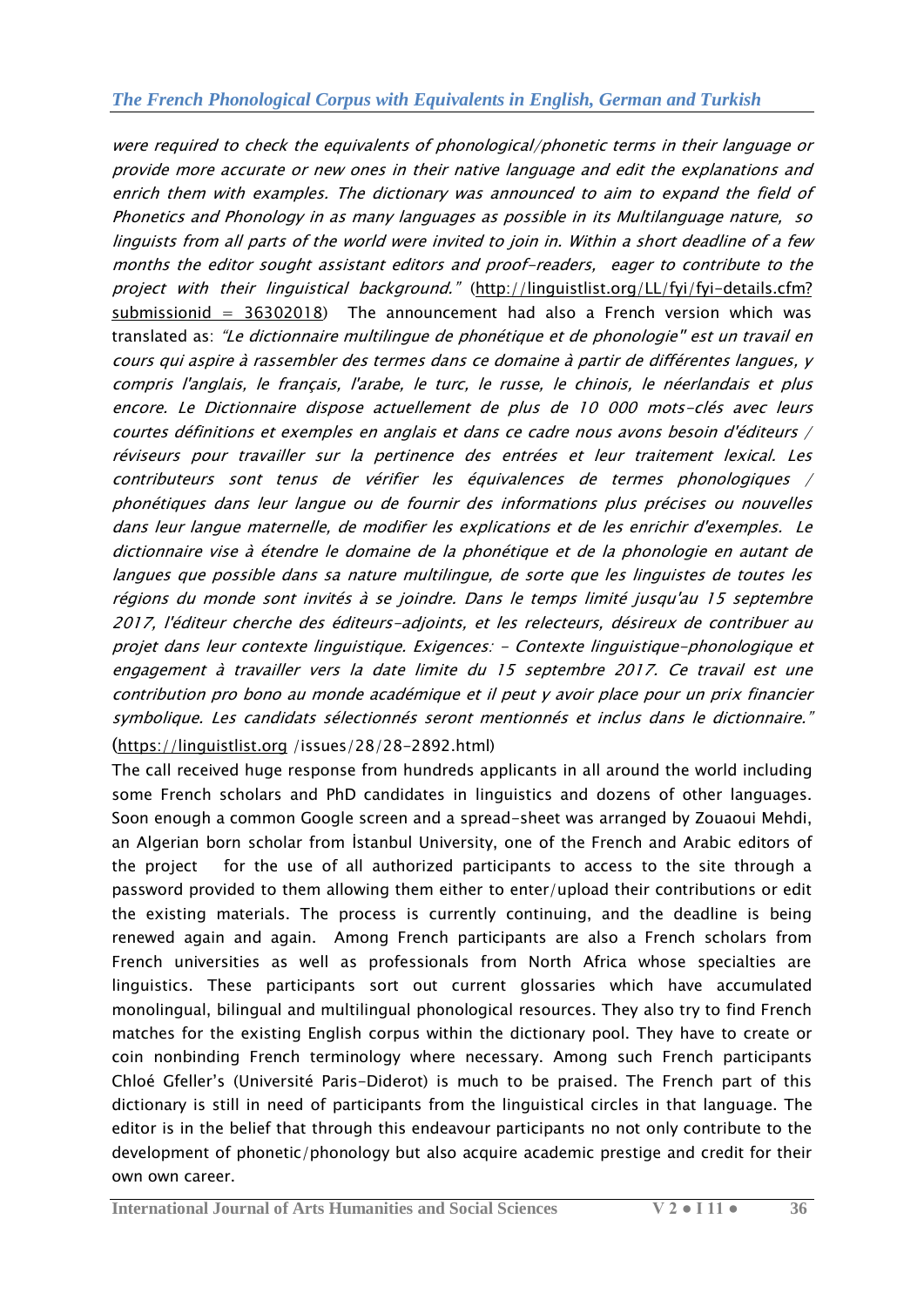## V. EXCERPTS (LETTERS A, B AND C) FROM THE MULTILINGUAL DICTIONARY OF PHONETICS/PHONOLOGY IN FRENCH, ENGLISH AND TURKISH

Within a matter of 6 months the call to the Project has received a tremendous interest for its French terminology, and currently the number of French entries has reached over 6 thousand and ever expanding; this is the largest phonological corpus available in that language with equivalents in English and other major languages. The reader can review a sampling (in unedited form published the first time) from the corpus in the Appendix of this article providing French phonological terminology with their matches only in English, German and Turkish. Volunteers to participate in this project are most welcome to join in to view all corpuses in 26 languages or upload their own contributions by applying to Dr Metin Yurtbaşı with their gmail addresses to access to the online spreadsheet (metinyurtbasi@ yahoo.com and metinyurtbasi@bayburt.edu.tr).

## VI. CONCLUSION

The French language, currently spoken by more than 200 million people worldwide, mainly in France, Switzerland, Belgium, Quebec and most parts of Africa is one of the major members of the Romance language family bearing the distinct linguistical and more specifically phonolical features of the mother family. For more than a century and a half, ever since the days of Paul Passy, Otto Jespersen, Henry Sweet, Nikolay Sergeyevich Trubetzkoy, Roman Jakobson, Baudouin de Courtenay, Ferdinand de Saussure, Daniel Jones, J.R. Firth, Sieb Nooteboom and Halle and Chomsky unto our day phonology has grown as an off-shoot of phonetics and linguistics. Current trends in the field such as *linguistic* phonetics, experimental phonology, laboratory phonology and many more have emerged and every day something new is cropping up. The credit for such developments is due to the initial efforts of the Prague school and the Hague congress in 1928 and the founding fathers of phonogy. Innumerable books and articles have been published and thousands of specific terminologies have evolved. Thus the need of dictionaries has to be met by linguistical lexicographers. There have been several attempts recently to produce both monolingual and polylingual glossaries in major languages including English and French. In a bid to bring together as many of the relevant items in the field with their equivalents in major languages of the world, a modern Project has currently been launched in Turkey titled "Multilingual Dictionary of Phonetics and Phonology‖ (edited by Dr Metin Yurtbaşı from Bayburt University. The French part has been taken up by Chloé Gfeller from Université Paris-Diderot, Department of Linguistics (Phonetics and Phonology) to assist him in its editing and coordination. The Project attempts to provide the largest number of French phonologyrelated entries with their English and Turkish explanations and equivalents in major languages. This article presents only a portion of the immense corpus in a bid to provide awareness to French linguists of the richness of their scientific terminology and invite more volunteers to participate with their feedback. The project is currently enjoying more than 10,000 French terms in its pool against the same number items in its English corpus. Some of the languages in the project such as German, Russian, Spanish, Chinese, Arabic and Turkish have also reached that number which could very well be of use to scholars and students in their academic pursuits of French sound system and its relevant terminology.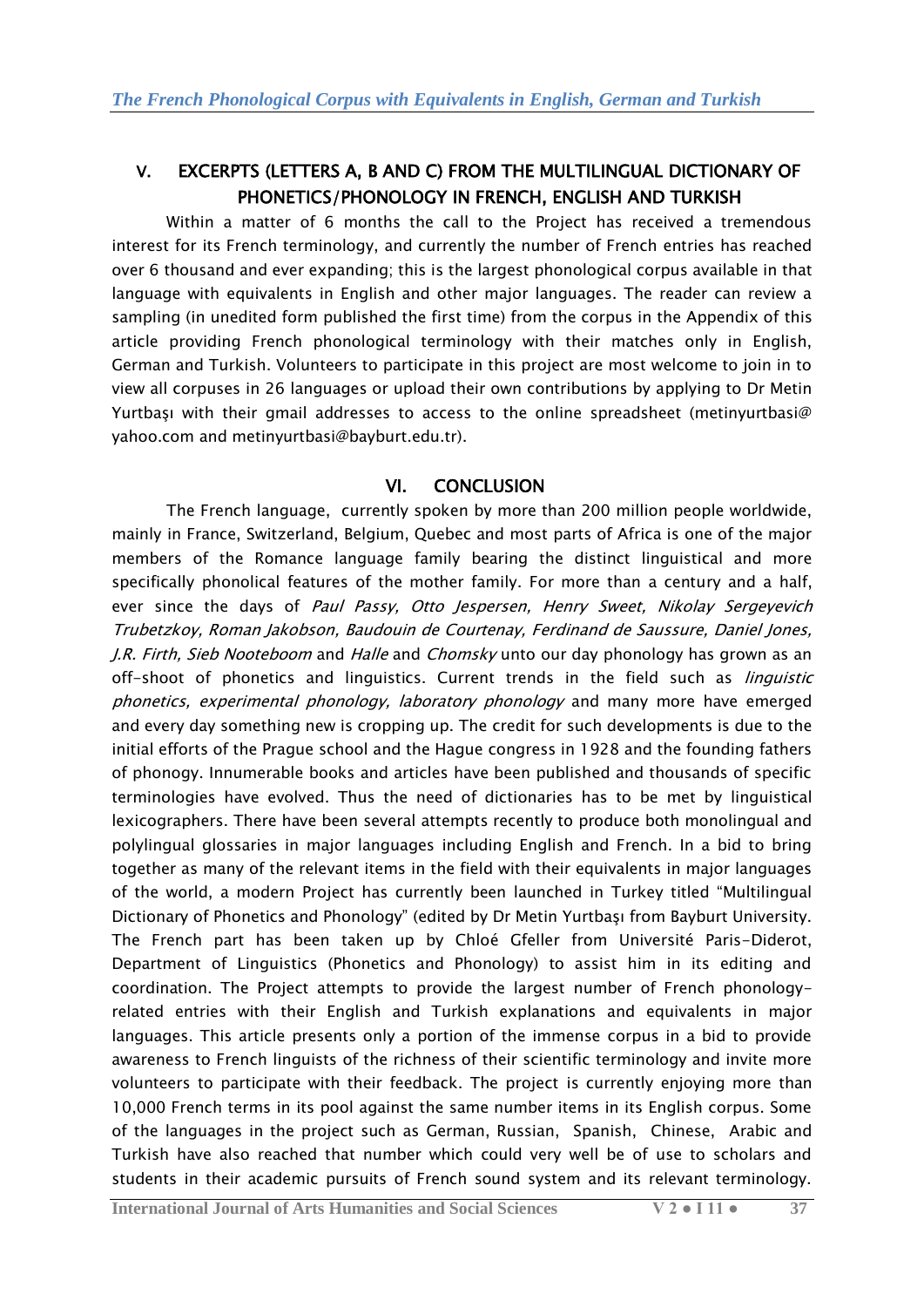The editor urges volunteers to join in to improve this work by their contributions both in editing the current text and adding new languages (currently 26) and new items in phonetics and phonology.

#### **REFERENCES**

Duffell, M. J. (2008). [A New History of English Metre,](https://books.google.com.tr/books?id=BAAOSblbBBoC&pg=PA74&lpg=PA74&dq=Francien+phonology+French&source=bl&ots=GkQx9bwKfV&sig=IE35GTkWc1ScWUyleQ3cv56vPWc&hl=en&sa=X&ved=0ahUKEwjr9Z2c4ujXAhWP16QKHdh5AM4Q6AEILzAB) [https://books.google.com.tr](https://books.google.com.tr/) /books?isbn=1905981910 French diphthongs (2017). <http://www.101languages.net/french/diphthongs.html> French pronunciation (2017). [The pronunciation of French -](http://dardel.info/French_pronunciation.html) dardel.info dardel.info/French\_pronunciation.html French Pronunciation Workshop (2017). [French Pronunciation Workshop :: Syllable Length \[Section](http://www.asu.edu/courses/fpw/section_SyllableLength/)  [Introduction\]](http://www.asu.edu/courses/fpw/section_SyllableLength/) www.asu.edu/courses/fpw/section\_SyllableLength/ French speaking (2017)[. Official French Speaking Nations -](http://www.worldatlas.com/french.htm) World Atlas www.worldatlas.com/french.htm French Vowels (2017). [French Vowels, Duolingo](https://www.duolingo.com/comment/3394678/French-Vowels) <https://www.duolingo.com/comment/> 3394678/French-Vowels Griffiths (2014). [A Diachronic Analysis of Schwa in French -](http://www.ncurproceedings.org/ojs/index.php/NCUR2014/article/viewFile/739/639) NCUR Proceedings [www.ncurproceedings.org/ojs/index.php/NCUR2014/article/viewFile/739/639](http://www.ncurproceedings.org/ojs/index.php/NCUR2014/article/viewFile/739/639) H aspiré (2017). H aspiré - [French Pronunciation -](https://www.lawlessfrench.com/pronunciation/h-aspire/) Lawless French [https://www.](https://www/) lawlessfrench. com/pronunciation/h-aspire/ [History of French \(2017\).](articles/articles/Application%20Data/Microsoft/Word/History%20of%20French%20(2017).%20Wikipedia) Wikipedia [https://en.wikipedia.org/wiki/History\\_of\\_French](https://en.wikipedia.org/wiki/History_of_French) l'accentuation | [Francais interactif -](https://www.google.com.tr/url?sa=t&rct=j&q=&esrc=s&source=web&cd=1&cad=rja&uact=8&ved=0ahUKEwj-0oTw4-jXAhWJJewKHdIAD-IQFggrMAA&url=https%3A%2F%2Fwww.laits.utexas.edu%2Ffi%2Fhtml%2Fpho%2F03.html&usg=AOvVaw0ej-Nc_ypl4OlFO1RYAqoj) LAITS https://www.laits.utexas.edu/fi/html/pho/03.html Laits.utexas (2017).<https://www.laits.utexas.edu/fi/html/pho/03.html> [Liaison \(2017\).](articles/articles/Application%20Data/Microsoft/Word/Liaison%20(2017).%20Wikipedia) Wikipedia [https://en.wikipedia.org/wiki/Liaison\\_\(French\)](https://en.wikipedia.org/wiki/Liaison_(French)) French phonology, [French phonology \(2017\). Wikipedia](articles/articles/Application%20Data/Microsoft/Word/French%20phonology%20(2017).%20Wikipedia) [https://en.wikipedia.org/wiki/French\\_phonology](https://en.wikipedia.org/wiki/French_phonology) [Liaison and Elision \(2017\)](articles/articles/Application%20Data/Microsoft/Word/Liaison%20and%20Elision%20(2017). [https://www.cliffsnotes.com/study-guides/french/french](https://www.cliffsnotes.com/study-guides/french/french-i/french-i-pronunciation/liaison-and-elision)[i/french-i-pronunciation/liaison-and-elision](https://www.cliffsnotes.com/study-guides/french/french-i/french-i-pronunciation/liaison-and-elision) Matzke, E. (1905). French Pronunciation Lawless French, 2017) [French Consonants -](https://www.lawlessfrench.com/pronunciation/consonants/) Lawless [French Pronunciation](https://www.lawlessfrench.com/pronunciation/consonants/) (2017)<https://www.lawlessfrench.com/pronunciation/consonants/> Metaphor (2017). [Metaphor, synecdoche and language change -](http://www.languagesoftheworld.info/etymology/metaphor-synecdoche-and-language-change.html) Languages Of The World [www.languagesoftheworld.info/.../metaphor-synecdoche-and-language-change.html](http://www.languagesoftheworld.info/.../metaphor-synecdoche-and-language-change.html) OIF (2010), La langue française dans le monde Occitan (2017). [Occitan language -](https://en.wikipedia.org/wiki/Occitan_language) Wikipedia [https://en.wikipedia.](https://en.wikipedia/)org/wiki/ Occitan\_ language official languages (2017). [Official Languages | United Nations](http://www.un.org/en/sections/about-un/official-languages/) [www.un.org/en/sections /](http://www.un.org/en/sections%20/) about - un /official-languages/ Phonological History (2017). [Phonological history of French -](https://en.wikipedia.org/wiki/Phonological_history_of_French) Wikipedia https://en.wikipedia .org /wiki/Phonological\_history\_of\_French SIL (2017). [http://www-01.sil.org/linguistics/glossary\\_fe/](http://www-01.sil.org/linguistics/glossary_fe/)

Silent Letters (2017). <https://www.lawlessfrench.com/pronunciation/silent-letters/> Target (2017). https://targetstudy.com/languages/french/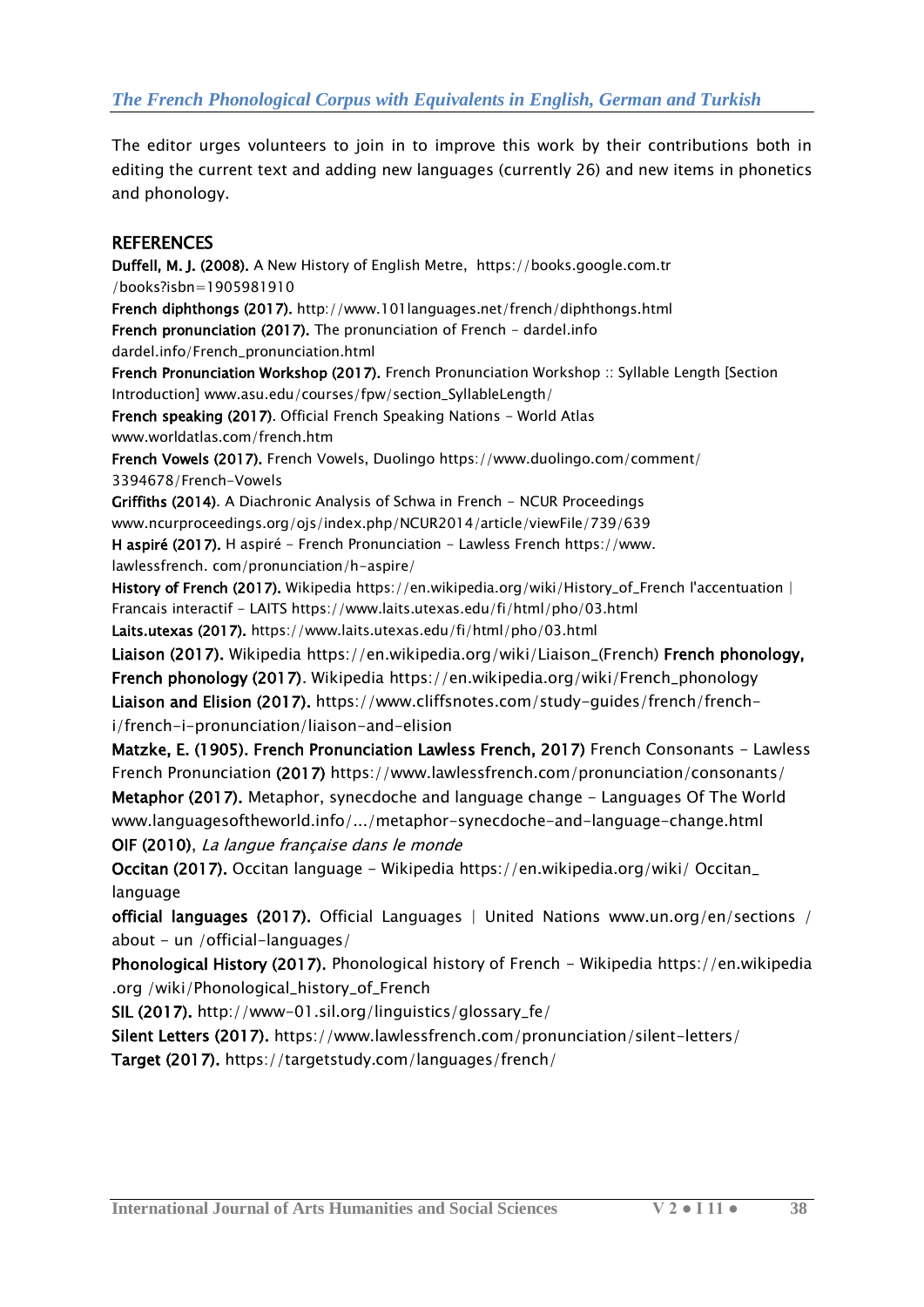# APPENDIX

Phonological Terminology (French, English, German, Turkish) (letters A, B and C; each language containing 1385 items)

| <b>à deux sommets</b> <i>Eng.</i> slurred <i>Ger.</i> Bogen <i>Tur.</i> belli belirsiz konuşma tarzında; ağızda yuvarlayarak                                                                                         |
|----------------------------------------------------------------------------------------------------------------------------------------------------------------------------------------------------------------------|
| konuşma tarzında                                                                                                                                                                                                     |
| <b>à gauche</b> $Eng.$ left-headed foot $Ger.$ linker Fuß $Tur.$ sol başlı ayak                                                                                                                                      |
| à l'intérieur de la syllabe $Eng.$ syllable-internal $Ger.$ silben-intern $Tur.$ hece-içi                                                                                                                            |
| à l'intérieur d'un pied $Eng.$ foot-internal $Ger.$ fuß-intern $Tur.$ ayak içi                                                                                                                                       |
| $\dot{a}$ voix haute $Eng.$ aloud Ger. ein Laut Tur. yüksek sesle, bağırarak                                                                                                                                         |
| <b>abaissé</b> <i>Eng.</i> lowered tone <i>Ger.</i> gesenkt e / $e$ / <i>Tur.</i> indirilmis ton                                                                                                                     |
| <b>abaissement</b> <i>Eng.</i> lowering <i>Ger.</i> niedrig-hoch <i>Tur.</i> dilin indirilmesiyle eklemlenen ünlü harf ya da ikili                                                                                   |
| ünlü                                                                                                                                                                                                                 |
| <b>abaissement de registre</b> Eng. register change Ger. registrieren ändern Tur. kayıt değişikliği                                                                                                                  |
| abaissement du larynx Eng. larynx-lowering Ger. Kehlkopfabsenkung Tur. girtlak düşürme                                                                                                                               |
| <b>abaissement du ton</b> $Eng.$ tone lowering $Ger.$ Tonabsenkung $Tur.$ ton düşürücü                                                                                                                               |
| <b>abaissement final</b> $Eng.$ final lowering $Ger.$ Endabsenkung $Tur.$ son düşme                                                                                                                                  |
| <b>abaissement partiel du registre</b> <i>Eng.</i> partial register lowering <i>Ger.</i> Teilregisterabsenkung Tur. kismi                                                                                            |
| kaydın indirilmesi                                                                                                                                                                                                   |
| <b>abaissement tonal</b> $Eng.$ downgrade (tonal) $Ger.$ Herabstufung $Tur.$ alcaltmak                                                                                                                               |
| <b>abaissement tonal distinctif</b> Eng. phonemic tone lowering Ger. phonemische Tonabsenkung Tur.                                                                                                                   |
| sesbirimsel ton düşürme<br><b>abaissement tonal non-distinctif</b> Eng. non-phonetic criteria [for phonological analysis] Ger. nicht-                                                                                |
| phonetische Kriterien (für phonologische Analyse) Tur. fonetik olmayan ölçütler (fonolojik analiz için)<br>abaissement tonal non-distinctif / déclinaison / downdrift $Eng.$ downdrift $Ger.$ Downgrade (tonal) Tur. |
| seviyeli tonlama<br><b>abaissement tonal prévisible</b> <i>Eng.</i> predictable tone lowering <i>Ger.</i> vorhersagbare Tonabsenkung <i>Tur.</i>                                                                     |
| öngörülebilir ton düşürme                                                                                                                                                                                            |
| <b>abbréviation acrophonétique</b> <i>Eng.</i> acrophonetic abbreviation <i>Ger.</i> akrophonetische Abkürzung Tur.                                                                                                  |
| önresimli kısaltma                                                                                                                                                                                                   |
| <b>abduction</b> $Eng.$ abduction $Ger.$ Abduktion $Tur.$ dişarı çıkarma                                                                                                                                             |
| <b>abécédaire</b> $Eng.$ abecedary $Ger.$ Abecedarium $Tur.$ alfabe sirasina göre                                                                                                                                    |
| <b>aberrant</b> <i>Eng.</i> aberrant <i>Ger.</i> aberrant (von der Regel abweichend) <i>Tur.</i> stradtst<br><b>abréviation/réduction en syllabe fermée</b> Eng. closed-syllable shortening Ger. geschlossene        |
| Silbeverkürzung Tur. kapalı hece kısaltma                                                                                                                                                                            |
| abréviation des voyelles en moyen anglais Eng. early middle english vowel shortening Ger. Frühe                                                                                                                      |
| mittlere englische Vokalverkürzung $Tur$ . erken orta İngilizce sesli kısaltma                                                                                                                                       |
| <b>abréviation phonétique</b> $Eng.$ sound abbreviation $Ger.$ Klang (phonisch/phonetisch) $Tur.$ ses kisaltmasi                                                                                                     |
| <b>abréviation phonétique</b> $Eng.$ sounding abbreviation $Ger.$ lautliche Abbreviatur Tur. sondaj kisaltmasi                                                                                                       |
| abrogation Eng. abrogation Ger. Abrogation Tur. bozma                                                                                                                                                                |
| absolu-e Eng. absolute Ger. absolut Tur. yalın                                                                                                                                                                       |

**International Journal of Arts Humanities and Social Sciences V 2 ● I 11 ● 39**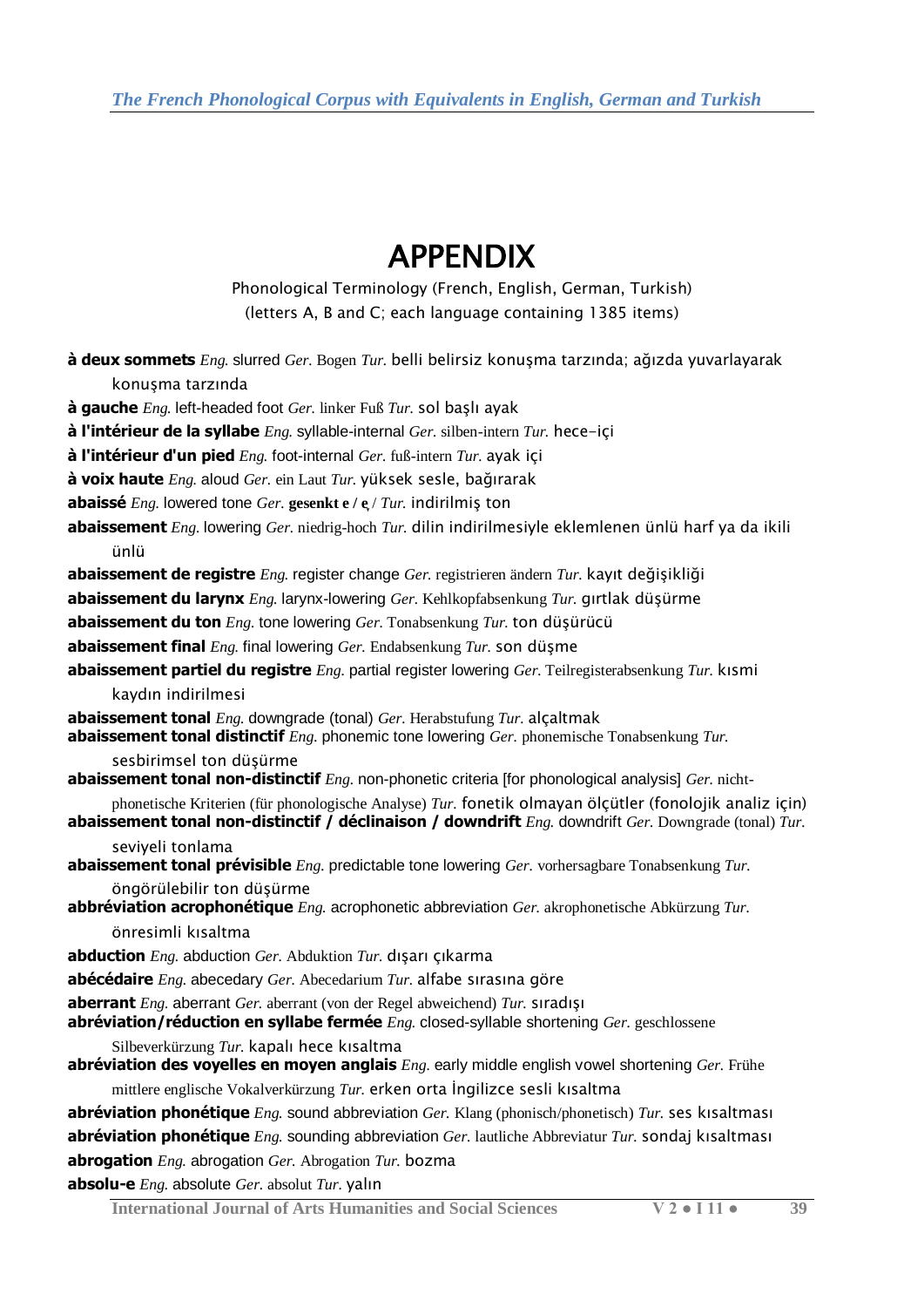**absorption tonale** *Eng.* absorption of tone *Ger.* Absorption der Tonhöhe *Tur.* tonun emilmesi

**absorption** *Eng.* absorption *Ger.* Absorption *Tur.* yutulma, ses gizlenmesi

**accent forte central** *Eng.* strongly centralizing stress *Ger.* stark zentralisierender Stress *Tur.* stresin merkezilesmesi **accent** *Eng.* stress *Ger.* Akzent *Tur.* aksan **Accent** *Eng.* stress [phonetics] *Ger.* akzent *Tur.* grup vurgusu **accent / accent d'énergie / accent d'intensité / accent dynamique / accent expiratoire / accent tonique** *Eng.* dynamic stress *Ger.* dynamischer Akzent *Tur.* dinamik vurgu **accent / accent d'énergie / accent d'intensité / accent dynamique / accent expiratoire / accent tonique** *Eng.* dynamic stress/accent *Ger.* dynamischer Stress (Akzent) *Tur.* dinamik vurgu **accent affectif** *Eng.* affective stress *Ger.* affektiver Stress/ Belastung *Tur.* duygusal vurgu **accent affectif** *Eng.* emotional stress *Ger.* Emotionaler Stress *Tur.* duygu vurgusu **accent aigu** *Eng.* acute *Ger.* Akut *Tur.* tiz, tiz, keskin harfler **accent aigu** *Eng.* acute accent *Ger.* Akut-Zeichen *Tur.* tiz vurgu **accent aigu (ton haut)** *Eng.* acute [high-pitch] accent *Ger.* Akut-zeichen (hoher Tonlage) *Tur.* tiz / yüksek perdeli vurgu **accent aigu double** *Eng.* double arrow  $[\rightarrow \rightarrow]$  *Ger.* doppelte Artikulation *Tur.*  $\varsigma$  *ift* ok **accent articulatoire** *Eng.* articulation accent *Ger.* akzentuierende Artikulation *Tur.* sesletim vurgusu **accent ascendant** *Eng.* ascending [rising accent *Ger.* aufsteigend ansteigender Akzent *Tur.* yükselen vurgu, stres artışı **accent ascendant-descendant** *Eng.* ascending-descending accent/stress *Ger.* aufsteigend-absteigender Akzent (Stress) *Tur.* yükselen-inen vurgu (stres), yükselen-düşen stres **accent auxiliaire** *Eng.* accessory stress *Ger.* zusätzliche Belastung *Tur.* yardımcı vurgu **accent cadent** *Eng.* cadent stress *Ger.* kadent Stress *Tur.* alçalan vurgu **accent chromatique** *Eng.* chromatic accent *Ger.* Chromatischer akzent *Tur.* kromatik vurgu **accent circonflexe** *Eng.* circonflex accent *Ger.* circonflex akzent *Tur.* dalgalı vurgu **accent conditionné** *Eng.* conditioned stress *Ger.* bedingter Stress *Tur.* koşullu vurgu **accent constant / permanent** *Eng.* constant/permanent stress *Ger.* konstante / permanente Belastung *Tur.*  sürekli vurgu **accent contrastif** *Eng.* contrastive accent *Ger.* kontrastive Analyse (CA) *Tur.* karşıtsal vurgu **accent croissant** *Eng.* crescendo stress *Ger.* crescendo stress *Tur.* artan vurgu **accent croissant-décroissant** *Eng.* crescendo-diminuendo stress *Ger.* crescendo-diminuendo Stress *Tur.*  şiddeti gittikçe artan-şiddeti gittikçe hafifleyen vurgu **accent d'intensité** *Eng.* stress accent *Ger.* Stress Akzent *Tur.* baskı vurgusu **accent d'intensité, accent dynamique** *Eng.* stress *Ger.* Stress *Tur.* vurgu, savti şedde, vurgu, savti sedde **accent de groupe** *Eng.* accent of group *Ger.* Akzentgruppe *Tur.* grup vurgusu **accent de groupe** *Eng.* group accent *Ger.* gruppe akzent *Tur.* öbek vurgusu, birlik vurgusu **accent de hauteur** *Eng.* pitch accent *Ger.* Tonhöhe Akzent *Tur.* perde vurgusu **accent de hauteur à deux tons** *Eng.* bitonal accent tone *Ger.* bitonaler Akzentton *Tur.* çift tonlu vurgu tonu

**accent de mot** *Eng.* word-stress *Ger.* Wortbetonung *Tur.* söz vurgusu, kelime vurgusu sözcük vurgusu **accent de phrase** *Eng.* nuclear stress rule [NSR] *Ger.* nukleare Stressregel (NSR) *Tur.* çekirdeksel vurgu

kuralı

**accent de phrase** *Eng.* sentence stress *Ger.* Satzbetonung *Tur.* cümle vurgusu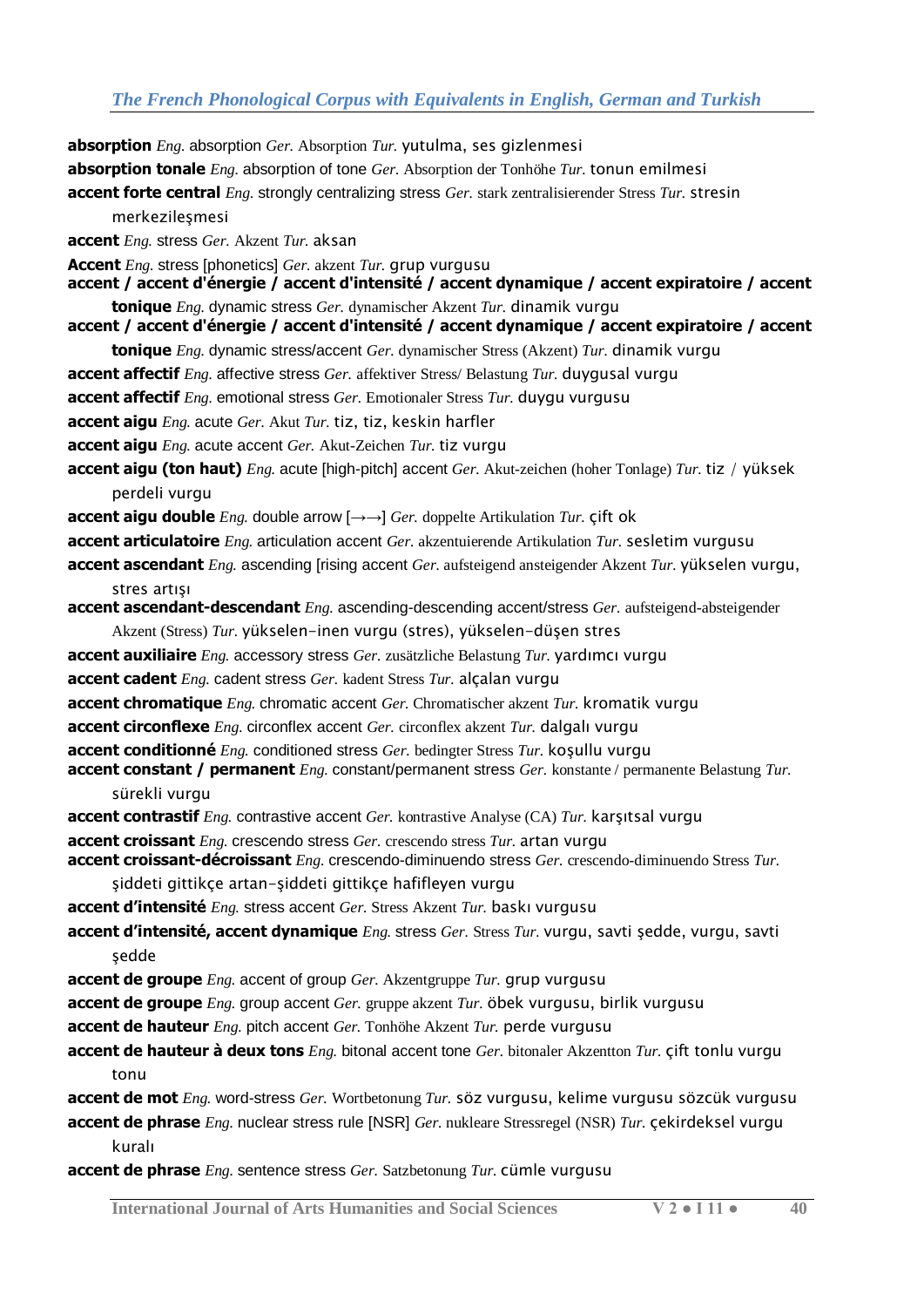**accent de quantité** *Eng.* quantity accent *Ger.* Menge Akzent *Tur.* nicelik veya süre vurgrusu **accent décroissant** *Eng.* diminuendo stress *Ger.* diminutiv *Tur.* azalan vurgu, vurguda belirginliğin gittikçe azalması **accent délimitant** *Eng.* delimiting accent *Ger.* Abgrenzung des Akzents *Tur.* belirgin vurgu **accent démarcatif** *Eng.* demarcative stress *Ger.* abgrenzender Stress *Tur.* sınırlayıcı vurgu **accent descendant** *Eng.* falling stress *Ger.* Stress *Tur.* alçalan vurgu **accent d'expressivité / accent emphatique** *Eng.* contrastive stress *Ger.* kontrastiver Stress *Tur.* karşıtsal vurgu **accent d'intensité** *Eng.* intensity accent *Ger.* Intensitätsakzent *Tur.* pekiştirme vurgusu **accent d'intensité** *Eng.* strong stress *Ger.* starker Stress *Tur.* güçlü stres **accent distinctif** *Eng.* phonemic stress *Ger.* phonemischer Stress *Tur.* ayırma vurgusu **accent double** *Eng.* double syllable window *Ger.* Doppelvokale *Tur.* çift heceli pencere **accent égal** *Eng.* even stress *Ger.* sogar Stress *Tur.* eşit vurgu **accent emphatique / d'insistance** *Eng.* emphatic stress *Ger.* emphatischen Stress *Tur.* pekiştirme vurgusu **accent étranger** *Eng.* foreign accent *Ger.* ausländischer Akzent *Tur.* yabancı aksanı **accent étymologique** *Eng.* etymological accent *Ger.* etymologische Akzent *Tur.* etimolojik aksan **accent expiratoire** *Eng.* expiratory accent *Ger.* exspiratorischer Akzent *Tur.* soluk vurgusu **accent faible** *Eng.* weak stress *Ger.* schwacher Stress *Tur.* vurgu almayan ek vurgusuz ek **accent final** *Eng.* final stress *Ger.* Endstress *Tur.* son vurgu **accent final / accent oxytonique** *Eng.* final accent *Ger.* endgültiger Akzent *Tur.* son vurgu **accent final d'équilibre** *Eng.* final balance accent *Ger.* Abschlussprüfung *Tur.* son denge aksanı **accent fixe** *Eng.* fixed [word] accent *Ger.* fester (Wort) Akzent *Tur.* sabit (sözcük) vurgu **accent fixe** *Eng.* fixed accent *Ger.* fester Akzent *Tur.* düzenli vurgu **accent fixe** *Eng.* fixed stress *Ger.* fester Stress *Tur.* düzenli vurgu **accent fixe** *Eng.* bound stress *Ger.* gebunden Betonung *Tur.* bağımlı vurgu **accent fixe** *Eng.* bound accent *Ger.* gebundener Akzent *Tur.* bağlı aksan **accent graphique m** *Eng.* graphic accent *Ger.* schriftlicher Akzent *Tur.* yazılı aksan **accent grave** *Eng.* grave vs acute *Ger.* Grab gegen Akut *Tur.* pese karşı tiz **accent grave** *Eng.* grave accent *Ger.* schwerwiegende Betonung /schwerwiegender Akzent *Tur.* vurgu pesi **accent indépendant** *Eng.* independent stress *Ger.* unabhängiger Stress *Tur.* bağımsız vurgu **accent indépendant** *Eng.* indeterminated vowel *Ger.* unbestimmter Vokal *Tur.* belirsiz sesli harf **accent initial** *Eng.* initial accent *Ger.* Anfangsakzent *Tur.* ön vurgu **accent initial** *Eng.* initial stress *Ger.* Anfangsstress *Tur.* ön vurgu **accent intensif** *Eng.* intensive accent *Ger.* intensiver Akzent *Tur.* pekiştirme vurgusu **accent intrinsèque de force** *Eng.* intrinsic sonority *Ger.* intrinsische Klangfülle *Tur.* yapısal titreşimlilik **accent lexical** *Eng.* lexical accent *Ger.* lexikalischer Akzent *Tur.* sözlük vurgusu **accent lexical** *Eng.* lexical stress *Ger.* lexikalischer Stress *Tur.* söz vurgusu **accent libre** *Eng.* free accent *Ger.* freier Akzent *Tur.* düzensiz vurgu **accent libre** *Eng.* free stress *Ger.* freier Stress *Tur.* düzensiz vurgu **accent libre, accent mobile, accent variable** *Eng.* variable stress *Ger.* variabler Stress *Tur.* değişken vurgu **accent lourd** *Eng.* thick accent *Ger.* starker Akzent *Tur.* kalın vurgu

**accent marqué** *Eng.* heavy accent *Ger.* schwerer Akzent *Tur.* ağır aksan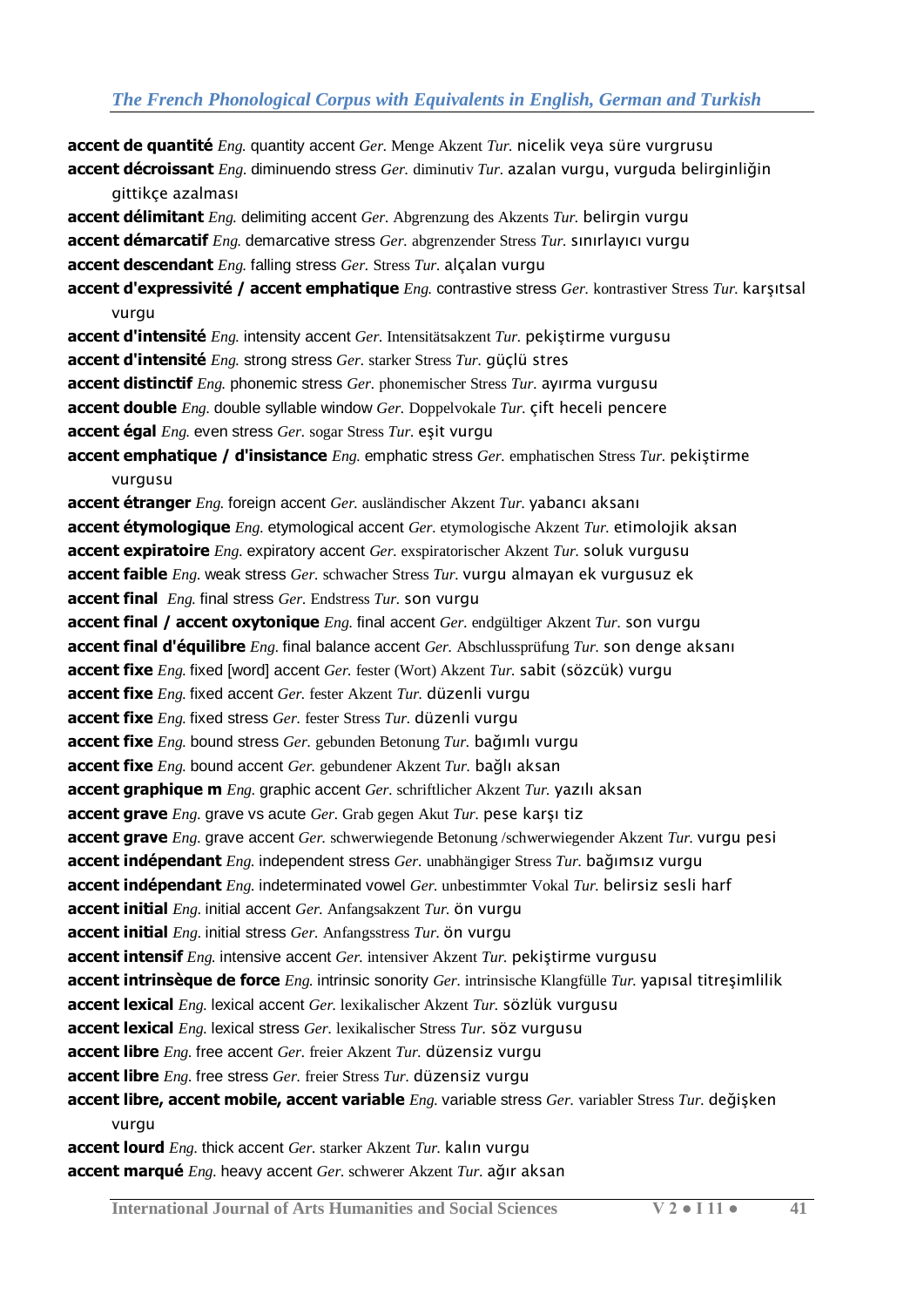**accent mélodique** *Eng.* melodic tier *Ger.* melodische tier *Tur.* melodik katman **accent mélodique** *Eng.* melodic accent *Ger.* melodischer Akzent *Tur.* melodik vurgu **accent mélodique** *Eng.* melodic stress *Ger.* melodischer Stress *Tur.* melodik stres, basamak stres, tonik aksan **accent mélodique** *Eng.* tonal stress *Ger.* tonaler Stress *Tur.* tonal stres **accent mobile** *Eng.* shifting accent *Ger.* verschiebender Akzent *Tur.* değişken, hareketli aksan **accent moyen** *Eng.* medium vowel *Ger.* mittlerer vokal *Tur.* orta sesli sesli **accent musical** *Eng.* musical accent *Ger.* musikalischer Akzent *Tur.* müzik aksanı **accent orthographique** *Eng.* orthographic accent *Ger.* orthographischer Akzent *Tur.* ortografik aksan **accent pénultième** *Eng.* penultimate stress/accent *Ger.* vorletzter Stress / Akzent *Tur.* sondan bir önceki hece vurgusus **accent perçu** *Eng.* perceived pitch *Ger.* wahrnehmen *Tur.* algılanan ses yüksekliği **accent phonétique** *Eng.* phonetic accent *Ger.* phonetischer Akzent *Tur.* sesbilgisel vurgu **accent primaire** *Eng.* primary stress *Ger.* primärer Stress *Tur.* asıl vurgu **accent principal** *Eng.* main stress *Ger.* Hauptsoundsilbe *Tur.* asıl vurgu (geleneksel vurgu, esas vurgu, normal vurgu **accent principal** *Eng.* principal stress *Ger.* Hauptstress *Tur.* birinci vurgu, asıl vurgu **accent principal** *Eng.* main accent *Ger.* Main *Tur.* ana aksan **accent proéminent** *Eng.* prominent stress *Ger.* prominenter Stress *Tur.* asıl vurgu **accent quantitatif** *Eng.* quantitative accent *Ger.* quantitativen Akzent *Tur.* süre **accent quantitatif** *Eng.* quantitative stress *Ger.* quantitativer Stress *Tur.* niceliksel stres **accent récessif** *Eng.* recessive accent *Ger.* rezessiver Akzent *Tur.* ilk hece vurgusu **accent récessif** *Eng.* recessive stress [accent *Ger.* rezessiver Stress / Akzent *Tur.* ilk hece vurgusu **accent régional** *Eng.* region of articulation *Ger.* Region der Artikulation *Tur.* eklemleme bölgesi, mahreç, sesletim bölgesi, boğumlanma bölgesi **accent rhotique** *Eng.* rhotic accent *Ger.* rotik *Tur.* Romantik **Accent rythmique** *Eng.* rhythmic realignment *Ger.* rhythmische Realignierung *Tur.* ritmik yeniden düzenleme **accent rythmique** *Eng.* rhythm *Ger.* Rhythmusregel *Tur.* ritim kuralları **accent secondaire** *Eng.* secondary accent *Ger.* sekundärer Akzent *Tur.* ikincil vurgu **accent secondaire** *Eng.* secondary stress [accent *Ger.* sekundärer Stress *Tur.* ikincil vurgu, ikinci vurgu hafif vurgu, yan vurgu **accent stable** *Eng.* firm accent *Ger.* festen akzent *Tur.* firma aksanı **accent sur la dernière syllabe** *Eng.* stress on the last [final syllable *Ger.* Akzent am letzten (endgültig) Silbe *Tur.* son vurgu [son hece **accent sur la pénultième** *Eng.* stress on the penult *Ger.* Akzent auf der penult *Tur.* sınıftaki stres **accent sur la pénultième** *Eng.* stress on the penultimate syllable *Ger.* Akzent auf der vorletzten Silbe *Tur.*  sınıftaki hecelerde stres **accent sur la pénultième** *Eng.* stress on the last but one syllable *Ger.* Akzent auf der vorletzten Silbe *Tur.*  son ama bir hece üzerinde stres **accent sur l'antépénultième** *Eng.* stress on the antepenultimate syllable *Ger.* Akzent auf der vorvorletzten Silbe *Tur.* Antepenültün hedefteki stres **accent sur l'antépénultième** *Eng.* stress on the third from last syllable *Ger.* Akzent auf die drittletzte Silbe *Tur.* son hecede üçüncü sırada stres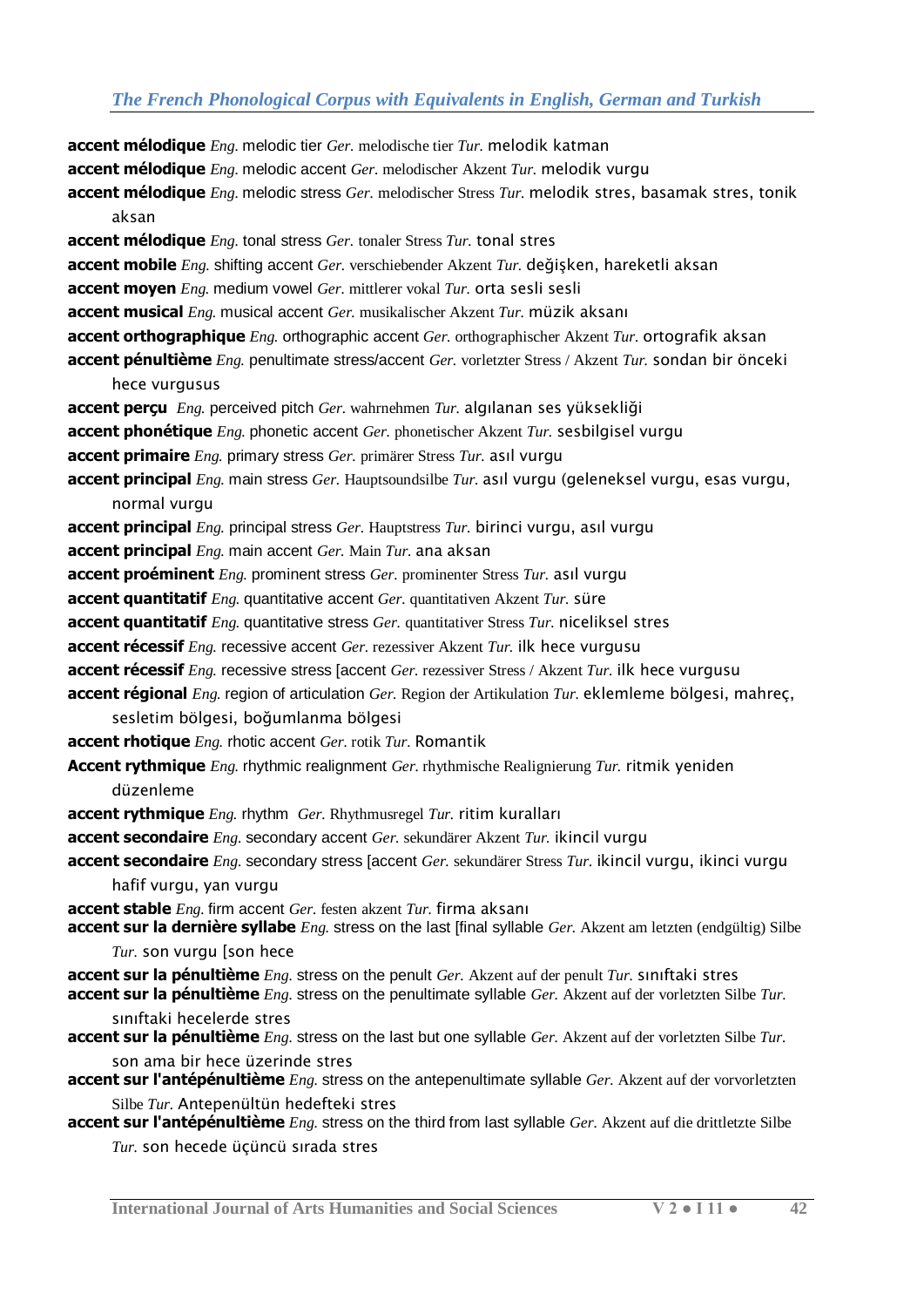**accent sur l'initiale** *Eng.* stress on the first [initial syllable *Ger.* Akzent auf die erste/erste Silbe *Tur.* İlk stres üzerinde stres [hecenin başlangıç heceli **accent syllabique** *Eng.* syllabic stress *Ger.* syllabischer Stress *Tur.* heceli stres **accent syntagmatique** *Eng.* phrase accent *Ger.* Phrase Akzent *Tur.* ifade aksanı **accent tertiaire** *Eng.* tertiary stress *Ger.* tertiärer Stress *Tur.* üçünvül vurgu **accent tonal** *Eng.* accent of pitch *Ger.* Akzent in der Steigung der Tonhöhe *Tur.* perde vurgusu **accent tonique** *Eng.* chief accent *Ger.* Hauptakzent *Tur.* baş vurgu **accent tonique** *Eng.* tonic *Ger.* Tonic *Tur.* titremli **accentogène** *Eng.* stress-bearing *Ger.* strapazierfähig *Tur.* stres taşıyan **accentologie** *Eng.* accentology *Ger.* Akzentologie *Tur.* öbek vurgusunun analizi **accents de hauteur contrastifs** *Eng.* contrastive pitch levels *Ger.* kontrastiver Stress *Tur.* karşıtsal ses yükseklik düzeyi **accents de l'anglais** *Eng.* accents of English *Ger.* Akzent im Englischen *Tur.* İngilizce'nin aksanları **accentuable** *Eng.* accentuable *Ger.* akzentuierbar *Tur.* vurgulanabilir **accentuable** *Eng.* accentable *Ger.* betonbar *Tur.* vurgulanabilir **accentuation** *Eng.* accentuation *Ger.* Akzentuation *Tur.* vurgulama, ahenk vurgusu , vurgulama **accentuation analogique** *Eng.* analogical accentuation *Ger.* analogische akzentuierung *Tur.* Benzeşen vurgulama **accentuation d'insistance** *Eng.* word stress *Ger.* Wortbetonung *Tur.* sözcük vurgusu **accentuation phonologique** *Eng.* phonological accentuation *Ger.* phonologische akzentuierung *Tur.*  sesbilimsel vurgu **accentué** *Eng.* stressed *Ger.* betont *Tur.* vurgulu, vurgu alan ek vurgulu ek **accentué-e** *Eng.* accented *Ger.* akzentuiert *Tur.* vurgulu **accentué-e** *Eng.* accentuated *Ger.* betont,hervorgehoben *Tur.* vurgulanmış **accentuel** *Eng.* accentual *Ger.* akzentuierend *Tur.* vurgulanan **accentuellement** *Eng.* accentually *Ger.* Noch Gimson (1970) gibt Listen von Wörtern mit sogenannten "Word Accentual Patterns", keine Regeln.Er folgt dabei KINGDON, dessen "Groundwork of Englisch Stress" eine Fundgrube für Datensammler, aber keine Phonologie ist. *Tur.* aksana uygun bir biçimde **accentuer** *Eng.* accentuate *Ger.* betonen,hervorheben *Tur.* vurgulamak **acceptabilité** *Eng.* acceptability *Ger.* Annehmbarkeit/Akzeptanz *Tur.* geçerlik, kabuledilirlik, geçerlilik **acceptable** *Eng.* acceptable *Ger.* akzeptabel *Tur.* geçerli **accessibilité** *Eng.* accessibility *Ger.* Zugänglichkeit *Tur.* erişilirlik **accessible** *Eng.* accessible *Ger.* zugänglich/empfänglich *Tur.* ulaşılabilir **accident** *Eng.* accident *Ger.* Akzidens (Philosophie) Störfall *Tur.* rastlantı **accidentel** *Eng.* accidental *Ger.* akzidentell *Tur.* rastlantısal **accolades** *Eng.* curly brackets {...} *Ger.* geschweifte Klammern {...} *Tur.* süslü parantezler **accolades** *Eng.* braces {...} *Ger.* Klammern *Tur.* çevirtmeli ayraç **accomodation** *Eng.* accommodation *Ger.* Anpassung *Tur.* Uyma, intibak **accomodation / assimilation** *Eng.* adaptation *Ger.* Adaptation *Tur.* uyarlama **accompagnement** *Eng.* accompaniment *Ger.* Begleiterscheinung *Tur.* eşlik eden **accompagnement de clic** *Eng.* click accompaniment *Ger.* Klick in Begleitung *Tur.* şaklayarak eşlik eden **accord** *Eng.* accord *Ger.* Einklang *Tur.* uyum, ahenk **accumulation** *Eng.* accumulation *Ger.* Anhäufung *Tur.* ünsüz birleşmesi **acéphale** *Eng.* acephalous *Ger.* acephalous *Tur.* başsız **achromatique** *Eng.* achromatic *Ger.* achromatisch *Tur.* akromatik, renksemez; perdesi değişmeyen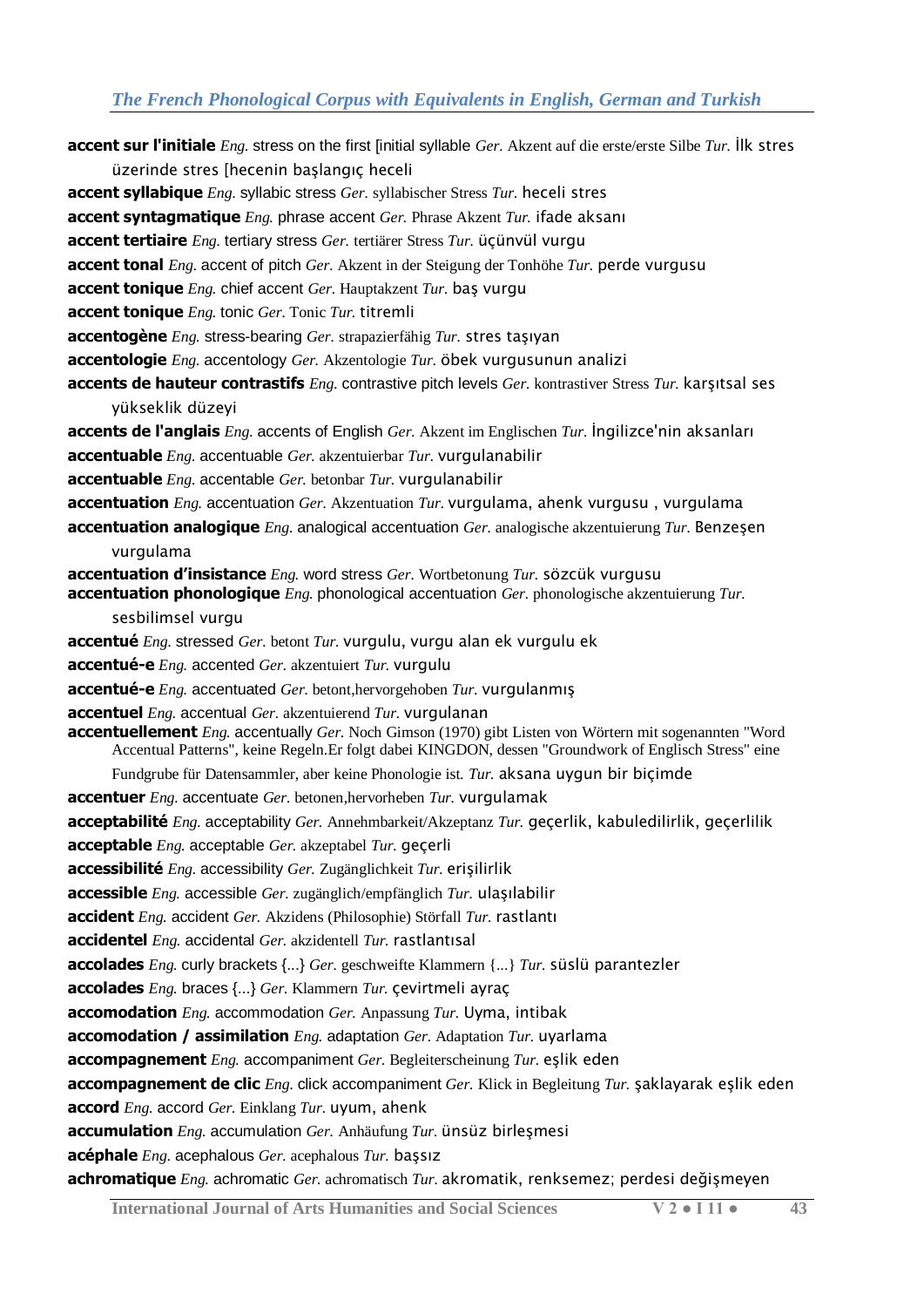**acoumétrie** *Eng.* auditory test *Ger.* auditiver Test *Tur.* işitme testi **acoustique** *Eng.* acoustic *Ger.* Akustik *Tur.* işitimsel, akustik, yankılanım **acoustique** *Eng.* acoustics *Ger.* Akustik/ Klanglehre /Schallehre *Tur.* işitimbilim **acoustique** *Eng.* acoustic [al] *Ger.* akustisch *Tur.* işitimsel **acoustique phonétique** *Eng.* phonetic acoustics *Ger.* phonetische akustik *Tur.* fonetik akustik **acquérir** *Eng.* acquire *Ger.* aneignen,erwerben *Tur.* edinmek/elde etmek **acquisition** *Eng.* acquisition *Ger.* Aquisition *Tur.* edinim **acquisition de la phonologie** *Eng.* acquisition of phonology *Ger.* Aquisition der Lautlehre *Tur.* sesbilim edinimi **acquisition de parole** *Eng.* speech acquisition *Ger.* Äußerung *Tur.* sözce, ifade, anlatım **acquisition d'une langue primaire** *Eng.* first-language acquisition *Ger.* Erfassung der ersten Sprache *Tur.*  birinci dil kazanımı **acquisition phonologique** *Eng.* phonological acquisition *Ger.* phonologische Erfassung *Tur.* sesbilimsel edinim **acronyme phonétique** *Eng.* phonetic acronym *Ger.* phonetisches Akronym *Tur.* sesbilgisel kısaltma **acrophonie** *Eng.* acrophony *Ger.* Akrophonie *Tur.* seslem yazı **actant** *Eng.* agent *Ger.* Aktant *Tur.* Eylenen, eyleme dahil olan ad veya tamlama **acte de communication** *Eng.* act of communication *Ger.* Akt der Kommunikation *Tur.* Iletişim eylemi **Acte de parole** *Eng.* speech act *Ger.* Sprechakt *Tur.* sözeylem, söz edimi, konuşma eylemi **acte phonétique** *Eng.* phonetic act *Ger.* phonetische Tat *Tur.* Fonetik hareket **acteur-action-but** *Eng.* actor-action-goal *Ger.* Akteur-Aktion-Zielsetzung *Tur.* özne-eylem-amaç **actif-ve** *Eng.* active *Ger.* aktiv *Tur.* Hareket kuvveti olan, etkin, değiştirebilen, fail **action** *Eng.* action *Ger.* Aktion/Handlung *Tur.* tel-klavye arası mesafe. **action des lèvres** *Eng.* lip action *Ger.* Lippe *Tur.* dudak hareketi **actionnement** *Eng.* actuation *Ger.* Auslösen,Betätigen *Tur.* gerçekleşme **activité** *Eng.* activity *Ger.* Aktivität *Tur.* etkinlik **actualisation** *Eng.* actualization *Ger.* Aktualisierung *Tur.* gerçekleşme **acuité** *Eng.* sharpness *Ger.* Schärfe *Tur.* keskinlik, açıkgözlük, sertlik, şiddet, zekilik, akıllılık, netlik **acuité** *Eng.* acuity *Ger.* Sehschärfe *Tur.* keskinlik, sivrilik, zeka **acuité** *Eng.* acuteness *Ger.* Sehschärfe *Tur.* tizlik **acuité auditive** *Eng.* hearing/auditory acuity *Ger.* Hörschärfe *Tur.* işitme keskinliği **adaptation des systèmes phonologiques** *Eng.* adaptation of phonological systems *Ger.* Adaption phonologischer Systeme *Tur.* sesbilimsel sistemlerin uyumu **adaptation phonétique** *Eng.* phonetic(al) adaptation *Ger.* phonetische (al) Anpassung *Tur.* sesbilgisel uyarlama **addental (proche des dents)** *Eng.* addental [near the teeth] *Ger.* Addental (in der Nähe der Zähne) *Tur.* diş yakınsal **addition** *Eng.* addition *Ger.* Hinzufügung *Tur.* ekleme **additionnel** *Eng.* additional *Ger.* zusätzlich *Tur.* eklenilen **addresse formelle** *Eng.* formal address *Ger.* formale adresse *Tur.* resmi adres **adduction** *Eng.* adduction *Ger.* Aduktion *Tur.* içe çekim **adénoïde** *Eng.* adenoidal *Ger.* Nasale Polypen *Tur.* lenf bezleriyle ilgili, adenoitlerle ilgili; büyümüş lenf bezi hastalığŸı olan kimsenin yüksek geniz sesi olması **adéquation / pertinence** *Eng.* adequacy *Ger.* adequat *Tur.* yeterlik

**adjonction / addition** *Eng.* adjunction *Ger.* Adjunktion *Tur.* bitiştirme

**International Journal of Arts Humanities and Social Sciences V 2 ● I 11 ● 44**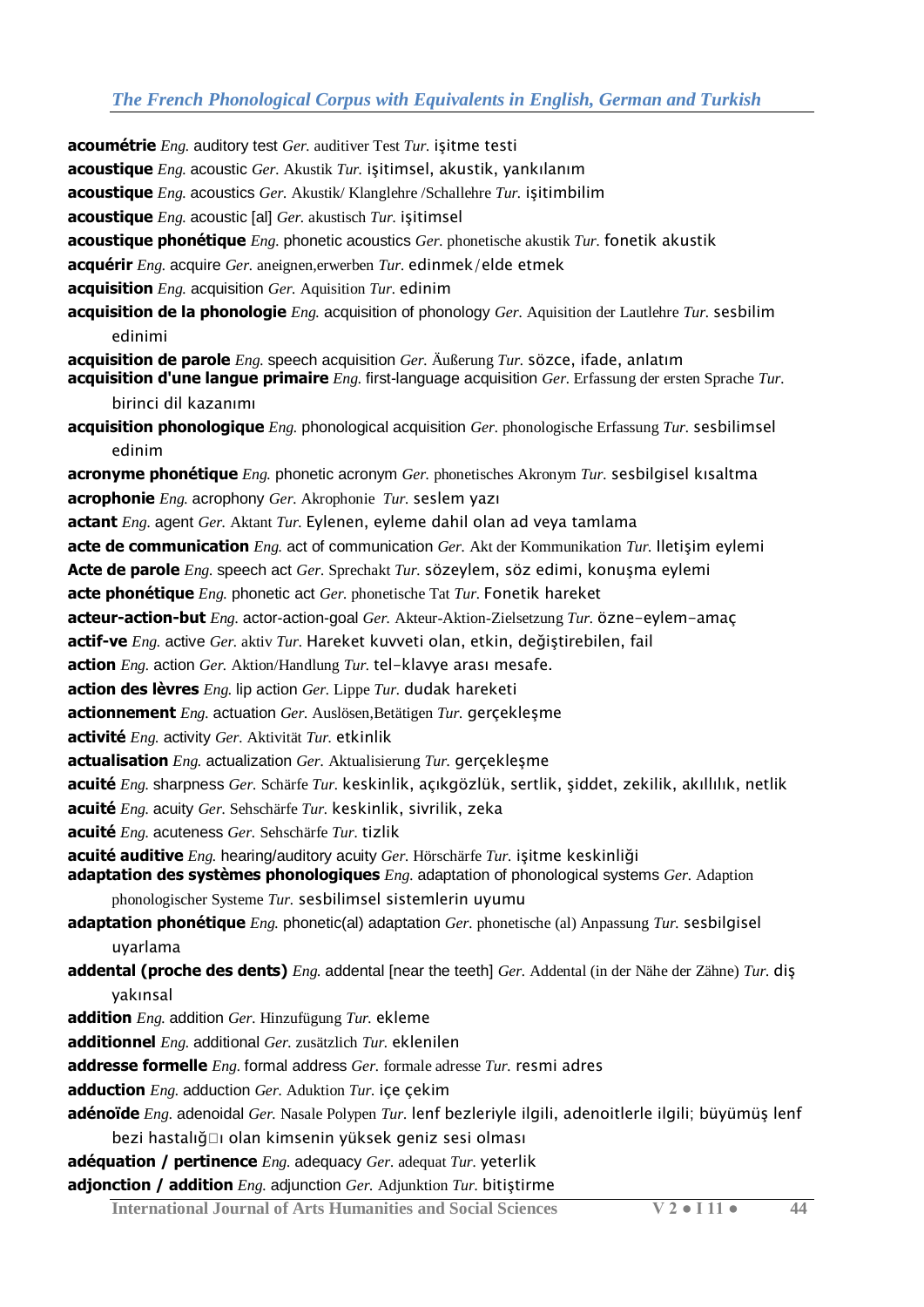**admissible** *Eng.* admissible *Ger.* zulässig,erlaubt *Tur.* kabul edilebilir **adoucissement / affaiblissement / lénition** *Eng.* lenition *Ger.* lenition *Tur.* yumuşama **adoucissement velaire** *Eng.* velar softening *Ger.* velar weich machen *Tur.* artdamaksıl yumuşama **adresse** *Eng.* address *Ger.* Aufruf *Tur.* seslenme sözü **aérométrie** *Eng.* aerometry *Ger.* aerometrie *Tur.* hava akımlı ölçme **aérométrique** *Eng.* aerometric *Ger.* aerometrik *Tur.* akım ölçer **affaiblissement** *Eng.* weakening *Ger.* Schwächung *Tur.* silinme **affaiblissement de consonne** *Eng.* consonant weakening *Ger.* konsonante schwächung *Tur.* ünsüz zayıflama **affect** *Eng.* affect *Ger.* beeinträchtigen/sich auswirken *Tur.* etki **affecté-e** *Eng.* affected *Ger.* beeinträchtigt/sich ausgewirkt auf *Tur.* etkilenmiş **affection** *Eng.* affection *Ger.* Neigung *Tur.* etkilenim, eğilim **affermissement / renforcement** *Eng.* fortition *Ger.* anstieg *Tur.* kuvvetlendirme, rahat seçim; tesadüfi **affrication** *Eng.* affrication *Ger.* Affrikation *Tur.* Sızıcılaşma **affriquée** *Eng.* affricate *Ger.* Affrikate *Tur.* patlamalı-sızıntılı, patlamalı-sürtünmell, yan kapantılı, sürtünmeli ses, yarı kapantılı, sızıcı ünsüz **affriqué-e** *Eng.* affricated *Ger.* affrikatisiert *Tur.* patlamalı-sızmalılaşmış **affriquée dorsale** *Eng.* dorsal affricate *Ger.* dorsale Konsonanten *Tur.* dil ardı patlamalı sızmalı **affriquée éjective latérale alvéolaire** *Eng.* alveolar lateral ejective affricate [t] *Ger.* alveolar lateral ejektiv affrikat *Tur.* diş yuvasıl yanal gırtlak duraklı patlamalı-sızmalı **affriquées** *Eng.* affricates *Ger.* affrikatisieren *Tur.* patlamalı-sızmalılar **agglomérat / groupe / cluster** *Eng.* cluster *Ger.* cluster *Tur.* ünsüz kümesi, küme, grup, demetçik **agglutinant** *Eng.* agglutinative *Ger.* agglutinativ *Tur.* bitişken **agglutination** *Eng.* agglutination *Ger.* Agglutination *Tur.* bitişim **agnosie verbale auditive** *Eng.* auditory verbal agnosia *Ger.* auditiv verbale Agnosia *Tur.* Işitsel sözlü agnozi **aigu vs. grave** *Eng.* acute vs. grave *Ger.* akut vs. Schwerwiegend *Tur.* pese karşı tiz **air** *Eng.* air *Ger.* Luft *Tur.* hava, nefes,nağme **air buccal** *Eng.* mouth air mechanism *Ger.* Mundluftmechanismus *Tur.* ağız hava düzengesi **air buccal égressif** *Eng.* egressive mouth air *Ger.* egressive Mundluft *Tur.* dışçıkışlı ağız havası **air égressif** *Eng.* egressive air *Ger.* egressive Luft *Tur.* dış çıkışlı hava **air pulmonaire** *Eng.* lung air *Ger.* Lungenwirkung *Tur.* akciğer havası **air pulmonaire** *Eng.* pulmonic *Ger.* pulmonisch *Tur.* akciğerle ilgili bk. ses organları **aire de Broca** *Eng.* Broca's area *Ger.* Brocas Platz *Tur.* Broka bölgesi **aire focale** *Eng.* focal area *Ger.* Schwerpunkt *Tur.* odak bölgesi **aires articulatoires** *Eng.* articulatory areas [places *Ger.* artikulatorische Bereiche *Tur.* söyleyiş yerleri **ajout d'une unité de temps** *Eng.* beat addition *Ger.* Taktergänzung *Tur.* vuruş ekleme **Ajustement sandhi** *Eng.* sandhi adjustments *Ger.* Sandhi Anpassungen *Tur.* sandhi ayarlamaları **akuem théorie** *Eng.* phonological theories *Ger.* Akuemtheorie *Tur.* sesbilimsel kuramlar **akusma** *Eng.* akusma *Ger.* akustisch (lettisch) *Tur.* işitsel varsanı **alexie** *Eng.* alexia *Ger.* Alexie *Tur.* okuma yitimi, aleksi **algorithme** *Eng.* algorithm *Ger.* Algorithmus *Tur.* algoritma **algorithme AMDF** *Eng.* AMDF (Average magnitude difference function) algorithm *Ger.* AMDF

(Tonhöhenerkennung) Algorithmus *Tur.* AMDF (Ortalama büyüklük fark fonksiyonu) algoritması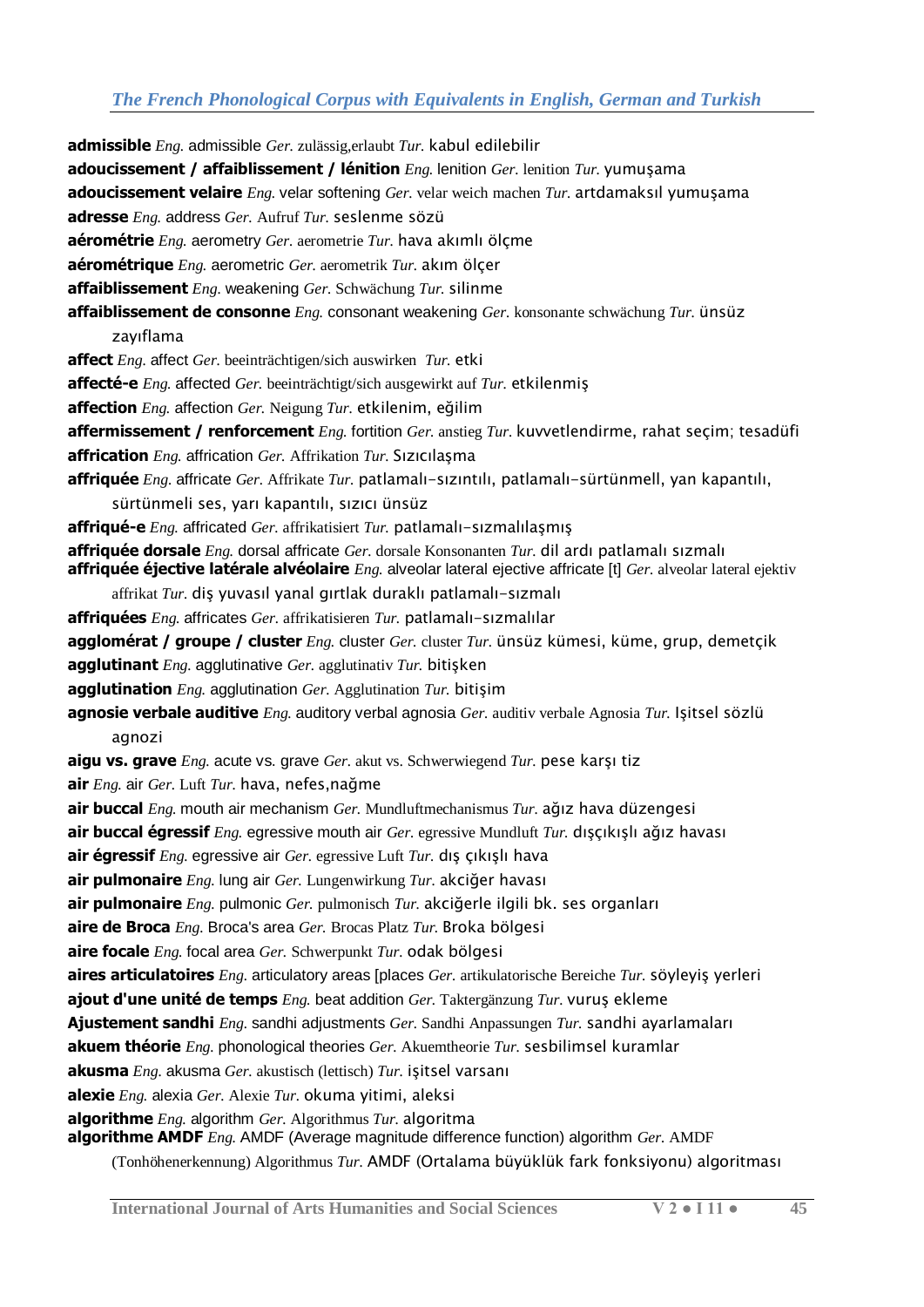- **algorithme biaisé de démotion des contraintes** *Eng.* biased constraint demotion algorithm *Ger.*
- beeinflusst Barrier-Klassifizierung Algorithmus *Tur.* etkilemiş sınırlı indirme işlemi
- **algorithme de Levinson-Durbin** *Eng.* Levinson-Durbin algorithm *Ger.* Levinson-Durbin-Algorithmus *Tur.*  Levinson-Durbin algoritması
- **algorithme de promotion des contraintes** *Eng.* constraint demotion algorithm *Ger.* Constraint Demotion Algorithmus *Tur.* kısıtlama indirgeme işlem süreci
- **algorithme d'extraction des formants** *Eng.* formant extraction algorithm *Ger.* Formanten-

Extraktionsalgorithmus *Tur.* Formant çıkarma algoritması

- **aliénisme** *Eng.* alienism *Ger.* fremdartig *Tur.* yabancı düşkünlüğü
- **alignement** *Eng.* alignment *Ger.* Ausrichtung/Angleichung *Tur.* Sıra, hiza, hizalanma, sıralama, uyuşma
- **alignement (tonal)** *Eng.* alignment [tonal] *Ger.* tonale Angleichung/Ausrichtung *Tur.* sıraya koyma, hizalama
- **alignement phonétique** *Eng.* phonetic alignment *Ger.* phonetische Ausrichtung *Tur.* fonetik hizalama **allegretto** *Eng.* allegretto *Ger.* Allegretto *Tur.* allegrodan biraz daha ağır bir tempoda
- **allegro** *Eng.* allegro *Ger.* Allegro *Tur.* çabukça
- **allegro vs lento** *Eng.* allegroform [fast speaking] vs. lentoform [slow speaking] *Ger.* Allegro Form (schnelles
	- Sprechen) vs. (langsames Sprechen) auschlaggebende Tempo *Tur.* tempolu biçim
- **allo-** *Eng.* allo- *Ger.* allo- *Tur.* dal
- **allochrone** *Eng.* allochrone *Ger.* Alachron *Tur.* uzatımlık
- **allongement** *Eng.* lengthening *Ger.* Verlängerung des Akzents *Tur.* uzatma
- **allongement compensatoire** *Eng.* compensatory lengthening *Ger.* kompensatorische Verlängerung *Tur.*  dengeleyici uzunluk
- **allongement en syllabe ouverte** *Eng.* open syllable lengthening *Ger.* offene Silbenverlängerung *Tur.* 
	- açıklık, açıklık derecesi, genişlik derecesi
- **allongement final** *Eng.* final lengthening *Ger.* endgültige Verlängerung *Tur.* son hece uzatması
- **allongement iambique** *Eng.* iambic lengthening *Ger.* Iambische Verlängerung *Tur.* bir kısa bir uzun hece ölçüsü uzunluğu
- **allophone** *Eng.* allophone *Ger.* Allophon *Tur.* sesteş
- **allophone clair** *Eng.* clear allophone *Ger.* Heullaut *Tur.* ince eş ses
- **allophone conditionné** *Eng.* conditioned allophone *Ger.* konditionierter Allophon *Tur.* koşullu sesteş
- **allophone extrinsèque** *Eng.* extrinsic allophone *Ger.* extrinsic allophone *Tur.* harici/yabancı sesbirimcik
- **allophone libre** *Eng.* free allophone *Ger.* kostenloser Allophon *Tur.* sesbirimsel değişke
- **allophones aspirés** *Eng.* aspirated allophone *Ger.* aspirierte Allophone *Tur.* soluklu şaklamalar
- **allophonique** *Eng.* allophonic *Ger.* allophonisch *Tur.* seslik
- **allosème** *Eng.* alloseme *Ger.* Alloseme *Tur.* dal anlam
- **allotone** *Eng.* allotone *Ger.* Alloton *Tur.* titremsel değişke, dal titremleme
- **alpha** *Eng.* alpha *Ger.* Alpha *Tur.* alfa
- **alpha phonétique** *Eng.* phonetic alphabet tables *Ger.* Alpha-Phonetik *Tur.* sesbilgisel alfabe tabloları **alphabet** *Eng.* alphabet *Ger.* Alphabet *Tur.* alfabe]
- **alphabet organique** *Eng.* organic alphabet *Ger.* organisches Alphabet *Tur.* organik alfabe
- **alphabet phonétique** *Eng.* phonetic alphabet *Ger.* phonetisches alphabet *Tur.* ses abecesi, sesçil abece **Alphabet phonétique international** *Eng.* international phonetic transcription *Ger.* internationale phonetische
	- Transkription, Internationales Phonetisches Alphabet *Tur.* Uluslararası fonetik transkripsiyon, Uluslararası Sesbilgisi Alfabesi
- **alphabet phonétique organique** *Eng.* organic phonetic alphabet *Ger.* organisch phonetisches Alphabet *Tur.*  konuşmacıya uygun ses yüksekliği toplam aralığı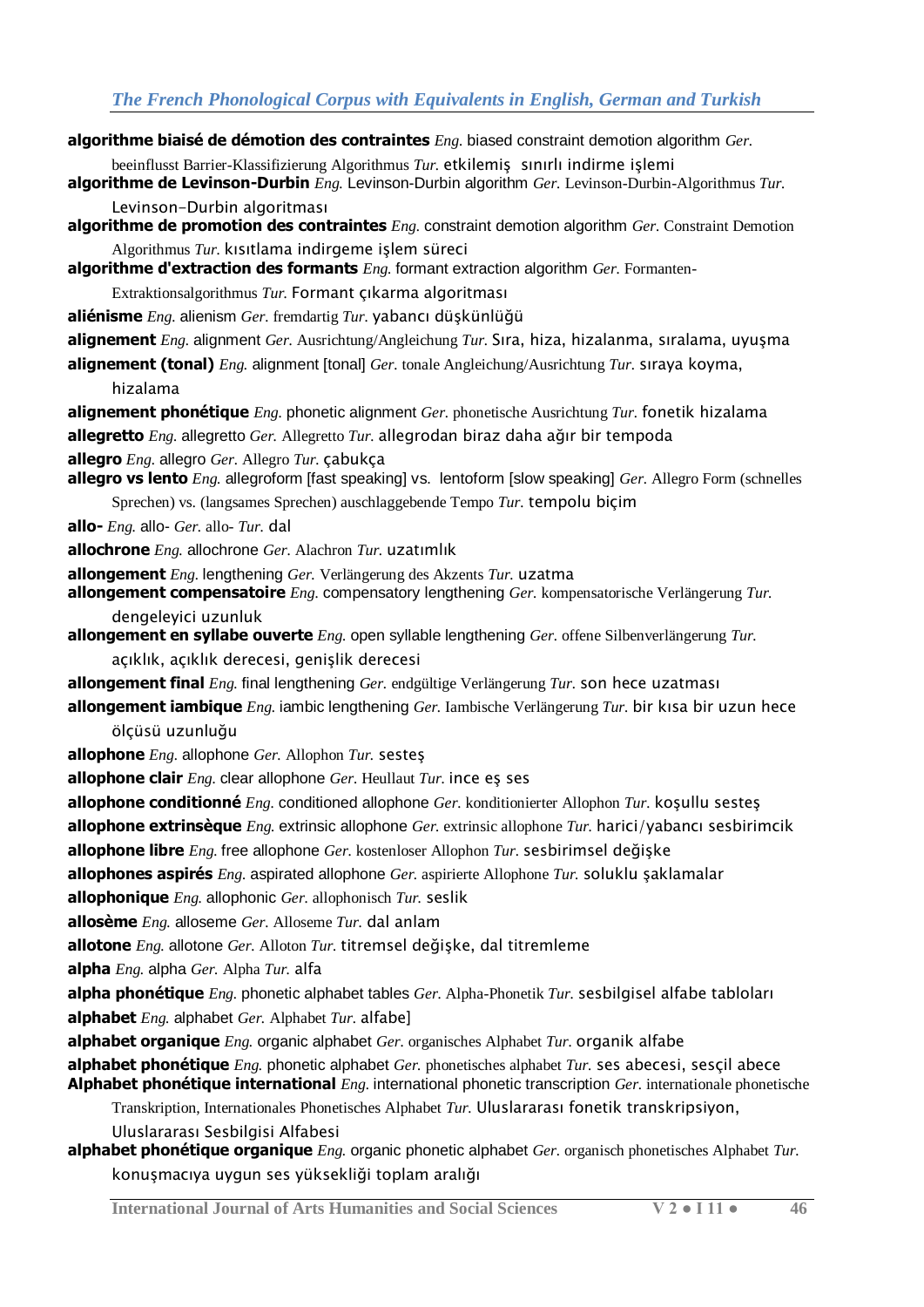**alphabet phonographique** *Eng.* phonographic alphabet *Ger.* phonographisches alphabet *Tur.* fonografik alfabe

**alphabétiser** *Eng.* alphabetize *Ger.* Alphabetisierung *Tur.* seslerin harflerle temsili

**alternance non-phonématique** *Eng.* non-phonemic switching *Ger.* nicht phonemisch *Tur.* birim değeri olmayan ses

**altération** *Eng.* alteration *Ger.* Alteration *Tur.* değişme

**alternance** *Eng.* alternance *Ger.* Alternanz *Tur.* nöbetleşme

**alternance consonantique** *Eng.* consonant alternation *Ger.* Konsonantenwechsel *Tur.* ünsüz değişimi **alternance de position** *Eng.* positional gradation *Ger.* Positionsabstufung *Tur.* konumsal dereceleme **alternance dynamique** *Eng.* dynamic alternation *Ger.* dynamischer Wechsel *Tur.* dinamik değişim

**alternance paralèlle** *Eng.* parallel gradation *Ger.* parallele Abstufung *Tur.* paralel dereceleme

**alternance tonale** *Eng.* tonal modification *Ger.* tonale Veränderung *Tur.* ton değişikliği

**alternance vocalique / ablaut / apophonie** *Eng.* ablaut *Ger.* Ablaut *Tur.* ünlü indirgemesi, ünlü atlaması

**alternant** *Eng.* alternant *Ger.* alternant *Tur.* ikili biçim, ikili biçim

**alternant** *Eng.* alternative *Ger.* alternativ *Tur.* seçenek

**alternant basique** *Eng.* basic alternant *Ger.* grundlegend alternant *Tur.* temel değişken

**alternant libre** *Eng.* free alternant *Ger.* frei alternativ *Tur.* bağımsız seçenek

**alternation** *Eng.* alternation *Ger.* Regelung wechselnder Belastungen *Tur.* nöbetleşme

**alternation accentuelle** *Eng.* accent alternation *Ger.* alternierende Betonung *Tur.* aksan değişimi

**alternation asymétrique** *Eng.* asymmetric alternation *Ger.* asymmetrische Alternation *Tur.* bakışımsız değişim

**alternation automatique** *Eng.* automatic alternation *Ger.* automatische Alternation *Tur.* özgüdümlü değişim

**alternation conditionnée** *Eng.* conditioned alternation *Ger.* konditionierter Wechsel *Tur.* şartlı değişim **alternation morpho-phonémique** *Eng.* morphophonemic alternation *Ger.* morphophonemischen Wechsel

- *Tur.* biçimsel sesbirim değişimi
- **alternation phonétique** *Eng.* phonetic alternation *Ger.* phonetischer Wechsel *Tur.* sesbilgisel değişim **alterner** *Eng.* alternate *Ger.* alternativ *Tur.* değişimli

**alto (registre de chant)** *Eng.* alto *Ger.* alto *Tur.* kontralto; pes uzamda kalın kadın sesi **alvéolaire** *Eng.* alveolar *Ger.* alveolar *Tur.* dişyuvasıl

**alvéolaire sifflantes, sifflante alvéolaire** *Eng.* **alveolar trill [r̥**] *Ger.* das alveolarepalatale Trillern *Tur.* diş yuvasıl titrek

**alvéole** *Eng.* alveolus *Ger.* Alveolum *Tur.* bronşcuk

**alvéole** *Eng.* alveolum alveolus *Ger.* Alveolum *Tur.* diş yuvası

**alvéoles** *Eng.* alveoli *Ger.* alveolar Tuberkel /Alveolarknollen *Tur.* hava kesecikleri

**alvéoles** *Eng.* teeth ridge *Ger.* Zahnkante *Tur.* diş seti

**alvéopalatal** *Eng.* alveolopalatal [noisy] *Ger.* alveolar-palatal (rauschig) *Tur.* diş yuvasıl damaksıl [gürültülü]

**alvéo-palatal** *Eng.* alveo [lo]-palatal *Ger.* alveo(lo) palatal *Tur.* damakönü

**alvéo-palatal** *Eng.* alveopalatal *Ger.* alveopalatal *Tur.* diş-damak ünsüzü

**alvéopalatale, palato(-)alvéolaire** *Eng.* prepalatal *Ger.* präpalatal *Tur.* öndamaksıl

**amarrage** *Eng.* docking *Ger.* do-deletion / insertion / support *Tur.* yerleştirme

**ambi-dental** *Eng.* ambi-dental *Ger.* ambi-dental *Tur.* çift dişsi/ dilucu-dişardı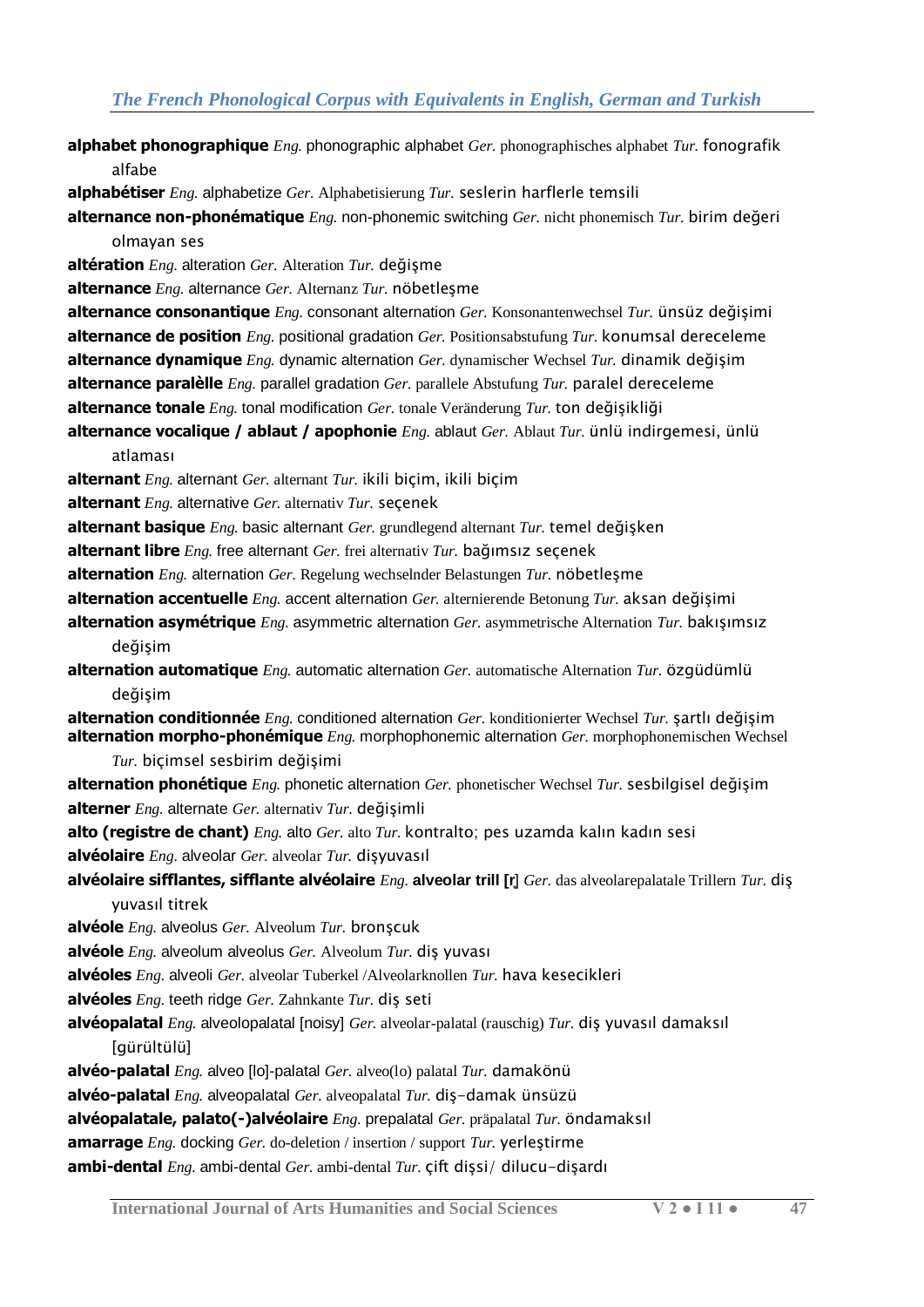**ambidépendance** *Eng.* ambidependency *Ger.* ambi-abhängig *Tur.* çift bağımlılık **ambifixe** *Eng.* ambifix *Ger.* ambi-fix *Tur.* çift ek **ambigüité** *Eng.* ambiguity [phonetics] *Ger.* ambig *Tur.* belirsizlik **ambisyllabicité** *Eng.* ambisyllabicity *Ger.* ambi Silben *Tur.* çift seslemleme **ambisyllabique** *Eng.* ambisyllabic *Ger.* ambisilbische Konsonante *Tur.* çift seslemleme, çift seslemli **ambivalent** *Eng.* ambivalent *Ger.* ambivalent *Tur.* iç karşıtlık **amorphe** *Eng.* amorphous *Ger.* amorph *Tur.* bozuk **amorti** *Eng.* damped *Ger.* gedämpft *Tur.* sönük, azalmış **amortissement** *Eng.* damping *Ger.* Dämpfung *Tur.* ses dağılması **amplification** *Eng.* amplification *Ger.* Amplifikation *Tur.* ses hacmini artırma, amplifikasyon, sesi yükseltme **amplification des fréquences** *Eng.* amplification of frequencies *Ger.* Amplifikation der Frequenzen *Tur.*  titreşim sıklığı artırma **amplifieur** *Eng.* amplifier *Ger.* Verstärker *Tur.* amplifikatör **amplitude de vibration de la corde** *Eng.* amplitude of cord vibration *Ger.* Amplitude der Band Vibration *Tur.*  telin titreme genişliği **amplitude d'une onde complexe** *Eng.* amplitude of the complex wave *Ger.* Amplitude der komplexen Schwingung *Tur.* karmaşık dalganın genliği **anacoluto** *Eng.* anacrusis *Ger.* Auftakt *Tur.* anacrusis **anagramme** *Eng.* anagram *Ger.* Anagramm *Tur.* çevrik söz **analogie** *Eng.* analogic creation *Ger.* analoge Ausbildung *Tur.* örnekseme **analogie** *Eng.* analogy *Ger.* Analogie *Tur.* örnekseme, ses-biçim bilgisinde benzeşme **analogie articulatoire** *Eng.* articulatory analog *Ger.* artikulatorisch analog *Tur.* söyleyiş analoğu **Analogie structurelle** *Eng.* structural analogy *Ger.* strukturelle Analogie *Tur.* yapısal analoji **analogique** *Eng.* analogic *Ger.* analog *Tur.* örnekseme **analogique** *Eng.* analogical *Ger.* analog *Tur.* örneksemeli **analysable** *Eng.* analysable *Ger.* analysierbar *Tur.* çözümlenebilir bk. çözümleme, **analyse** *Eng.* analysis *Ger.* Analyse *Tur.* çözümleme **analyse acoustique** *Eng.* acoustic analysis *Ger.* akustische Analyse *Tur.* işitsel çözümleme **analyse acoustique des voyelles** *Eng.* acoustical analysis of vowels *Ger.* akustische Analyse der Vokale *Tur.*  ünlülerin işitimsel çözümlemesi **analyse cepstrale** *Eng.* cepstral analysis *Ger.* Cepstralanalyse *Tur.* ses spektrumu katsayıları çözümlemesi **analyse Collier-'t Hart** *Eng.* Collier-'t hart analysis *Ger.* Collier-harte Analyse *Tur.* Collier-T Hart çözümlemesi **analyse contrastive** *Eng.* contrastive analysis [CA] *Ger.* kontrastive Verteilung *Tur.* karşılaştırmalı çözümleme **analyse de constituant** *Eng.* constituent analysis *Ger.* Bestandteilanalyse *Tur.* kurucu çözümleme **analyse de Fourier** *Eng.* Fourier analysis *Ger.* Fourier-Analyse *Tur.* dalga bileşeni çözümlemesi **analyse de fréquence** *Eng.* frequency analysis *Ger.* Frequenzanalyse *Tur.* sıklık çözümlemesi **analyse de paire minimale** *Eng.* minimal pair test *Ger.* Minimalpaar-Test *Tur.* yalın çift testi **analyse de phonème** *Eng.* phoneme transcription *Ger.* Phonem-Transkription *Tur.* sesbirim çeviriyazısı **analyse des composants principaux** *Eng.* Principal Component Analysis *Ger.* Hauptkomponentenanalyse *Tur.* temel bileşenler analizi

**analyse des distributions** *Eng.* distributions analysis *Ger.* verteiler *Tur.* dağılımlar çözümlemesi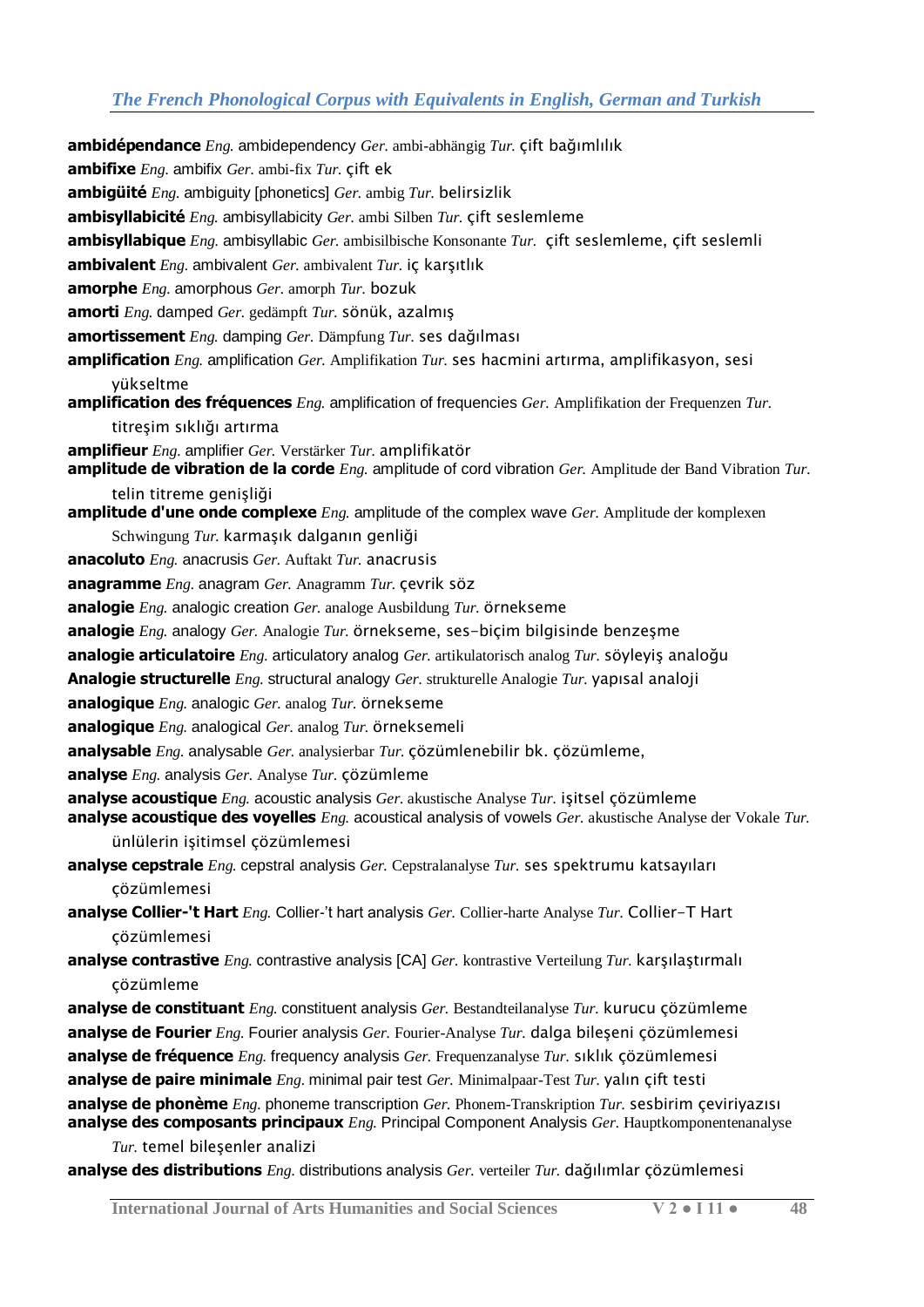**analyse des sons de la parole** *Eng.* analysis of speech sound *Ger.* Analyse des Redesounds *Tur.* konuşma

sesi analizi

**analyse descendante** *Eng.* down parsing *Ger.* unten tack *Tur.* aşağı ayrıştırma

**analyse diachronique** *Eng.* diachronic *Ger.* diachronisch *Tur.* art zamanlı **analyse discriminante linéaire probabiliste** *Eng.* Probabilistic Linear Discriminant Analysis [PLDA] *Ger.*

Probabilistische lineare Diskriminanzanalyse (PLDA) *Tur.* Olasılıksal Doğrusal Diskriminant Analizi  $(PI DA)$ 

**analyse distributionnelle** *Eng.* distributional analysis *Ger.* Verteilungsäquivalenz *Tur.* dağılımsal çözümleme

**analyse du contenu** *Eng.* content analysis *Ger.* Inhaltsanalyse *Tur.* içerik çözümlemesi **analyse du contour** *Eng.* contour analysis *Ger.* Konturanalyse *Tur.* sınır çözümlemesi **analyse générative de l'intonation** *Eng.* generative analysis of intonation *Ger.* generative Analyse der

Intonation *Tur.* tonlamanın üretimsel çözümlemesi

**analyse paradigmatique** *Eng.* paradigmatic analysis *Ger.* paradigmatische Analyse *Tur.* dizisel çözümleme **analyse phonématique** *Eng.* phonematic analysis *Ger.* phonematische Analyse *Tur.* büründışı çözümleme **analyse phonémique** *Eng.* phonemic analysis *Ger.* phonemische analyse *Tur.* sesbirim çözümlemesi **analyse phonétique** *Eng.* phonetic analysis *Ger.* phonetische Analyse *Tur.* sesbilgisel çözümleme **analyse phonologique** *Eng.* phonological analysis *Ger.* phonologische Analyse *Tur.* Sesbilim analizi **Analyse relationnelle pourcentages** *Eng.* relational *Ger.* relationalen *Tur.* iliskisel **analyse spectrale** *Eng.* spectral analysis of speech *Ger.* Spektrogramm *Tur.* konuşmanın spektral analizi **Analyse spectrographique une forme d'analyse acoustique** *Eng.* spectra of aperiodic sounds *Ger.* 

Spektren der Vokale *Tur.* seslerin düzensiz görüngeleri

**analyse syntaxique de surface** *Eng.* chunking *Ger.* chunking *Tur.* bölümleme, bölmeleme

**analyse tonale** *Eng.* tonal analysis *Ger.* Tonanalyse *Tur.* tonal çözümleme

**analyse-par-synthèse** *Eng.* analysis-by-synthesis *Ger.* Analyse durch Synthese *Tur.* analiz-sentez

**anaptyctique** *Eng.* anaptyctic *Ger.* Anaptyktik *Tur.* iç ünlü türemesi

**anaptyxe** *Eng.* anaptyxis *Ger.* anaptyxis *Tur.* genişleme

**anglais demi-atlantique e** *Eng.* **mid-centralized e [e̽**] e *Ger.* **Mitte-zentralisierte e / e̽**/ *Tur.* orta merkezli e /  $\check{e}$  /

**anglais de mojave** *Eng.* molar *Ger.* molar *Tur.* azı dişi r'si

**angle des mâchoires** *Eng.* angle of jaws *Ger.* Kieferwinkel *Tur.* çenenin açısı

**anglicisation** *Eng.* anglicization *Ger.* anglisieren *Tur.* İngilizceleşme

**annexe** *Eng.* appendix *Ger.* appendix *Tur.* ulama

**annulation** *Eng.* cancellation *Ger.* Stornierung *Tur.* iptal, çıkarma

**anomalie** *Eng.* anomaly *Ger.* Anomalie *Tur.* aykırılık, kural dişilik

**anormal** *Eng.* abnormal *Ger.* abnormal *Tur.* düzgüsüz

**antépénultième** *Eng.* antepenultimate *Ger.* drittletzt *Tur.* sondan üçüncü

**antépénultième** *Eng.* antepenult *Ger.* drittletzt *Tur.* sondan üçüncü hece.

**antérieur** *Eng.* front *Ger.* Vorderseite *Tur.* ince, ön, dil önü

**antérieur arrondi** *Eng.* front rounded *Ger.* vorne gerundet *Tur.* ön yuvarlak

**antérieur vs postérieur** *Eng.* anterior vs non-anterior *Ger.* anterior vs. Nicht-anterior *Tur.* öne karşı ön

olmayan

**antérieur-e** *Eng.* anterior *Ger.* anterior *Tur.* ön

**antériorisation** *Eng.* anteriorization *Ger.* Vorverlegung *Tur.* önde olma

**antériorisation / avancement** *Eng.* fronting *Ger.* vorne *Tur.* ön ünlüleşme, incelme

**International Journal of Arts Humanities and Social Sciences V 2 ● I 11 ● 49**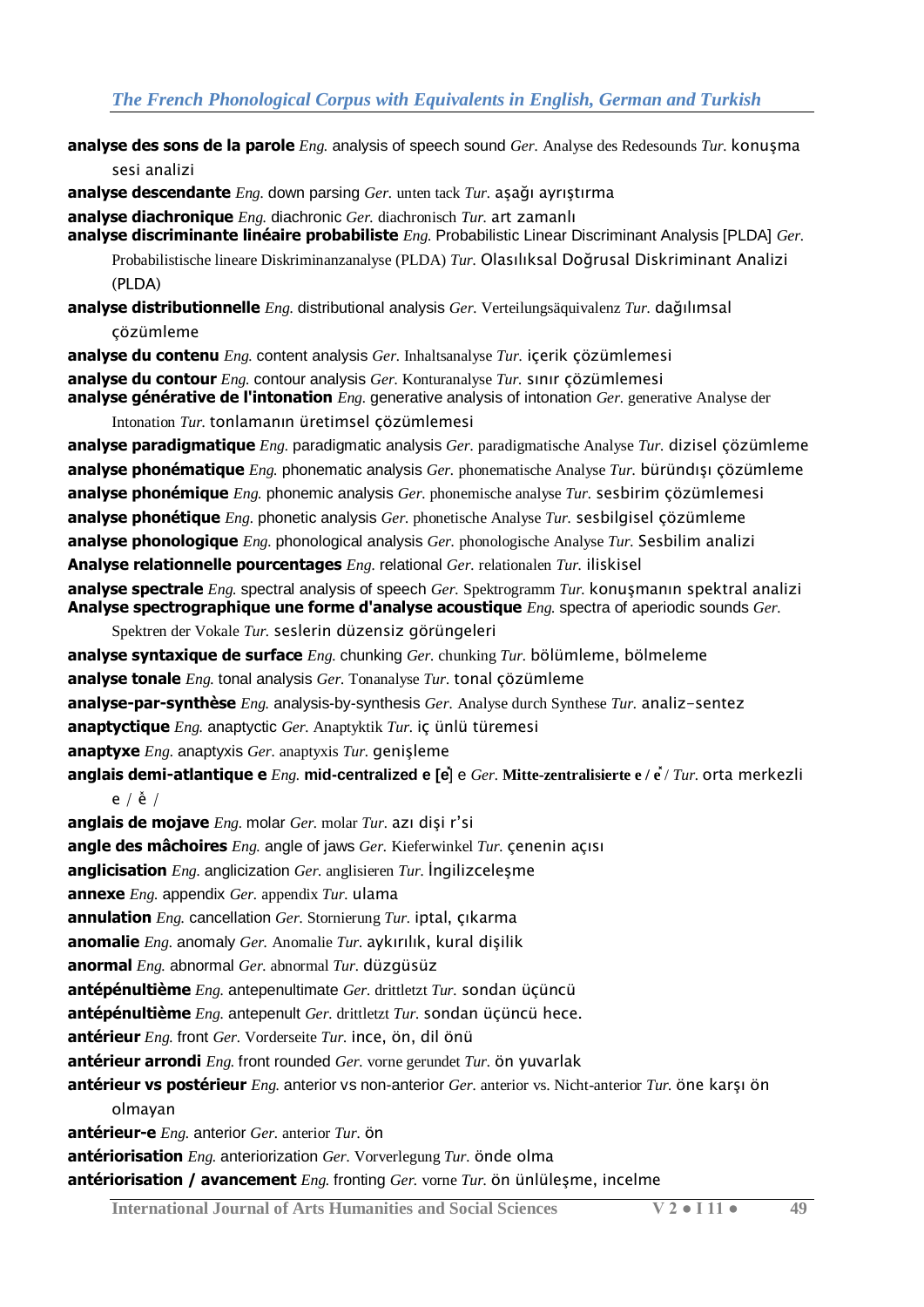**antériorité** *Eng.* frontness *Ger.* frontness *Tur.* önlük **antériorité** *Eng.* anteriority *Ger.* Vorzeitigkeit *Tur.* kıdem, öncelik, üstünlük, tercih **antéro-dorsal** *Eng.* anterior dorsal [front part of the tongue] *Ger.* anterior dorsal (vorderer Teil der Zunge) *Tur.*  ön dil üstsel **anthropophonie** *Eng.* anthropophonics *Ger.* antropofonik *Tur.* insan sesi ile ilgili olan **anthropophonique** *Eng.* anthropophonic *Ger.* antropofonikus *Tur.* insan sesine ait **anticipatoire** *Eng.* anticipatory *Ger.* vorausschauen/vorwegnehmend *Tur.* beklentisel **anti-formant** *Eng.* antiformant *Ger.* antiformant *Tur.* biçimlendirici karşıtı **anti-gémination** *Eng.* antigemination *Ger.* anti-gemination *Tur.* ikizleşme karşıtlığı **antirésonance** *Eng.* antiresonance *Ger.* antiresonanz *Tur.* tınlama karşıtı **apériodique** *Eng.* aperiodic *Ger.* aperiodisch *Tur.* düzensiz **aperture** *Eng.* aperture *Ger.* Apertur/Blende *Tur.* açıklık, delik, aralık **apex** *Eng.* apex *Ger.* Apex *Tur.* dilucu **aphasie** *Eng.* aphasia *Ger.* Aphasia *Tur.* söz yitimi **aphasie de Broca** *Eng.* Broca's aphasia *Ger.* Brocas Aphasie *Tur.* Broca afazisi **aphémie** *Eng.* aphemia *Ger.* Aphemia *Tur.* afemi, fikirleri sözlü olarak ifade edememe **aphérèse** *Eng.* apheresis *Ger.* Apherese *Tur.* ön ses düşmesi **aphérèse** *Eng.* aphaeresis *Ger.* Apherese *Tur.* önses düşmesi **aphèse** *Eng.* aphesis *Ger.* Aphesis *Tur.* serbest bırakma **aphétique** *Eng.* aphetic *Ger.* aphetisch *Tur.* ön ses düşmesiyle ilgili **aphonie** *Eng.* aphonia *Ger.* Aphonie *Tur.* afoni, ses kısılması. ses kısıklığı **aphorisme** *Eng.* aphorism *Ger.* Aphorismus *Tur.* aforizm, vecize, özdeyiş **API** *Eng.* IPA *Ger.* IPA *Tur.* uluslararası fonetik alfabe, sesçil abece **apical-e** *Eng.* apical *Ger.* Apikal *Tur.* dil ucu ünsüzü **apical-e** *Eng.* apical [tongue tip] *Ger.* Apikal(Zungenspitze) *Tur.* dilucu ünsüzü **apicalité** *Eng.* apicality *Ger.* Apikalität *Tur.* dil ucsal **apico-** *Eng.* apico- *Ger.* apiko *Tur.* dil ucu **apico-alvéolaire** *Eng.* apico-alveolar *Ger.* apiko-alveolar *Tur.* dilucu-öndişsel **apico-basale** *Eng.* apico-basal *Ger.* apiko basal *Tur.* dilucu-bazal **apico-dental** *Eng.* apico-dental *Ger.* apiko dental *Tur.* dil ucu-dişsel **apico-domal** *Eng.* apico-domal *Ger.* apiko domal *Tur.* dilucu-damaksıl **apico-labial** *Eng.* apico-labial *Ger.* apiko labial *Tur.* dil ucu-dudaksıl **apico-latéral** *Eng.* apico-lateral *Ger.* apiko lateral *Tur.* diluçsal-yanal **apico-palatal** *Eng.* apico-palatal *Ger.* apiko palatal *Tur.* dilucu-damaksıl **apico-postalvéolaire** *Eng.* apico-post-alveolar *Ger.* apiko post alveolar *Tur.* dilucu-diş seti arkası **apico-vélaire** *Eng.* apico-velar *Ger.* apiko velar *Tur.* dil ucu-artdamaksıl **aplatissement voyelle** *Eng.* vowel flattening *Ger.* Vokalabflachung *Tur.* sesli düzleştirme **apocope** *Eng.* apocope *Ger.* apokop *Tur.* son ses düşmesi **apodose / chute mélodique / intonation descendante** *Eng.* falling intonation *Ger.* fallende Intonation *Tur.* alçalan tonlama **apophonie** *Eng.* apophony *Ger.* Apophonie *Tur.* kök ünlüsü değişimi, ünlü almaşması **apostrophe** *Eng.* apostrophe *Ger.* Apostroph *Tur.* uzaklaşma **appareil acoustique** *Eng.* hearing aid *Ger.* Höhrgerät *Tur.* işitme cihazı **appareil articulatoire** *Eng.* articulation apparatus *Ger.* Artikulationsgerät (apparat) *Tur.* sesletim düzeneyi **appareil respiratoire** *Eng.* breathing apparatus *Ger.* Atemschutzgeräte *Tur.* soluk alma düzeneği

**International Journal of Arts Humanities and Social Sciences V 2 ● I 11 ● 50**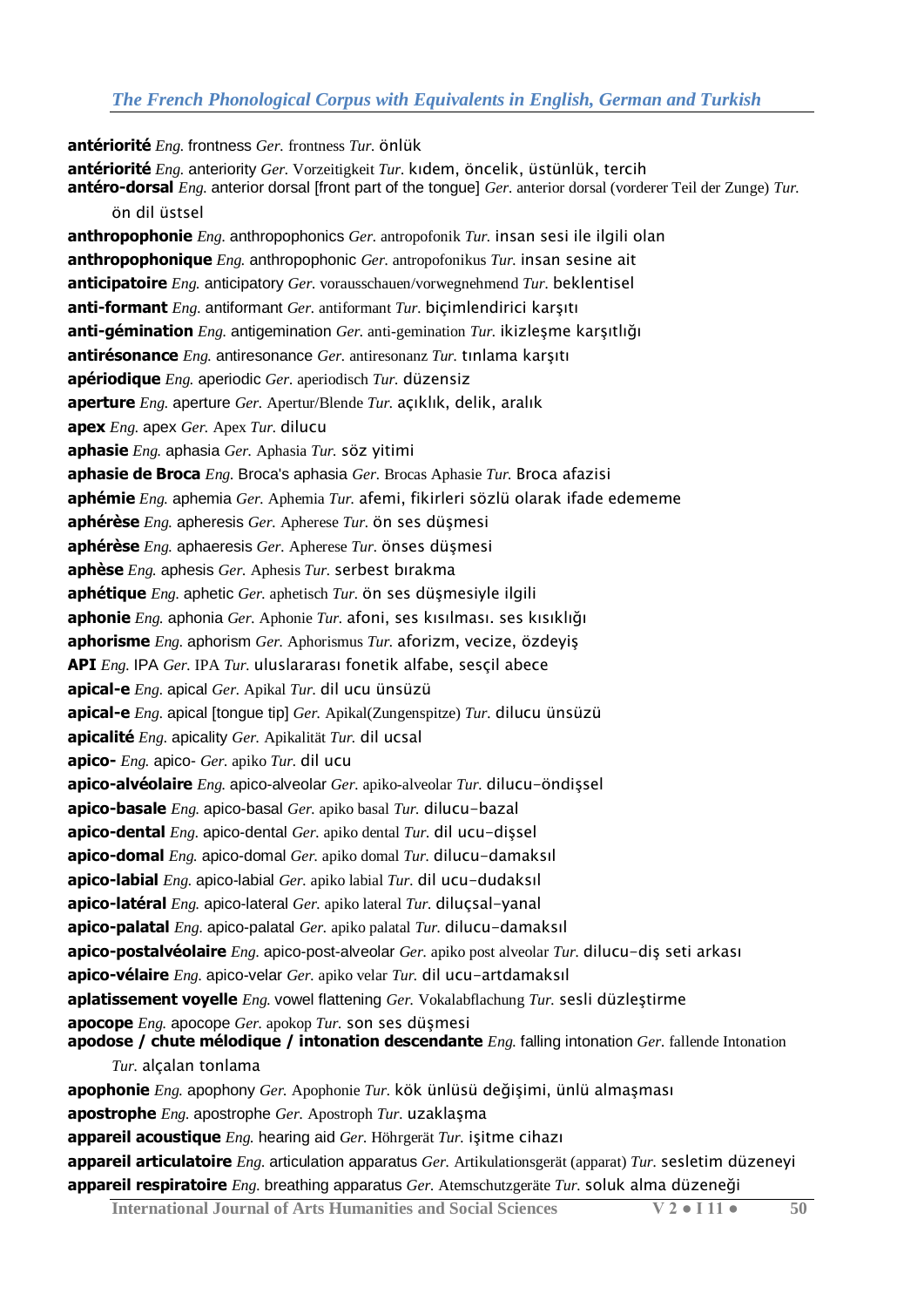**appareil respiratoire** *Eng.* respiratory system *Ger.* Atmungssystem *Tur.* solunum aygıtı **apparence** *Eng.* appearance *Ger.* Auftreten *Tur.* ses türemesi **appellatif** *Eng.* appellative *Ger.* Appellativ *Tur.* duyumsal **applicabilité** *Eng.* applicability *Ger.* Anwendbarkeit *Tur.* uygulanabilirlik **application** *Eng.* application *Ger.* Aplikation *Tur.* uygulama **apposé / affixé** *Eng.* appositive *Ger.* beieefügt/appositiv *Tur.* eşlemeli **apposition / affixation** *Eng.* apposition *Ger.* Apposition *Tur.* eşleme **approche** *Eng.* approach *Ger.* Approach /Ansatz *Tur.* yaklaşım **approche des principes et des paramètres** *Eng.* principles and parameters approach *Ger.* Grundsätze und Parameter *Tur.* ilke ve parametreler yaklaşımı **approche procédurale** *Eng.* procedural approach *Ger.* Verfahrensansatz *Tur.* işlemci yaklaşım **approprié à l'âge** *Eng.* age appropriate *Ger.* Alter geeignet *Tur.* Yaşa uygun **approprié-e** *Eng.* appropriate *Ger.* geeignet/entsprechend *Tur.* uygun **approximante** *Eng.* approximant, frictionless continuant *Ger.* Approximant *Tur.* yarı ünlü, akıcı, sürtünmesiz sürekli **approximante alvéolaire** *Eng.* alveolar approximant [ɹ] *Ger.* alveolar approximative *Tur.* diş yuvasıl akıcı **approximante palatale** *Eng.* palatal approximant [j] *Ger.* palatale annähernde / j / *Tur.* damaksıl yarı ünlü, dil- ön damak **approximatif** *Eng.* approximative *Ger.* aproximativ *Tur.* yaklaşma görünümü, mukarebe fiili **approximation** *Eng.* approximation *Ger.* Aproximation *Tur.* yaklaşma **approximation ouverte** *Eng.* open back rounded vowel [ɒ] *Ger.* offener abgerundeter vokal / ɒ / *Tur.* açık arkada yuvarlak sesli / ɒ / **approximation rapprochée** *Eng.* close approximation *Ger.* enge Annäherung *Tur.* Yakın yaklaşma, yakın tahmin **apraxie** *Eng.* apraxia *Ger.* apraxia *Tur.* apraksi **apraxie articulatoire** *Eng.* articulatory apraxia *Ger.* artikulatorisch Apraxie *Tur.* söyleyiş apraksisi **arbre de trait / représentation arborescente de traits** *Eng.* feature tree *Ger.* Merkmal Baum *Tur.*  özellikler ağacı **arbre syntaxique** *Eng.* tree diagram *Ger.* Baum diagramm *Tur.* ağaç şema **arc** *Eng.* arc *Ger.* Arkus (Bogen) *Tur.* ark/eğmeç **archi** *Eng.* archi *Ger.* archi- (ultra-,maxi- =Steigerungspräfixe) *Tur.* üst**archiphonème** *Eng.* archiphoneme *Ger.* Archiphoneme *Tur.* baş sesbirim, üstsesbirim, ses ayrışımı **architonème** *Eng.* architoneme *Ger.* Architonem *Tur.* baş tonbirim **Archive de Rutgers pour l'Optimalité ROA** *Eng.* Rutgers Optimality Archive ROA *Ger.* Rutgers Optimality Archiv ROA *Tur.* Rutgers Optimizality Arşivi ROA **argument de Halle** *Eng.* Halle's argument *Ger.* das Argument von Halle *Tur.* Halle tezi **argument de pauvreté de stimulus pos** *Eng.* Poverty of the Stimulus POS argument *Ger.* Armut des Stimulus-POS-Arguments *Tur.* uyarıcı POS tezinin yoksulluğu **arrangement** *Eng.* arrangement *Ger.* Arrangement (Vereinbarung) *Tur.* düzenleme **arrêts** *Eng.* stops *Ger.* stoppt *Tur.* duraklamalar **arrière** *Eng.* rear *Ger.* Rückseite *Tur.* geri, arka **arrondi** *Eng.* round [ed] *Ger.* gerundet *Tur.* yuvarlaklaşmış **arrondissement** *Eng.* rounding *Ger.* abrunden *Tur.* yuvarlaklaşma, dudak yuvarlaklaşması

**arrondissement des lèvres** *Eng.* lip rounding *Ger.* Lippenlesen *Tur.* dudak yuvarlaklaştırma yuvarlaklaşma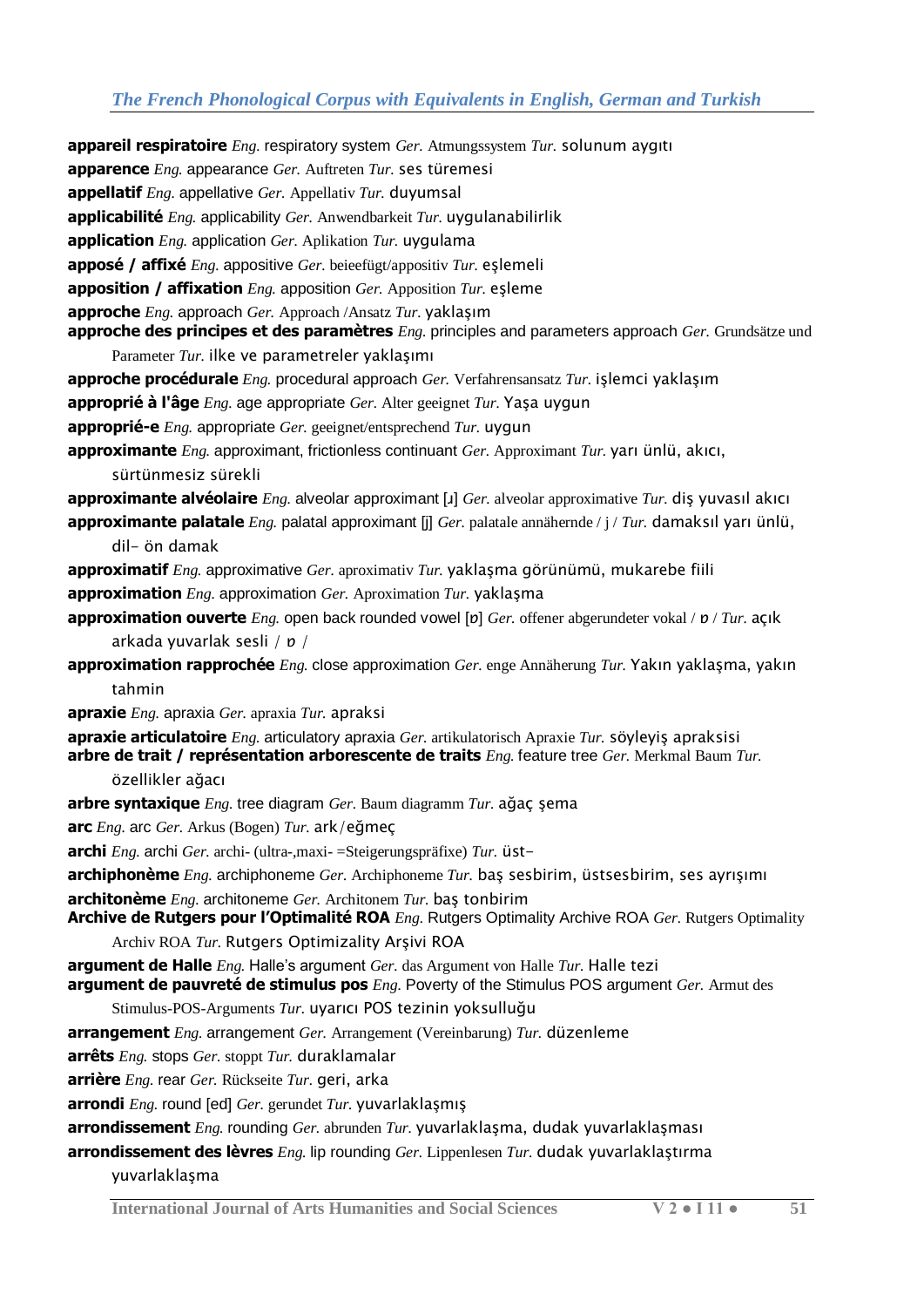**arrondissement des lèvres** *Eng.* lip spreading *Ger.* Lippenrundung *Tur.* yayvanlaşma **arrondissement interne** *Eng.* inner rounding *Ger.* Innenrundung *Tur.* iç yuvarlaklaşma **arrondissement interne** *Eng.* internal rounding *Ger.* Innenrundung *Tur.* iç yuvarlaklaşma, dudağın

kullanılmadan dili yuvarlaklaştırarak ıslıksız ünsüz söylenişi **arrondissement rapproché** *Eng.* close rounding *Ger.* nahe rundung *Tur.* dar yuvarlaklaşması **articulateur** *Eng.* articulator *Ger.* Artikulator *Tur.* oluşturucu, eklemleyici **articulateur actif** *Eng.* active articulator *Ger.* aktive Artikulator *Tur.* etkin eklemleyici **articulateur inférieur** *Eng.* lower category *Ger.* untere artikulatoren *Tur.* düşük kategori **articulateur passif** *Eng.* passive articulator *Ger.* passiver artikulator *Tur.* edilgen eklemleyici **articulateur supérieur** *Eng.* passive articulators *Ger.* passive artikulatoren *Tur.* edilgen eklemleyiciler **articulateur tertiaire** *Eng.* tertiary articulator *Ger.* tertiärer Artikulator *Tur.* üçüncü derece artikülatör **articulateurs principaux** *Eng.* major articulators *Ger.* Haupt *Tur.* birincil eklemleyici **articulation** *Eng.* articulation *Ger.* Artikulation *Tur.* boğumlanma, telaffuz, eklemlenme, oynaklanma,

oluşturma, eklemlilik

**articulation additionnelle** *Eng.* additional articulation *Ger.* zusätzliche Artikulation *Tur.* ek sesletim **articulation déplacée** *Eng.* displaced articulation *Ger.* vertriebene artikulation *Tur.* yeri değiştirilmiş sesletim

**articulation des codes** *Eng.* articulation of codes *Ger.* Artikulation von Kodes *Tur.* kod boğumlanması **articulation des voyelles** *Eng.* articulation of vowel *Ger.* Artikulation des Vokals *Tur.* Sesli harflerin eklemlenmesi

**articulation et audition** *Eng.* articulation and hearing *Ger.* Artikulation und Gehör (hören) *Tur.* sesletim ve işitme

**articulation étendue** *Eng.* extended articulation *Ger.* ausgedehnte Artikulation *Tur.* genişletilmiş sesletim **articulation faible** *Eng.* weak articulation *Ger.* schwache artikulation *Tur.* zayıf eklem

**articulation labio-vélaire** *Eng.* labial-velar articulation *Ger.* labial-velar artikulation *Tur.* dudaksılartdamaksıl sesletim

**articulation labio-vélaire** *Eng.* labio velar articulation *Ger.* labio velar artikulation *Tur.* dudaksılartdamaksıl eklemleme

**articulation laryngale** *Eng.* laryng [e]al articulation *Ger.* laryng (e) al artikulation *Tur.* gırtlaksıl sesletim **articulation neutre** *Eng.* neutral articulation *Ger.* neutrale artikulation *Tur.* yansız sesletim

**articulation orale** *Eng.* oral articulation *Ger.* orale artikulation *Tur.* Sözlü anlatım

**articulation pharyngale** *Eng.* pharyngal articulation *Ger.* pharyngale artikulation *Tur.* gırtlak sesletimi **articulation phonétique** *Eng.* phonetic articulation *Ger.* phonetische artikulation *Tur.* sesbilgisel sesletim **articulation primaire** *Eng.* primary articulation *Ger.* primäre Artikulation *Tur.* asli ses, birincil ses **articulation secondaire** *Eng.* secondary articulation *Ger.* sekundäres artikulieren *Tur.* ikincil boğumlama,

iki ünsüzün peşpeşe söylenmesi

**articulations radicales** *Eng.* radical articulations *Ger.* radikale artikulationen *Tur.* radikal eklemlikler **articulatoire** *Eng.* articulatory *Ger.* artikulatorisch *Tur.* mafsallı, söyleyiş

**articulé-e** *Eng.* articulated *Ger.* artikuliert *Tur.* boğumlu, eklemli/eklemlenmiş, oluşturulmuş, eklemli **articuler** *Eng.* articulate *Ger.* artikulieren *Tur.* sesletmek

**articulomètre** *Eng.* articulometer *Ger.* Artikulometer *Tur.* sesletim ölçer

**aryténoïde** *Eng.* arytenoid *Ger.* Aryknorpel *Tur.* aritenoid kıkırdağı önünde muköz bez

**aryténoïdes** *Eng.* arytenoids *Ger.* Kehldeckel *Tur.* ibrikler

**ascendant** *Eng.* ascending *Ger.* aufsteigend *Tur.* yükselen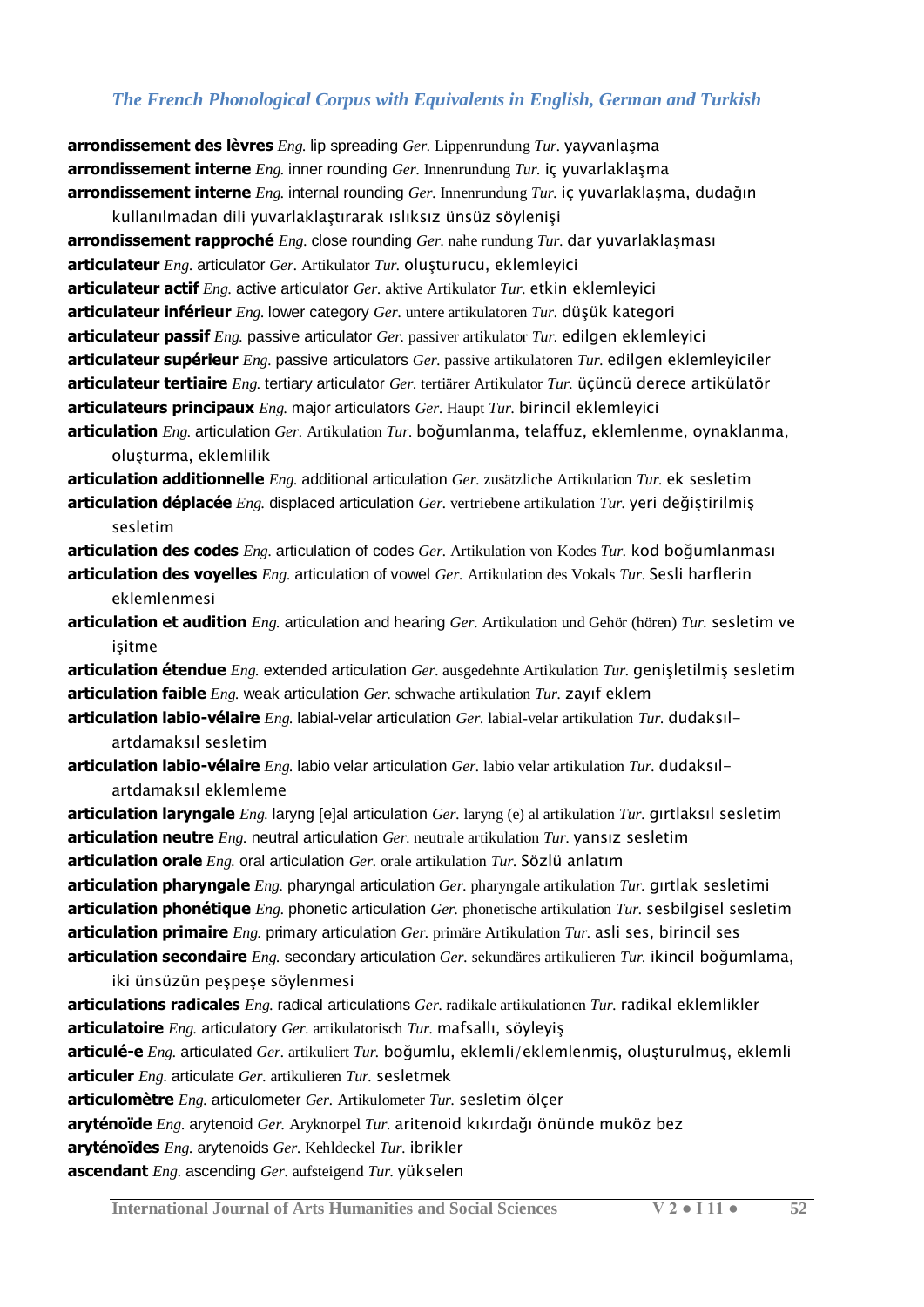**ascendant, croissant, montant** *Eng.* rising *Ger.* steigend *Tur.* yükselen **ascension** *Eng.* ascension *Ger.* Aufsteigen *Tur.* yükselme **ash** *Eng.* ash [æ] *Ger.* ash *Tur.* æ sembolu **aspect de l'articulation** *Eng.* aspect of articulation *Ger.* Aspekte der Artikulation *Tur.* eklemlenme yönü **aspect de son faible** *Eng.* FAITH *Ger.* GLAUBEN *Tur.* tam **aspect du mot phonématique** *Eng.* lezh [ɮ] *Ger.* lezh / ɮ / *Tur.* lezh / ɮ / **aspect duratif** *Eng.* durative aspect *Ger.* langlebigkeit *Tur.* sürerlik görünüşü **aspect passif** *Eng.* passive aspect *Ger.* passiver Aspekt *Tur.* edilgen görünüş **aspect progressif** *Eng.* progressive aspect *Ger.* progressiver Aspekt *Tur.* süreklilik görünüşü **aspect sonore absolu** *Eng.* absolute sound aspect *Ger.* volle Lautveranderung *Tur.* mutlak ses boyutu **aspects phonologiques du schwa** *Eng.* phonological aspects of schwa *Ger.* phonologische Aspekte von schwa *Tur.* schwa'nın sesbilimsel yönleri **aspiration** *Eng.* aspiration *Ger.* Aspiration *Tur.* soluklama, üfleme **aspiration légère** *Eng.* light diphthong *Ger.* Licht Diphthong *Tur.* hafif vurgulu ikili ünlü **aspiré** *Eng.* aspirate *Ger.* Aspirata (Hauchlaut) *Tur.* soluklu ünsüz **aspiré-e** *Eng.* aspirated allophones *Ger.* aspiriert *Tur.* soluklu sesteşler **aspirée sourde** *Eng.* voiceless aspirate *Ger.* stimmloser Hauchlaut, stimmlose Aspirate *Tur.* ötümsüz soluklu **aspirées non-voisées** *Eng.* aspirated *Ger.* aspirierte stimmlose *Tur.* üflemeli, soluklu, sert **assibilante** *Eng.* assibilant *Ger.* assibilant (zischende Stimme) *Tur.* hışırtılı **assibilation** *Eng.* assibilation *Ger.* Zischlaut *Tur.* hışırtılaşma **assibilé-e** *Eng.* assibilated *Ger.* zischte *Tur.* hışırtılaşmış **assimilation** *Eng.* assimilation site *Ger.* assimilation, mutual *Tur.* Benzesme konumu **assimilation / accomodation** *Eng.* assimilation *Ger.* Assimilation *Tur.* benzeşme, temsil, benzeşim **assimilation à distance** *Eng.* distance assimilation *Ger.* Distanzassimilation *Tur.* aralık benzeşmesi **assimilation à distance** *Eng.* distant assimilation *Ger.* entfernte assimilation *Tur.* uzak benzeşim **assimilation à distance, dilation** *Eng.* non-continuant *Ger.* nicht-fortlaufend *Tur.* süreksiz (ünsüz harf) **assimilation acoustique** *Eng.* acoustic assimilation *Ger.* akustische Assimilation *Tur.* işitsel benzeşme **assimilation adjacente** *Eng.* adjacent assimilation *Ger.* Adjazens Assimilation *Tur.* yakın benzeşme **Assimilation anticipatrice régressive** *Eng.* regressive/anticipatory assimilation *Ger.* regressive antizipatorische assimilation *Tur.* gerileyici/ilerleyici benzeşme **assimilation coalescente** *Eng.* coalescent assimilation *Ger.* Koaleszenzassimilation *Tur.*  kaynaşık/bütünleştirici benzeşim **assimilation conservative progressive** *Eng.* progressive preservative assimilation *Ger.* progressive Konservierungsassimilation *Tur.* Aşamalı koruyucu asimilasyon **assimilation consonantique** *Eng.* consonantal assimilation *Ger.* Konsonanten Assimilation *Tur.* ünsüz benzeşmesi **assimilation consonantique** *Eng.* consonant assimilation *Ger.* Konsonantenassimilation *Tur.* ünsüz asimilasyonu **assimilation coronale** *Eng.* coronal assimilation *Ger.* koronale assimilation *Tur.* hareketsiz dil ünsüzü

- benzeşimi **assimilation de contact** *Eng.* contact assimilation *Ger.* kontakt assimilation *Tur.* iki bitişik parçanın
- **assimilation de contact** *Eng.* contiguous assimilation *Ger.* zusammenhängende Assimilation *Tur.* yakın benzeşim
- **assimilation de voisement** *Eng.* voicing assimilation *Ger.* Die assimilierung *Tur.* ötümlüleşme benzeşimi

**International Journal of Arts Humanities and Social Sciences V 2 ● I 11 ● 53**

benzeşim durumu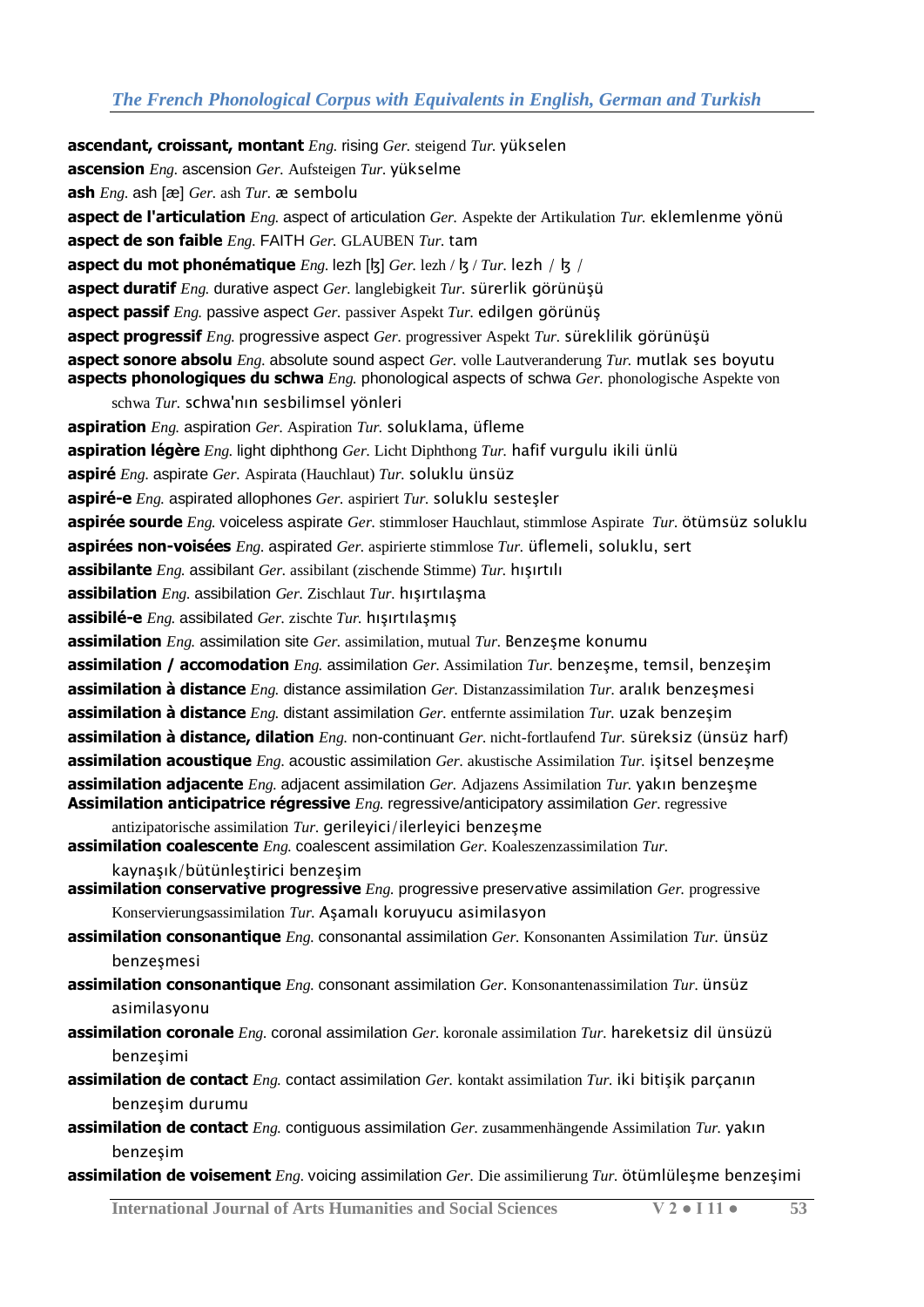- **assimilation discontinue** *Eng.* discontiguous assimilation *Ger.* diskontinuierliche assimilation *Tur.* uzak benzeşme
- **assimilation double, assimilation réciproque** *Eng.* mutual bleeding *Ger.* gegenseitige blutung *Tur.* ortak aksatıcı
- **assimilation épenthétique** *Eng.* epenthetic assimilation *Ger.* epenthetische assimilation *Tur.* iç türemesel benzeşme
- **assimilation juxtaposée** *Eng.* juxtapositional assimilation *Ger.* gegenseitige Assimilation *Tur.* yakın benzeşme
- **assimilation labiale** *Eng.* labial assimilation *Ger.* labiale assimilation *Tur.* küçük ünlü uyuntu, küçük ahenk kaidesi, hususi ahenk kanunu
- **assimilation partielle** *Eng.* partial assimilation *Ger.* teilweise assimilation *Tur.* yalın benzeşme, bölümsel benzeşme, yan benzeşme
- **assimilation persévérative / progressive** *Eng.* perseverative assimilation *Ger.* perseverative assimilation *Tur.* tekrarlayıcı benzeşme
- **assimilation phonétique** *Eng.* phonetic assimilation *Ger.* phonetische assimilation *Tur.* ses bilgisinde benzeşme
- **assimilation progressive** *Eng.* progressive assimilation *Ger.* progressive assimilation *Tur.* ilerleyici benzeşme
- **assimilation progressive** *Eng.* forward assimilation *Ger.* Vorwärtsassimilation *Tur.* ileri benzeşme
- **assimilation réciproque** *Eng.* reciprocal assimilation *Ger.* gegenseitige Assimilation *Tur.* yakın benzsşme, karşılıklı benzeşme
- **assimilation régressive** *Eng.* anticipatory assimilation *Ger.* voraussichtliche Assimilation *Tur.* öngörülen benzeşme
- **assimilation totale** *Eng.* absolute [total assimilation *Ger.* absolute Assimilation *Tur.* mutlak / toplam asimilasyon
- **assimilation totale** *Eng.* total assimilation *Ger.* Gesamtassimilation *Tur.* tam benzeşme
- **assimilation totale** *Eng.* complete aspect *Ger.* komplette assimilation *Tur.* bitmişlik görünüşü
- **assise** *Eng.* grounding *Ger.* Erdung *Tur.* topraklama
- **association** *Eng.* association *Ger.* Vereinigung *Tur.* çağrışım
- **association formelle** *Eng.* formal-association *Ger.* formale Vereinigung *Tur.* formel ilişki
- **Association Phonétique Internationale (API)** *Eng.* International Phonetic Association *Ger.* Internationale
	- Phonetische Vereinigung *Tur.* Uluslararası Ses Bilgisi Derneği
- **associer** *Eng.* associate *Ger.* assoziieren *Tur.* ilişkilendirmek/birleştirmek
- **assonance** *Eng.* assonance *Ger.* Assonanzen *Tur.* yarım uyak
- **assourdissement complet / dévoisement complet** *Eng.* full devoicing *Ger.* volle Abwicklung *Tur.* tam ötümsüzleşme
- **astérisque** *Eng.* asterisk *Ger.* Asterisk *Tur.* yıldız işareti
- **asthénophonie** *Eng.* asthenophonia *Ger.* Asthenophie *Tur.* sesletim bozukluğu
- **asyllabème** *Eng.* asyllabic sound *Ger.* nicht-silbiger Klang *Tur.* seslemdışı ses
- **asymétrie de la production et de la perception** *Eng.* asymmetry of production and perception *Ger.*
- asymmetrie der Produktion und Verarbeitung *Tur.* üretim bakışımsızlığı ve algılama
- **athématique** *Eng.* athematic *Ger.* athematisch *Tur.* gövdesiz
- **atonal** *Eng.* atonal *Ger.* atonal *Tur.* ahenksiz
- **atone** *Eng.* atonic *Ger.* atonisch *Tur.* vurgusuz, kuvvetsiz
- **atone, inaccentué** *Eng.* unaccented *Ger.* unbetont *Tur.* vurgusuz
	- **International Journal of Arts Humanities and Social Sciences V 2 I 11 54**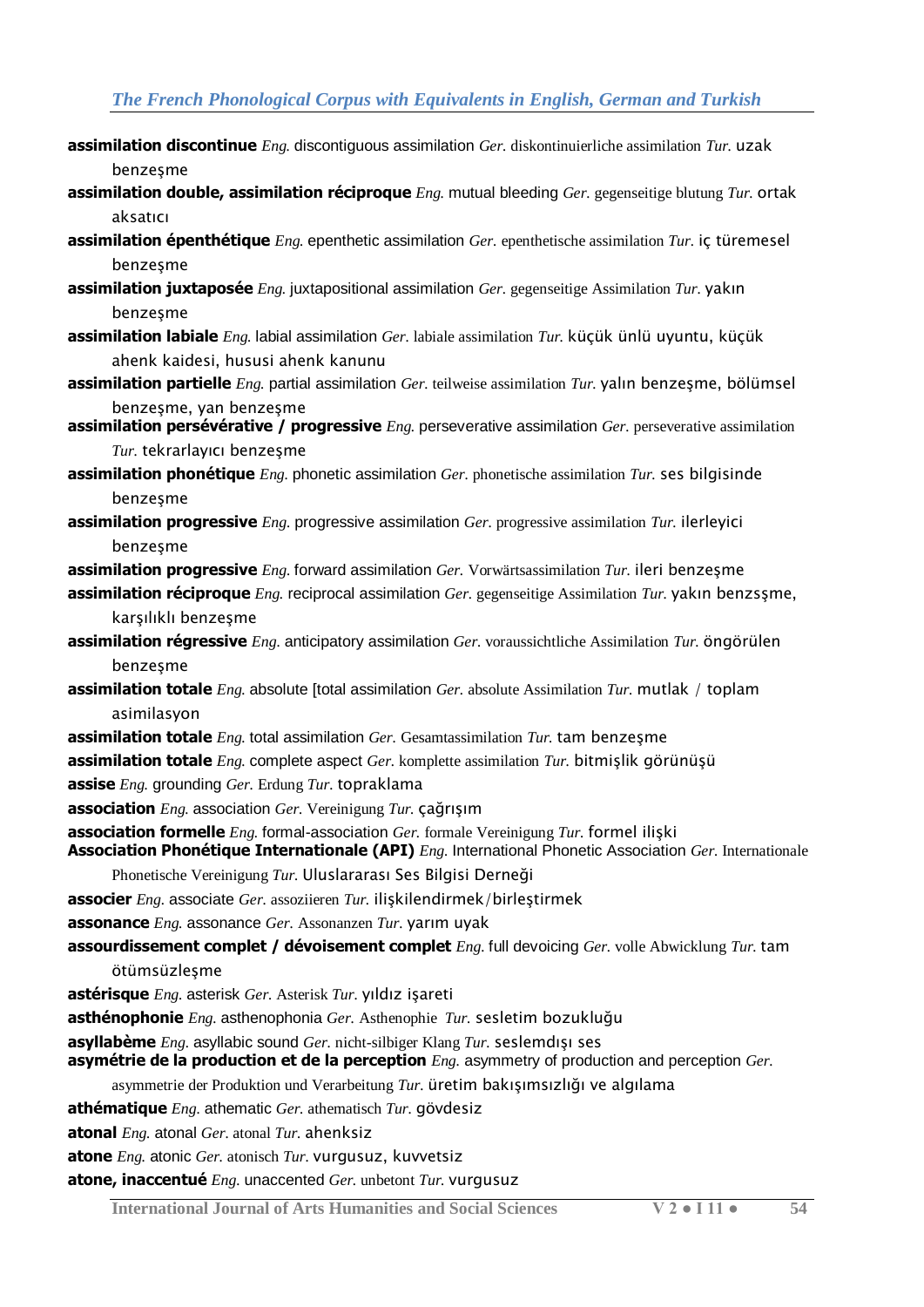**attaque** *Eng.* ONSET *Ger.* BEGINN *Tur.* hece başlangıcı **attaque branchante** *Eng.* branching onset *Ger.* Verzweigungsauftreten *Tur.* dallanma başlangıcı **attaque claire / début clair** *Eng.* clear beginning *Ger.* fester Einsatz *Tur.* açık başlangıç **attaque complexe** *Eng.* complex onset *Ger.* komplexer Beginn *Tur.* karmaşık hece başlangıcı, birden fazla ünsüz harf içeren hece başlangıcı **attaque de voix** *Eng.* onset phase *Ger.* Anfangsphase *Tur.* seslem başlangıcı evresi **attaque de voix** *Eng.* voice onset *Ger.* Voice-Beginn *Tur.* ötüm başlangıcı **attaque douce** *Eng.* smooth onset *Ger.* glattes Atmen *Tur.* düzgün başlangıç **attaque douce (graduelle, progressive)** *Eng.* soft glide *Ger.* weiche Konsonanten *Tur.* yumuşak kayma **attaque dure / attaque forte / début abrupt** *Eng.* abrupt onset *Ger.* abrupte Einfügung *Tur.* süreksiz seslem başlangıcı **attaque vide** *Eng.* empty onset *Ger.* leerer Anfang *Tur.* boş hece başlangıcı **atténuateur** *Eng.* attenuator *Ger.* Abschwächer,Dämpfungsglied *Tur.* cılızlaştırıcı **atténuation / amortissement** *Eng.* attenuation *Ger.* Abschwächung *Tur.* hafifletme **attirer** *Eng.* attract *Ger.* anziehen *Tur.* kendine çekmek **attraction labiale** *Eng.* labial harmony *Ger.* labiale Harmonie *Tur.* küçük ünlü uyumu, küçük ahenk kaidesi, hususi ahenk kanunu, dudak uyumu **attribution de l'accent** *Eng.* accent assignment *Ger.* Betonungszuweisung/Akzentzuweisung *Tur.* vurgu ekleme **audibilité** *Eng.* audibility *Ger.* Hörbarkeit,Verständigkeit *Tur.* duyulabilirlik **audible** *Eng.* audible *Ger.* hörbar,akustisch *Tur.* duyulabilir **audimutité** *Eng.* audiomutitas *Ger.* Hörstummheit *Tur.* audiomutitas **audiogramme** *Eng.* audiogram *Ger.* Audiogramm *Tur.* işitme çizelgesi **audiologie** *Eng.* audiology *Ger.* Audiologie *Tur.* işitme bilimi **audiomètre** *Eng.* audiometer *Ger.* Audiometer *Tur.* İşitme kuvvetini ölçme aleti. **audiométrie** *Eng.* audiometry *Ger.* Audiometrie *Tur.* işitme ölçümü **auditeur** *Eng.* listening *Ger.* hörer hörer alt satıra gitsin *Tur.* dinleme **auditeur/~ trice )** *Eng.* hearer, listener, adressee *Ger.* Hörer , Adressee *Tur.* işiten, dinleyici **auditif** *Eng.* auditory *Ger.* auditiv,akustisch *Tur.* duyumsal **audition binaurale** *Eng.* binaural hearing *Ger.* binaurales Hören *Tur.* iki kulakla işitme **audition binaurale** *Eng.* diotic hearing *Ger.* diphone *Tur.* iki kulakla işitme **augmentation** *Eng.* augmentation *Ger.* Augmentation *Tur.* artırma **augmenter** *Eng.* augment *Ger.* Augment *Tur.* ekleme **autocorrection f** *Eng.* self-correction *Ger.* Selbstkorrektur *Tur.* kendini düzeltme **autocorrélation** *Eng.* autocorrelation *Ger.* Autokorrelation *Tur.* otokorelasyon **autophonie** *Eng.* autophony *Ger.* Autophonie *Tur.* öz ses **autosegment** *Eng.* autosegment *Ger.* autosegment *Tur.* özerk parça **autosegment libre** *Eng.* free autosegment *Ger.* freie autosegment *Tur.* bağımsız özparça **autosegmentalisation** *Eng.* autosegmentalization *Ger.* Autosegmentalisation *Tur.* özparçalaştırma **autosyllabicité** *Eng.* autosyllabicity *Ger.* automatische Silbe *Tur.* özseslemlilik **avancé / antéposé** *Eng.* fronted *Ger.* fronted *Tur.* dil önü sesi **avancement** *Eng.* advancement *Ger.* Weiterentwicklung/Entwicklung *Tur.* ilerleme **avancement de diphtongue** *Eng.* fronting diphthong ɪ *Ger.* fronting diphthong *Tur.* ikinci öğesi birinci öğesinden daha önde olan ikizünlü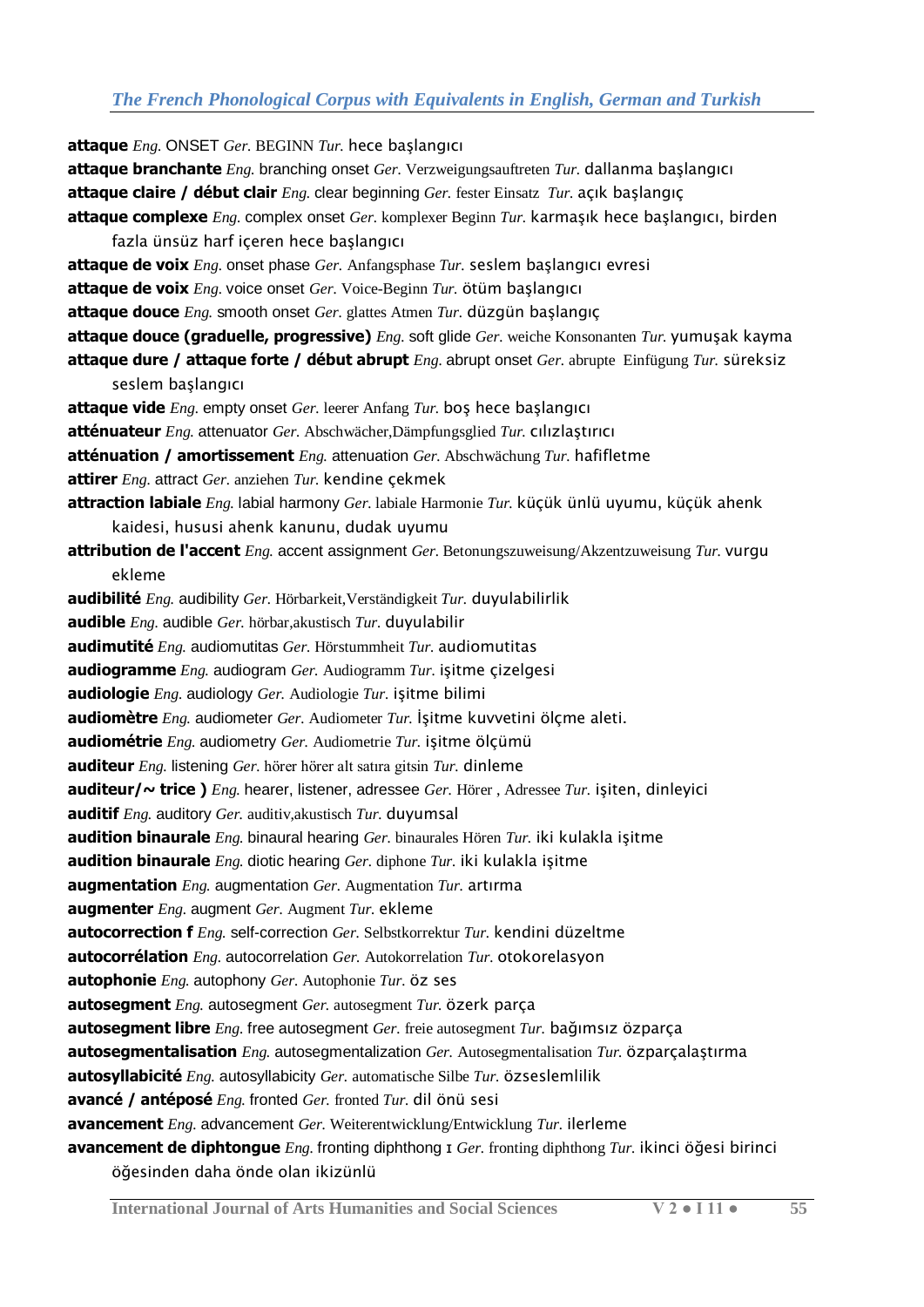**avancement de la racine de la langue (ATR)** *Eng.* ATR *Ger.* ATR vorgeschobene Zungenwurzel *Tur.* ileri dil kökü **avancement des voyelles** *Eng.* vowel fronting *Ger.* Vokalfront *Tur.* ünlü önleşmesi **avancement palatal** *Eng.* palatal fronting *Ger.* Gaumenfront *Tur.* palatal cephe **avant avant sauf c** *Eng.* iambic reversal *Ger.* Iambische Umkehrung *Tur.* bir kısa bir uzun hece ölçüsü dönüşümü **axe horizontal / axe x** *Eng.* horizontal axis *Ger.* horizontale Achse *Tur.* yatay eksen **axe paradigmatique** *Eng.* paradigmatic axis *Ger.* paradigmatische Achse *Tur.* seçme ekseni **ayin** *Eng.* ayin [ʕ] *Ger.* Ayin (hebräisch) *Tur.* ayin / ʕ / **babil, balbutiement, babillage** *Eng.* babbling *Ger.* Geschwätz *Tur.* gevezelik, babıldama, agulama **babillage canonique** *Eng.* canonical babbling *Ger.* kanonisches plappern *Tur.* temel biçim babıldaması **babillage panaché** *Eng.* variegated babbling *Ger.* buntes babbling *Tur.* çeşitli babıldama **backreference (références arrières)** *Eng.* back-reference *Ger.* Rückverweis *Tur.* art gönderim **baisse** *Eng.* fall *Ger.* Fall *Tur.* düşüş, düşen perde, ses yükseklik düzeyinin düşmesi **baisse tonale** *Eng.* downstep *Ger.* abgestuft *Tur.* düşürme **banane de parole** *Eng.* speech banana *Ger.* Sprachbanane *Tur.* konuşmanın muz şeması **bande audio** *Eng.* audio band *Ger.* Audioband *Tur.* ses bandı **bande critique** *Eng.* critical band *Ger.* Kritisches Band *Tur.* kritik bant **bande fréquentielle** *Eng.* frequency band *Ger.* Frequenzband *Tur.* frekans bandı **bande horizontale** *Eng.* horizontal band *Ger.* horizontale band *Tur.* yatay bant **bandes étroites** *Eng.* narrowband *Ger.* schmalband *Tur.* dar bant **bark** *Eng.* bark *Ger.* Bark *Tur.* bağırma **barre d'environnement** *Eng.* environment bar *Ger.* Umgebungsstab *Tur.* taksim işareti **barre verticale barrée** *Eng.* barred pipe [ǂ] *Ger.* Bohrpfahl *Tur.* dikilitaş **barrière** *Eng.* barrier *Ger.* Barriere *Tur.* engelleyici **baryton** *Eng.* barytone *Ger.* Baritone *Tur.* bariton; tenor ve bas arasındaki erkek sesi **bas** *Eng.* low *Ger.* Lautheitsverhältnis *Tur.* alçak, düşük **bas montant** *Eng.* falling-rising *Ger.* sinkend *Tur.* alçalan/yükselen **base** *Eng.* base *Ger.* Base *Tur.* taban, kök **base** *Eng.* baseline *Ger.* Baseline/ Basislinie *Tur.* taban sınırı/çizgisi **base acoustique de la parole** *Eng.* acoustic basis of speech *Ger.* akustische Grundlage des Sprechens *Tur.*  konuşmanın işitsel temeli **base articulatoire** *Eng.* articulatory basis *Ger.* artikulatorische Basis *Tur.* söyleyiş tabanı **base articulatoire** *Eng.* basis of articulation *Ger.* Basis der Artikulation *Tur.* sesletimin tabanı **base d'alternance vocalique** *Eng.* ablaut basis *Ger.* Ablaut Basis *Tur.* temelde ses değişikliği **base d'articulation** *Eng.* articulation basis *Ger.* Artikulationsbasis *Tur.* sesletim alt katmanı **base d'articulation** *Eng.* articulation base *Ger.* Artikulationsbasis *Tur.* sesletim tabanı **base double** *Eng.* double-base *Ger.* Doppel-Kreuz-Kreuzung *Tur.* çift esaslı **base du contraste phonologique** *Eng.* base of phonological contrasting *Ger.* Basis des phonoligischen Kontrastes *Tur.* fonolojik karşıtlık tabanı **basilecte** *Eng.* basilect *Ger.* Basilekt *Tur.* alt değişke **battement** *Eng.* tapping *Ger.* klopfen *Tur.* vuruşlu olma **batterie de filtres** *Eng.* filter bank *Ger.* Filterbank *Tur.* süzgeç yığını **battu** *Eng.* flapped *Ger.* flatterte *Tur.* çarpmalı, titrek, titrek, titrek ünsüz **battue / r /** *Eng.* tapped r [r]r *Ger.* tapped / r / *Tur.* vurulmuş / r /

**International Journal of Arts Humanities and Social Sciences V 2 ● I 11 ● 56**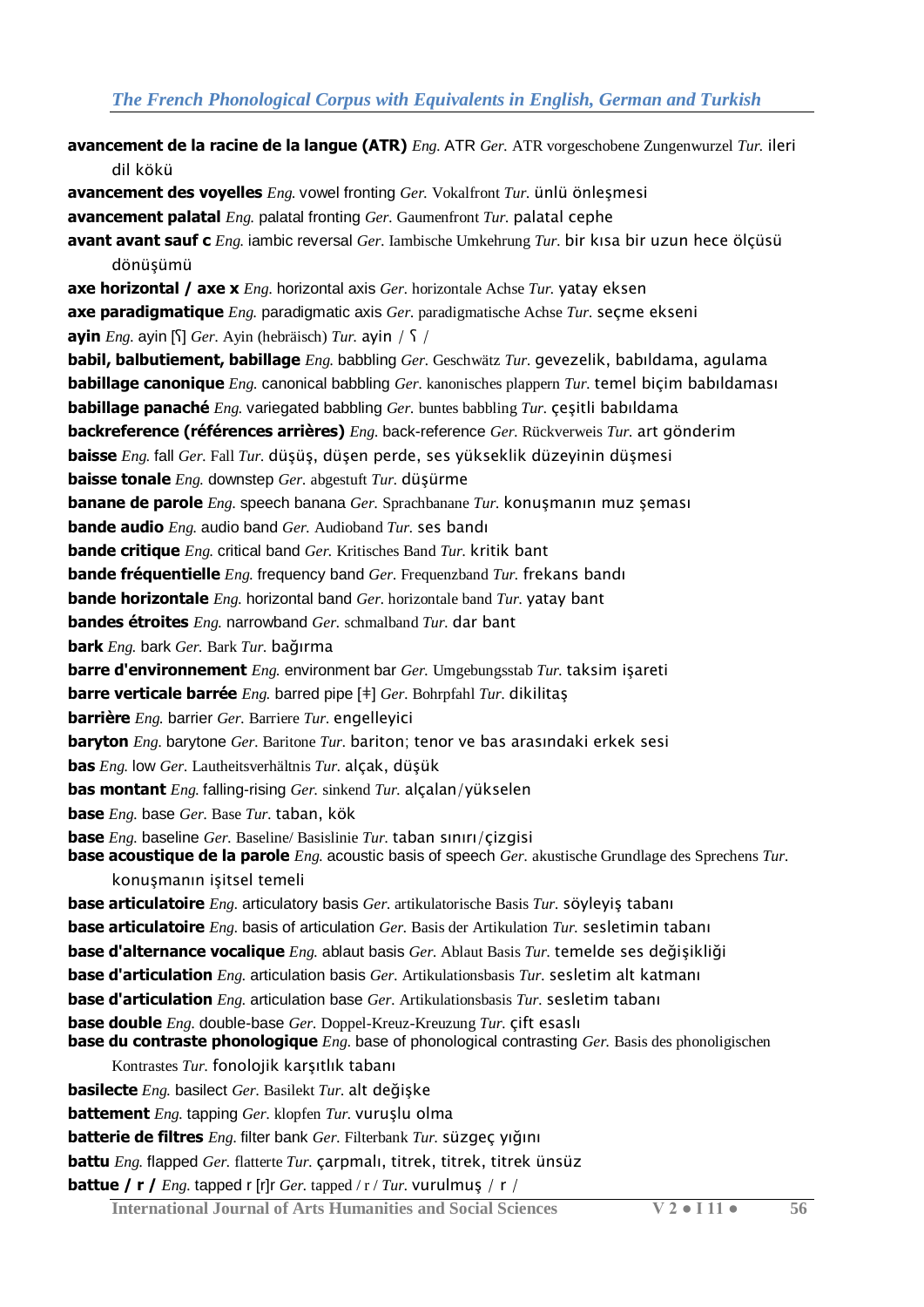**battue bilabiale** *Eng.* bilabial flap *Ger.* bilabiale Klappe *Tur.* çiftdudaksıl çarpmalı **Bégaiement** *Eng.* stutter [ing] *Ger.* stottern *Tur.* kekemelik **bégaiement m** *Eng.* stammering *Ger.* stammelnd *Tur.* kekemelik **bégayement, bégaiement** *Eng.* stuttering *Ger.* stottern *Tur.* kekeleme, kekemelik **bégayer** *Eng.* stammer *Ger.* stammeln *Tur.* kekeleme **bègue** *Eng.* stutterer *Ger.* Stotterer *Tur.* Kekeme **béhaviorisme** *Eng.* behavio [u]rism *Ger.* Verhalten *Tur.* davranışçılık **bel** *Eng.* bel *Ger.* bel *Tur.* ses şiddeti birimi **bémolisé** *Eng.* flat *Ger.* Wohnung *Tur.* bemolleşmiş **beta** *Eng.* beta [β] *Ger.* Beta *Tur.* vita **biconditionnel** *Eng.* biconditional *Ger.* Bikonditional *Tur.* ikikoşullu **bidental** *Eng.* bidental *Ger.* Bidental *Tur.* çift dişsel **bien formé** *Eng.* well-formed *Ger.* gut geformt *Tur.* doğru biçimlenmiş **bifurcation** *Eng.* cleaving *Ger.* spaltung *Tur.* yarma **bigramme** *Eng.* bigram *Ger.* bigram *Tur.* iki harfli sözcük **bilabial** *Eng.* bilabial [p'] [unvoiced bilabial ejective stop] *Ger.* bialbial *Tur.* çiftdudaksıl [ötümsüz çiftdudaksıl gırtlak duraklı kapantılı] **bilabial et labiodental** *Eng.* bilabial and labiodental *Ger.* bilabial und labiodental *Tur.* çiftdudaksıl, dişsildudaksıl ünsüz **bilabial-e** *Eng.* bilabial *Ger.* bilabial *Tur.* çift dudak ünsüzü, çiftdudaksıl **bilabialisé** *Eng.* bilabialized *Ger.* bilabialisiert *Tur.* çift dudaksıllaşmış **bilatéral** *Eng.* bilateral *Ger.* bilateral *Tur.* iki yanlı **bimodal** *Eng.* bimodal *Ger.* bimodal *Tur.* çift durumlu **bimoraïque** *Eng.* bimoraic *Ger.* bimorase *Tur.* bir hecede iki bürünbirimcik içeren **binaire** *Eng.* binary *Ger.* binär *Tur.* ikili **binarisme** *Eng.* binarism *Ger.* Binärismus *Tur.* ikicilik **binarité** *Eng.* binarity *Ger.* binarität *Tur.* ikili opsiyonla sunulan çift **binaural** *Eng.* binaural *Ger.* binaural *Tur.* iki kulaklı **binomial** *Eng.* binomial *Ger.* binom *Tur.* iki terimli **biophonie** *Eng.* biophony *Ger.* Biophonetik *Tur.* doğal hayatın sesi **biphonématique** *Eng.* biphonematic evaluation *Ger.* biphonematiache Wertung *Tur.* çift büründışı değerlendirme **bipositionnalité** *Eng.* bipositionality *Ger.* Bipositionalität *Tur.* iki konumluluk **bisegmental** *Eng.* bisegmental *Ger.* Bisegmental *Tur.* İki parçasal **bisegmentalisation** *Eng.* bisegmentalization *Ger.* Bisegmentalisation *Tur.* çift parçasallaşma **bisyllabique** *Eng.* bisyllabic *Ger.* Bisilbisch *Tur.* Iki taraflı **bitrate / débit binaire** *Eng.* bit rate *Ger.* Bitrate *Tur.* ikil oranı **biunivocité** *Eng.* biuniquity *Ger.* eindeutig *Tur.* özgünlük **biunivocité** *Eng.* biuniqueness *Ger.* Eindeutigkeit *Tur.* birebirlik, eşleme **bivalence** *Eng.* bivalent *Ger.* bivalent *Tur.* ikideğerli **bivalent** *Eng.* divalent *Ger.* Divergenz *Tur.* iki değerli **bleeding / saignée** *Eng.* bleeding *Ger.* hemmend *Tur.* bozucu/aksatıcı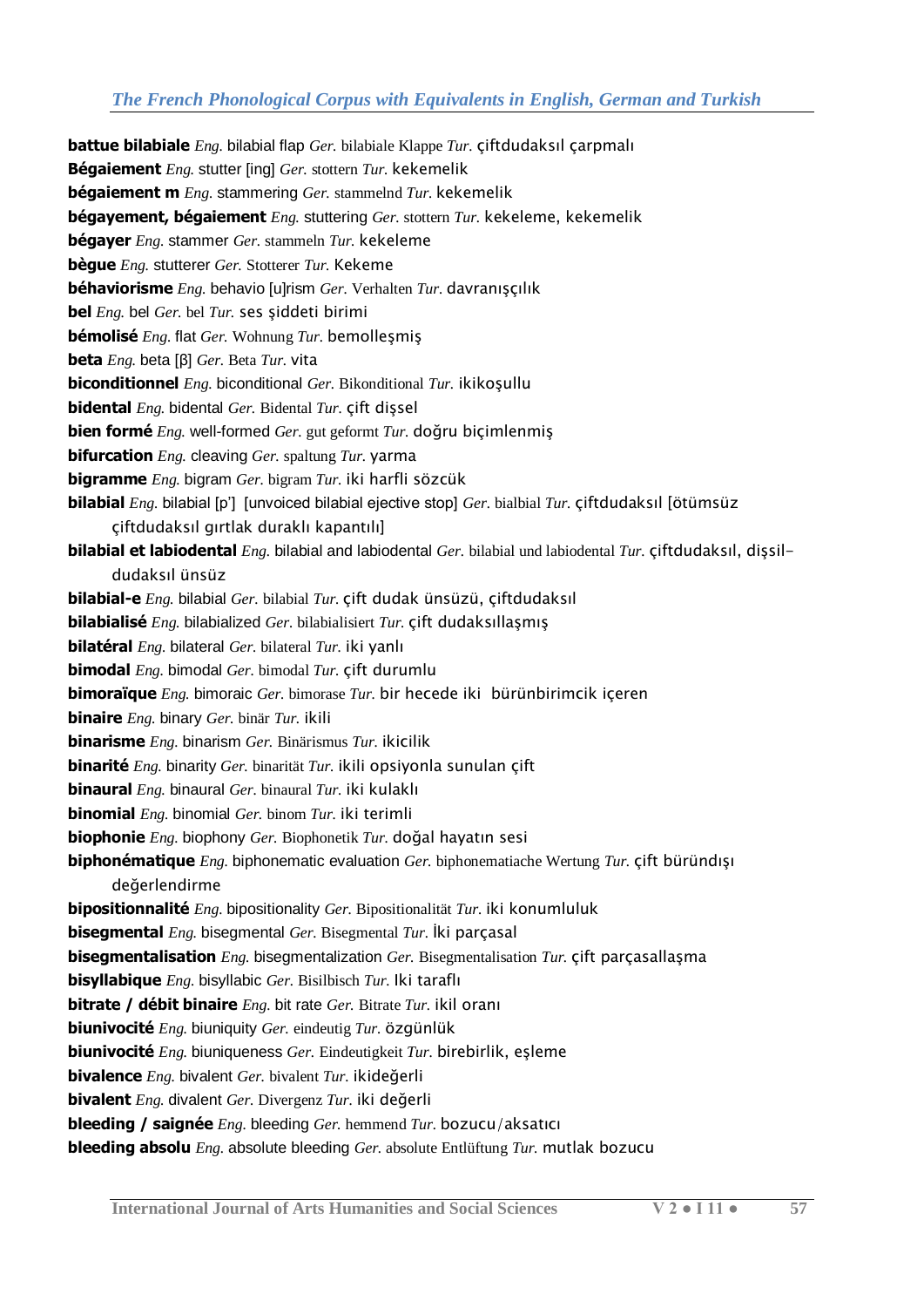| blèsement, susseyement, zézaiement, clichement Eng. lisping consonants Ger. lisping Tur. ünsüz                                                                                                                          |
|-------------------------------------------------------------------------------------------------------------------------------------------------------------------------------------------------------------------------|
| şarkı sesleri                                                                                                                                                                                                           |
| <b>bloc / bloquer</b> <i>Eng.</i> block <i>Ger.</i> Block <i>Tur.</i> ton bloğu                                                                                                                                         |
| <b>bloquant</b> <i>Eng.</i> blocking <i>Ger.</i> blocken <i>Tur.</i> engelleme                                                                                                                                          |
| <b>bloquer la bouche</b> <i>Eng.</i> block the mouth <i>Ger.</i> Mundstück schließen/blockieren <i>Tur.</i> ağzı engelleme                                                                                              |
| <b>bloqueurs</b> <i>Eng.</i> blockers <i>Ger.</i> Blocker <i>Tur.</i> engelleyici                                                                                                                                       |
| <b>boîte Catford-McKinney</b> <i>Eng.</i> Catford-McKinney box <i>Ger.</i> catford-McKinney-Box <i>Tur.</i> Catford-McKinney                                                                                            |
| kutusu                                                                                                                                                                                                                  |
| <b>bombé</b> Eng. domed Ger. häusliches Wort Tur. kubbeli ünsüz                                                                                                                                                         |
| <b>bondissement</b> <i>Eng.</i> jekanje je Ger. jekanje Tur. jekanje                                                                                                                                                    |
| <b>booléen</b> Eng. Boolean Ger. Bool Tur. Boole kurami                                                                                                                                                                 |
| <b>bootstrapping</b> <i>Eng.</i> bootstrapping <i>Ger.</i> Bootstrapping <i>Tur.</i> dil edinim bilgisi                                                                                                                 |
| <b>bord</b> <i>Eng.</i> edge <i>Ger.</i> Rand <i>Tur.</i> köşe                                                                                                                                                          |
| <b>bord de la langue</b> <i>Eng.</i> marginal consonants <i>Ger.</i> Rand der Zunge <i>Tur.</i> başka dilden ödünç alınmış                                                                                              |
| ünsüzler                                                                                                                                                                                                                |
| <b>bord des dents</b> <i>Eng.</i> edge of the teeth <i>Ger.</i> Rand der Zähne <i>Tur.</i> dis kenari                                                                                                                   |
| <b>bouche</b> <i>Eng.</i> mouth <i>Ger.</i> Mund <i>Tur.</i> ağız                                                                                                                                                       |
| <b>branche invertée</b> <i>Eng.</i> inverted <i>Ger.</i> umgekehrt <i>Tur.</i> devrik                                                                                                                                   |
| <b>bref</b> <i>Eng.</i> breve ĕ e Ger. Brevis <i>Tur.</i> kısaĕ                                                                                                                                                         |
| <b>bref</b> <i>Eng.</i> short <i>Ger.</i> kurz <i>Tur.</i> kisa                                                                                                                                                         |
| <b>bref, brève</b> <i>Eng.</i> breve <i>Ger.</i> kürzezeichen <i>Tur.</i> kısa (ünlü)                                                                                                                                   |
| <b>brévité/brièveté</b> Eng. brevity Ger. Kürze Tur. kısalık                                                                                                                                                            |
| <b>brisure</b> <i>Eng.</i> breaking <i>Ger.</i> unterbrechen <i>Tur.</i> ses kirilmasi                                                                                                                                  |
| <b>bronche</b> $Eng.$ bronchus $Ger.$ bronchus $Tur.$ brons                                                                                                                                                             |
| <b>bronches</b> $Eng.$ bronchi $Ger.$ bronchi $Tur.$ bronslar                                                                                                                                                           |
| <b>bronchioles</b> Eng. bronchioles Ger. bronchiolen Tur. Brons dalları                                                                                                                                                 |
| <b>bruit</b> Eng. noise Ger. Lärm Tur. gürültü                                                                                                                                                                          |
| <b>bruit additif</b> Eng. additive noise Ger. additives Geräusch/Störung Tur. fazladan gürültü<br><b>bruit blanc Gaussien ajouté</b> <i>Eng.</i> additive white Gaussian noise Ger. additives weißes gaußsches Rauschen |
| Tur. eklemeli beyaz Gauss gürültüsü                                                                                                                                                                                     |
| <b>bruit de friction</b> <i>Eng.</i> friction noise <i>Ger.</i> Reibungsgeräusch <i>Tur.</i> sürtünmeli ses                                                                                                             |
| <b>bruit de l'explosion nasale</b> <i>Eng.</i> nasal fricative <i>Ger.</i> nasales frikativ <i>Tur.</i> genizsel sizici                                                                                                 |
| <b>bruit d'hésitation</b> Eng. hesitation noise Ger. Zögern Lärm Tur. duraksama gürültüleri                                                                                                                             |
| <b>bruit nasal / oral</b> <i>Eng.</i> nasal [oral noise <i>Ger.</i> Nasen-/Mundgeräusche <i>Tur.</i> Burun / ses sesleri                                                                                                |
| bruit nasal vs oral <i>Eng.</i> nasal vs. oral noise Ger. nasal vs. oralen Lärm Tur. Burundan görsel ses                                                                                                                |
| <b>bruit(s) de résonance</b> $Eng.$ resonant frequency $Ger.$ Resonanzfrequenz $Tur.$ cinlanim sikligi                                                                                                                  |
| <b>bruit, Naoise</b> <i>Eng.</i> noise [breath] consonant <i>Ger.</i> Lärm (Atem) Konsonanten <i>Tur.</i> sessizlik                                                                                                     |
| <b>bruits (m, pl) d'aspiration</b> $Eng.$ counter breath $Ger.$ Gegenatem $Tur.$ aykiri solunum                                                                                                                         |
| <b>bruits de friction</b> <i>Eng.</i> frictional noises <i>Ger.</i> Reibungsgeräusche <i>Tur.</i> sürtünme sesleri                                                                                                      |
| <b>buccal-e</b> <i>Eng.</i> buccal <i>Ger.</i> bukkal <i>Tur.</i> yanak ünsüzü, ağızsı                                                                                                                                  |
| <b>bunched-r</b> Eng. bunched r Ger. gebündelt r Tur. azı dişi r'si                                                                                                                                                     |
| <b>c bouclé</b> <i>Eng.</i> curly-tail c [ɕ] c <i>Ger.</i> curly-tail c / ɕ / <i>Tur.</i> kivrik kuyruklu c [ɕ]                                                                                                         |
| c cédille $Eng.$ c with cedilla [ç]c Ger. c mit cedilla / ç / Tur. çengel işareti (diğer adıyla "sedil"), rıca                                                                                                          |
| lâzcada da "c sedil"in kalınlaştırarak okunan hâli olan bir vardır                                                                                                                                                      |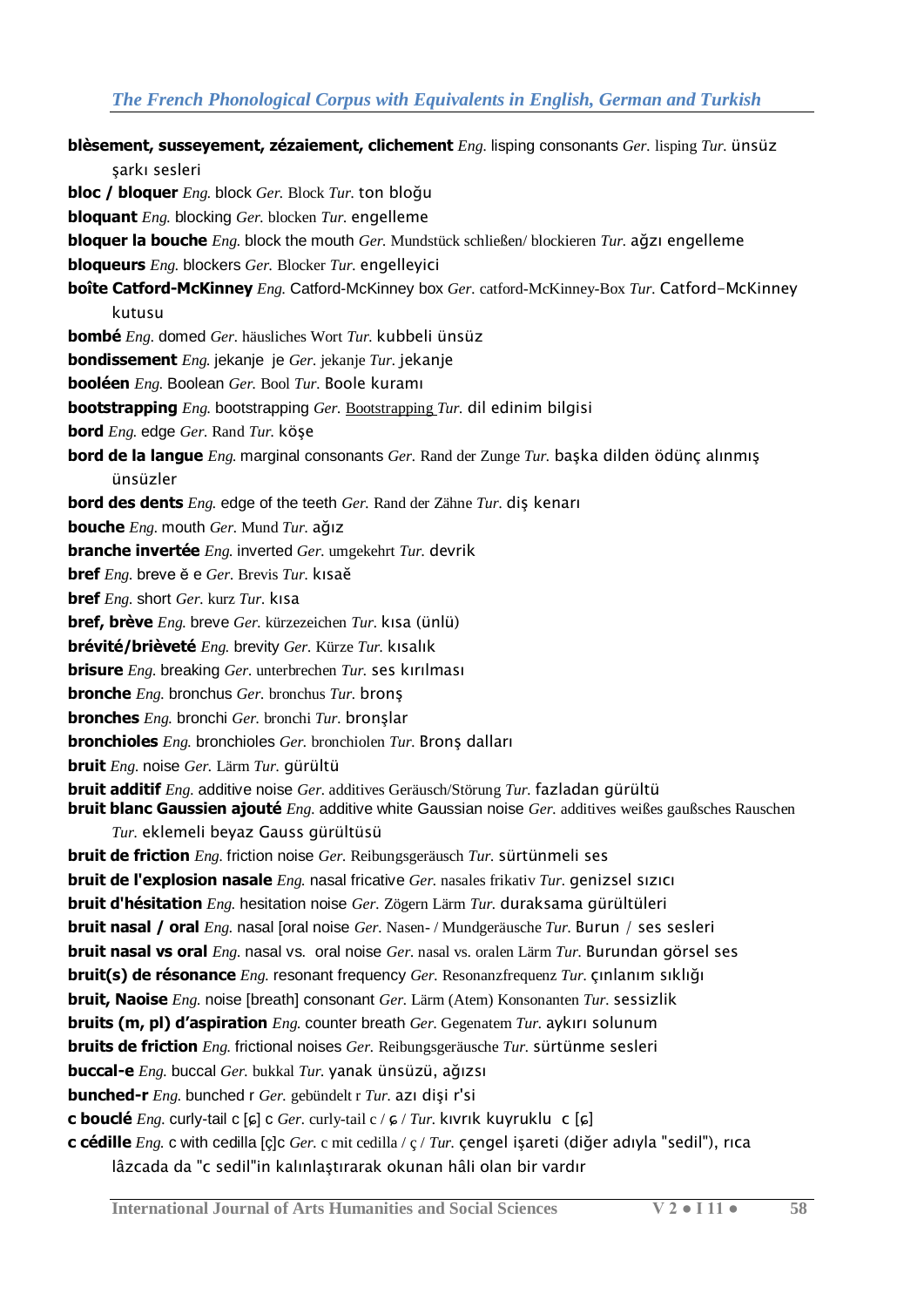**cacophonie** *Eng.* cacophonous *Ger.* misslautend *Tur.* Ahenksiz, kulağa hoş gelmeyen, bozuk **cacophonique** *Eng.* cacology *Ger.* Kakologie *Tur.* ses binişmesi **cacophonique** *Eng.* cacophonic cacophonous *Ger.* kakophonischcacophonique *Tur.* Kakafonik, ahenksiz bir sesi olan, ahenksiz, uyumsuz, akordsuz, kulak tırmalayan **cacuminal** *Eng.* cacuminal *Ger.* Kacuminallaut *Tur.* üst-damaksıllık **cacuminal** *Eng.* cacophony *Ger.* Kakophonie *Tur.* yakın sesleri art arda söyleme zorluğu, ahenksizlik, kakışma; kakofoni **cacuminal / rétroflexe** *Eng.* domal *Ger.* gewölbt *Tur.* damaksıl **cadence** *Eng.* cadency *Ger.* Kadenz *Tur.* ritm, tonlama, konuşma sesinin alçalıp yükselmesi **cadence** *Eng.* cadence *Ger.* Kadenz *Tur.* ses dalgalanması, müzikte ritmik vuruş **cadence** *Eng.* rhythmic accent function *Ger.* rhythmisierende Akzentfunktion *Tur.* ritmik aksan işlevi **cadence cacuminale** *Eng.* cacuminal [phoneme] *Ger.* Kakuminal(laut) *Tur.* üst damaksıl (sesbirim) **cadre** *Eng.* frame *Ger.* Rahmen *Tur.* çerçeve, şema **cadre articulatoire** *Eng.* articulatory frame *Ger.* artikulatorischer Rahmen *Tur.* söyleyiş alanı **cadre de tons,** *Eng.* tone frame *Ger.* Tonrahmen *Tur.* ton çerçeve **caduc** *Eng.* prone to be elided *Ger.* anfällig für elid *Tur.* ortadan kaldırılmak eğilimli **calcul** *Eng.* calculus *Ger.* Infinitesimalrechnung *Tur.* işlence **Canadian Raising / diphtongaison ascendante canadienne** *Eng.* Canadian raising *Ger.* kanadische Anhebung *Tur.* ikizünlünün birinci öğesinin yansızlaşması/ortalanması **canal** *Eng.* channel *Ger.* Kanal *Tur.* oluk, kanal **canal auditif** *Eng.* ear canal *Ger.* Gehörgang *Tur.* kulak yolu **canal d'articulation** *Eng.* articulation channel *Ger.* Artikulationskanal *Tur.* sesletim kanalı **canonique** *Eng.* canonical *Ger.* kanonischen *Tur.* temel biçim **capacité de discrimination phonétique** *Eng.* phonetic discrimination ability *Ger.* phonetische Diskriminierungsfähigkeit *Tur.* sesbilgisel ayırıcılık yeteneği **capacité inspiratoire** *Eng.* inspiratory capacity *Ger.* inspiratorische Kapazität *Tur.* solunumsal kapasite **capital inversé petit r** *Eng.* **inverted bridge [d̺**] *Ger.* **invertierte Brücke / d̺**/ *Tur.* ters köprü / d̺/ **capturer** *Eng.* catch *Ger.* Fang *Tur.* şarkının hatırda kalan bir iki mısrası **caractère de transcription morphophonémique** *Eng.* character [symbol letter] phonemic transcription *Ger.* Charakter (Symbolbrief) Phonemische Transkription *Tur.* karakter (sembol, harf), fonemik transkripsiyon **caractère de transcription phonémique** *Eng.* character [symbol letter] in morphophonemic transcription *Ger.* Charakter (Symbolbrief) in der morphophonemischen Transkription *Tur.* biçimsesbilimsel çeviriyazıda karakter (sembol, harf), fonemik bölge **caractère discret / discrétion** *Eng.* discreteness *Ger.* diskretheit *Tur.* ayrıklık **caractère étranger des sons** *Eng.* foreignness of the sounds *Ger.* Fremdheit der Klänge *Tur.* seslerin yabancılığı **caractère indéterminé d'un phonème** *Eng.* phonemic indeterminacy *Ger.* phonemische unbestimmtheit *Tur.*  sesbirimsel belirsizlik, yansızlaşma **caractère inné** *Eng.* innateness *Ger.* innere *Tur.* doğuştanlık **caractère vocalique** *Eng.* vocalised *Ger.* vokalisiert *Tur.* ötümlü-ünlüleşmiş **caractère voyelle** *Eng.* character vowel *Ger.* Charakter Vokal *Tur.* karakter harfi **caractères ASCII** *Eng.* ASCII characters *Ger.* ASCII Karakter *Tur.* Alfabedeki harflere dayanan ASCII

karakterler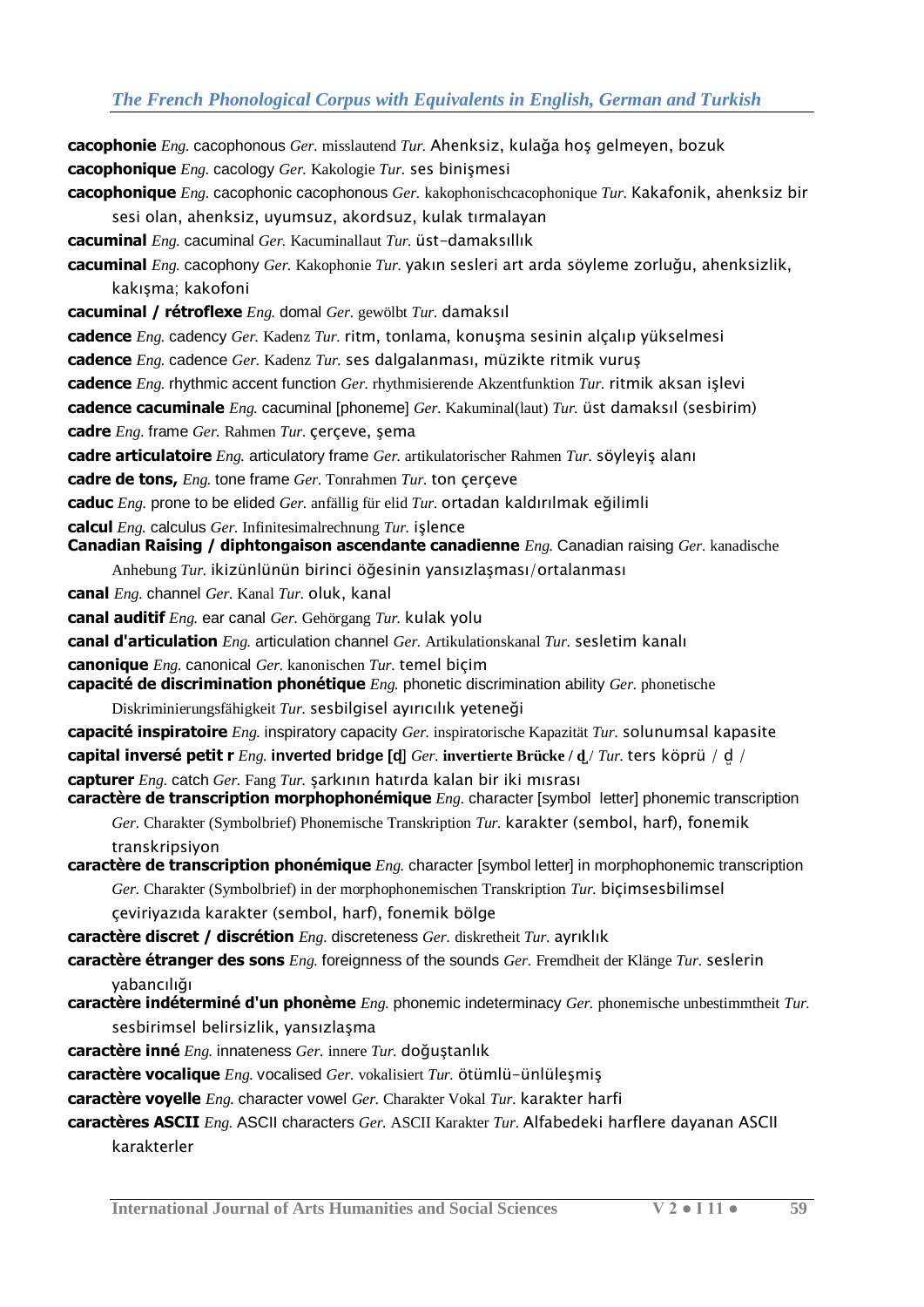- **caractérisation acoustique des sons** *Eng.* acoustic characterization of sounds *Ger.* akustische Beschreibung der Klänge *Tur.* seslerin işitsel özellikleri
- **caractéristique acoustique de la voyelle** *Eng.* acoustic [al] characteristic of vowel *Ger.* akustische Charakter der Vokale *Tur.* ünlünün işitimsel özelliği
- **caractéristique binaire** *Eng.* binary feature [distinctive feature ] *Ger.* binäre Merkmale [distinktive Merkmale] *Tur.* özgün nitelikler

**caractéristique binaire / trait binaire** *Eng.* binary feature *Ger.* binäre Merkmale *Tur.* ikili özellik **caractéristique complexe** *Eng.* characteristic complex *Ger.* charakteristischer Komplex *Tur.* özellik

karmaşası **caractéristique de corrélation** *Eng.* correlation characteristic *Ger.* Korrelationscharakteristik *Tur.*  bağlılaşım özelliği

**caractéristique de frontière** *Eng.* boundary feature *Ger.* Begrenzungsmerkmale *Tur.* sınır özelliği **caractéristique diacritique** *Eng.* diacritic *Ger.* diakritisch *Tur.* vurgu imi

**caractéristique diacritique** *Eng.* diacritic feature *Ger.* diakritische Markierung *Tur.* ayırıcı özellik **caractéristique perceptuelle** *Eng.* perceptual feature *Ger.* Wahrnehmungsdialektologie *Tur.* algısal özellik **caractéristique phonétique** *Eng.* phonetic feature *Ger.* phonetisches Merkmal *Tur.* sesbilgisel özellik **caractéristique spatiale** *Eng.* areal feature *Ger.* areale Eigenschaften (Merkmale) *Tur.* bölgesel özellik **caractéristiques à valeur binaire** *Eng.* binary-valued features *Ger.* binär-wertige Merkmale *Tur.* ikili

değerli özellikler

**caractéristiques accentuelles de l'intonation** *Eng.* accentual features of pitch *Ger.* akzentuierende Merkmale der Tonhöhe *Tur.* ses perdesinin vurgulanan özellikleri

**caractéristiques du larynx** *Eng.* laryngeal gesture *Ger.* Kehlkopfgeste *Tur.* gırtlaksıl jest **caron / hatchek / antiflexe** *Eng.* caron [ˇ] *Ger.* Hatschek *Tur.* ters şapka (ˇ) simgesi, bazı dillerde

telaffuzu değiştiren işaret

**cartilage** *Eng.* cartilage *Ger.* Knorpel *Tur.* ibriksi kıkırdaklar, tercihal kıkırdağı, qudruf-ı tercihali **cartilage épiglottal** *Eng.* epiglottal cartilage *Ger.* epiglottaler Knorpel *Tur.* gırtlak kapağına ait kıkırdak **cartilage thyroïde** *Eng.* thyroid cartilage *Ger.* Schilddrüsenknorpel *Tur.* kalkan kıkırdak

**cartillage aryténoïde** *Eng.* arytenoid cartilage *Ger.* Stellknorpel *Tur.* ibriksi kıkırdak/gırtlak kıkırdağı **cartillage cricoïde** *Eng.* cricoid cartilage *Ger.* Ringknorpel *Tur.* krikoid kıkırdağı

**casuistique** *Eng.* casuistry *Ger.* Kasuistik *Tur.* vicdan muhasebesi, safsata

**catégorie des voyelles molles** *Eng.* category of softness *Ger.* Mouillierungskategorie *Tur.* yumuşaklık ulamı

**catégorie lexicale** *Eng.* lexical category *Ger.* lexikalische Kategorie *Tur.* sözlük kategorisi

**catégorie taxonomique** *Eng.* taxonomic category *Ger.* taxonomische Kategorie *Tur.* taksonomik kategori **catégories des parties du discours** *Eng.* category parts of speech *Ger.* Kategorie der Wortarten (der

Redeteile) *Tur.* konuşmanın ulam parçaları

**catégories phonétiques** *Eng.* phonetic categories *Ger.* phonetischen Kategorien *Tur.* sesçil ulamlar **catégories quantitatives des voyelles** *Eng.* quantitative categories of vowels *Ger.* quantitative Kategorien

von Vokalen *Tur.* Sesli harflerin niceliksel kategorileri

**catégorique** *Eng.* categorial *Ger.* kategorial *Tur.* ulamsal

**caténatif** *Eng.* catenative *Ger.* katenativ *Tur.* koşaç

**cavité** *Eng.* cavity *Ger.* Hohlraum *Tur.* ağız boşluğu, boşluk

**cavité alvéolaire** *Eng.* alveolar cavity *Ger.* alveolar (Hohlraum) *Tur.* diş yuvasıl boşluk

**cavité buccale** *Eng.* buccal cavity, mouth closure, mouth cavity *Ger.* bukkale Höhle, Mundschluss, Mundhöhle *Tur.* ağız boşluğu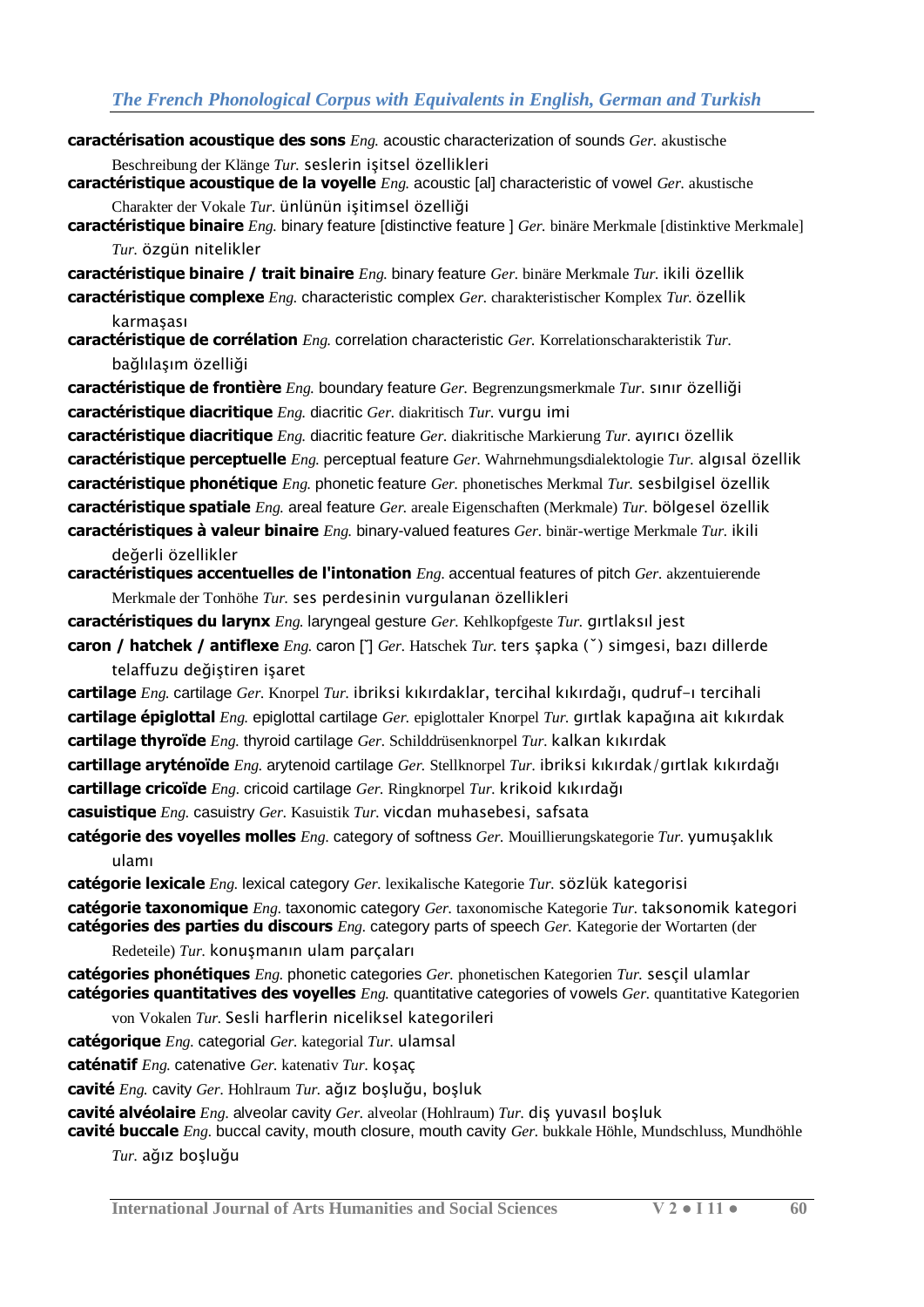- **cavité nasale** *Eng.* nasal cavity, nasal chamber *Ger.* Nasenhöhle, Nasenkammer *Tur.* geniz boşluğu, burun boşluğu **cavité orale** *Eng.* oral cavity *Ger.* Mundhöhle *Tur.* ağız boşluğu **cavité pharyngale** *Eng.* pharyngeal cavity *Ger.* Pharynxhohlraum, Hohlraum Pharynx *Tur.* gırtlak boşluğu **cavité résonatrice** *Eng.* resonance theory of hearing *Ger.* Resonanztheorie des Hörens *Tur.* duymanın tınlama kuramı **cavité supraglottique** *Eng.* supraglottal cavity *Ger.* supraglottaler Hohlraum *Tur.* supraglottal boşluk **cavité vocale** *Eng.* vocal cavity *Ger.* Stimmhöhle *Tur.* sessel boşluk **c-cédille** *Eng.* c-cedilla [ç] *Ger.* c-cedilla / ç / *Tur.* çengelli c **cécité** *Eng.* blindness *Ger.* Blindheit *Tur.* körler alfabesi **cédille** *Eng.* cedilla [ç]c *Ger.* cedilla / ç / *Tur.* çengelli c **cénématique** *Eng.* cenematics *Ger.* cenematik *Tur.* boşbirim bilgisi **cénème** *Eng.* ceneme *Ger.* ceneme *Tur.* boşbirim **cénétique** *Eng.* cenetics *Ger.* cenetik *Tur.* sesbilim bilgisi **central** *Eng.* central *Ger.* Central *Tur.* orta, merkezi/orta ünlü **centralement** *Eng.* centrally *Ger.* zentral *Tur.* merkezi olarak **centralisation** *Eng.* centralisation *Ger.* Zentralisierung *Tur.* merkezileştirme **centralisé** *Eng.* centralized *Ger.* zentralisiert *Tur.* yansızlaşmış, ortalanmış **centralité** *Eng.* centrality *Ger.* zentralität *Tur.* merkeziyet **centre** *Eng.* centre *Ger.* Zentrum, Mitte *Tur.* dilin üst kısmının merkezi, hece çekirdeği, merkez **centre/sommet syllabique** *Eng.* syllabic peak/crest *Ger.* syllabischen Gipfel / Kamm *Tur.* hece doruğu **centre auditif** *Eng.* auditory center *Ger.* auditives Zentrum *Tur.* Işitme merkezi **centre de (la) syllabe** *Eng.* nucleus (the intonation group) *Ger.* Kern (die Intonationsgruppe) *Tur.* çekirdek (tonlama grubu) **centre perceptuel** *Eng.* perceptual centre *Ger.* perzeptuelle Audio-Codierung *Tur.* algısal merkez **centré sur l'adulte** *Eng.* adult centric *Ger.* reif zentrisch *Tur.* yetişkin merkezli **centres des segments** *Eng.* centers of the segment *Ger.* Zentren des Segments *Tur.* parçanın merkezleri **cepstre** *Eng.* cepstrum *Ger.* Cepstrum *Tur.* Kepstrum **cérébral** *Eng.* cerebral *Ger.* zerebral *Tur.* üstdamaksıl **cérébrale, cacuminale (sanscrite)** *Eng.* certifying question *Ger.* zertifizierende Frage *Tur.* onaylama (belgelendirme) sorusu **cérébrale, rétroflexe** *Eng.* retroflex phoneme [sound *Ger.* retroflex (phonem) *Tur.* retrofleks seslendirme/ ses **cervelet** *Eng.* cerebellum *Ger.* Kleinhirn *Tur.* beyincik **césure** *Eng.* caesura *Ger.* Zäsur *Tur.* dize durağı **centre de la langue** *Eng.* center of the tongue *Ger.* Mittelzungeolaut *Tur.* dilin merkezi **chaîne de parole** *Eng.* chain of speech *Ger.* Kette der Sprache *Tur.* söz zinciri **chaîne de traction** *Eng.* puffiness *Ger.* Schwellungen *Tur.* pofurtulu **chaîne parlée** *Eng.* speech chain *Ger.* Sprachkette *Tur.* söz zinciri, konuşma zinciri **chaîne phonétique** *Eng.* sound chain *Ger.* Klangkategorie *Tur.* ses zinciri **chaîne phonique** *Eng.* phonic chain *Ger.* phonische Kette *Tur.* sesçil zincir **chaîne traînante** *Eng.* drag chain *Ger.* Ziehen Sie Kettenschubkette gegen Schleppketten Dravidian *Tur.* çekme zinciri
	- **chaîne/choix** *Eng.* chain [choice *Ger.* Kette / Wahl *Tur.* yatay eksen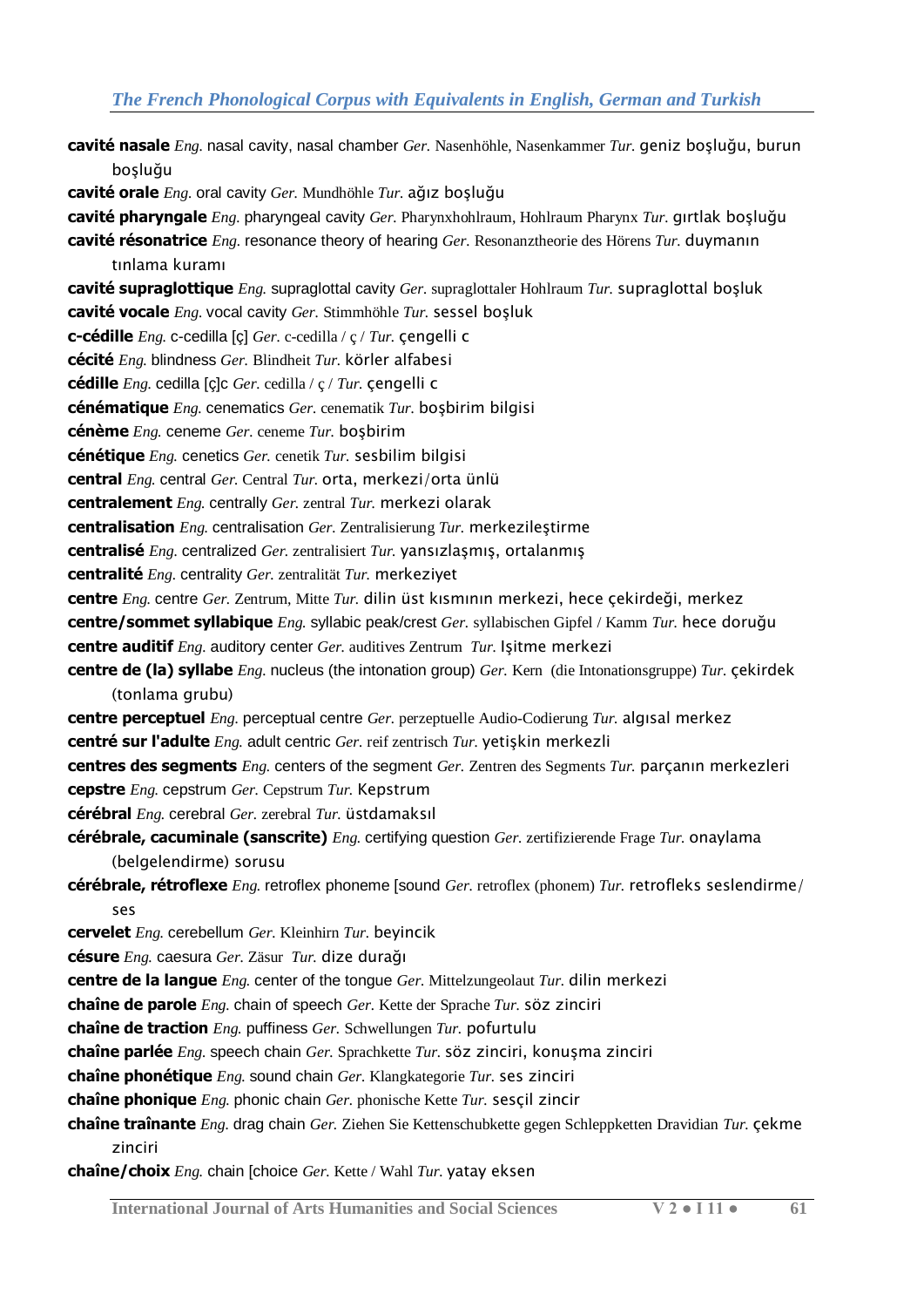**chambre de résonance** *Eng.* resonance *Ger.* Resonanz *Tur.* tınlama **chambre orale** *Eng.* oral chamber *Ger.* Mundkammer *Tur.* ağız boşluğu **champ** *Eng.* field *Ger.* Feld *Tur.* alan **champ de dispersion** *Eng.* field of dispersion *Ger.* Bereich der Dispersion *Tur.* ayrılım alanı **champ du discours** *Eng.* field of discourse *Ger.* Bereich des Diskurses *Tur.* söylem alanı **champ phonémique** *Eng.* phonemic field *Ger.* phonemisches Feld *Tur.* ses birimi alanı **changement analogiques** *Eng.* analogic changes *Ger.* analogische Veränderungen *Tur.* örnekseme değişmeleri, ömekseme **changement catégoriel** *Eng.* category change *Ger.* Kategorie ändern *Tur.* ulamsak değişim **changement combinatoire du son** *Eng.* combinative sound change *Ger.* kombinatorischer Klangwechsel *Tur.* birleşimsel ses değişimi **changement d'accent** *Eng.* accent shift *Ger.* Akzentveränderung *Tur.* aksan kayması **changement d'accent** *Eng.* accent change *Ger.* Veränderung in der Betonung /im Akzent *Tur.* aksan değişimi **changement de dessus / en dessous** *Eng.* change from above [below *Ger.* von oben / unten wechseln *Tur.*  yukarıdan/aşağıdan değişim **changement de hauteur** *Eng.* pitch change *Ger.* Tonhöhenänderung *Tur.* perde değişimleri **changement de registre** *Eng.* change of register *Ger.* Änderung des Registers *Tur.* kayıt değişikliği **changement de registre** *Eng.* register *Ger.* Neu registrieren *Tur.* özel dil **changement de ton** *Eng.* change of tone *Ger.* Tonwechsel *Tur.* ton değişikliği **changement de voix** *Eng.* change of voice *Ger.* Stimmwechsel *Tur.* ses değiştirme **changement de voyelle** *Eng.* vowel changes *Ger.* Vokalwechsel *Tur.* ünlü değişimleri **changement en chaîne** *Eng.* chain shift, change *Ger.* Kettenverschiebung, Veränderung *Tur.* yatay eksen kayması, ses değişimi **changement en chaîne étendu** *Eng.* extended chain shift *Ger.* erweiterte Kettenverschiebung *Tur.*  genişletilmiş yatay eksen kayması **changement générationnel** *Eng.* generational change *Ger.* Generationenwechsel *Tur.* nesilsel değişiklik **changement interne** *Eng.* internal change *Ger.* interne Veränderung *Tur.* iç değişim **changement organique** *Eng.* organic change *Ger.* organischer Wandel *Tur.* organik değişim **changement phonétique** *Eng.* phonetic change *Ger.* phonetische Veränderung *Tur.* ses değişmesi, ses değişimi **changement phonétique conditionné** *Eng.* conditioned sound change *Ger.* konditionierter Klangwechsel *Tur.* düzensiz ses değişmesi **changement phonétique dépendant** *Eng.* dependent sound change *Ger.* abhängiger Tonwechsel *Tur.*  düzensiz ses değişmesi **changement phonologique** *Eng.* phonological change *Ger.* phonologische Veränderung *Tur.* sesbilimsel değişim **changement qualitatif** *Eng.* qualitative change *Ger.* qualitative Veränderung *Tur.* nitel değişim **changement quantitatif** *Eng.* quantitativ change *Ger.* quantitative Änderung *Tur.* niceliksel değişim **changement sonore paradigmatique** *Eng.* paradigmatic sound change *Ger.* paradigmatischer Klangwechsel *Tur.* düzenli ses değişmesi **changements analogiques faux** *Eng.* false analogic changes *Ger.* falsche analoge änderungen *Tur.* yanlış örnekseme değişmeleri

**changements phonétiques** *Eng.* sound change *Ger.* Klangkette *Tur.* ses değişmesi **chant d'oiseau** *Eng.* bird song *Ger.* Vögelklang *Tur.* kuş ötüşü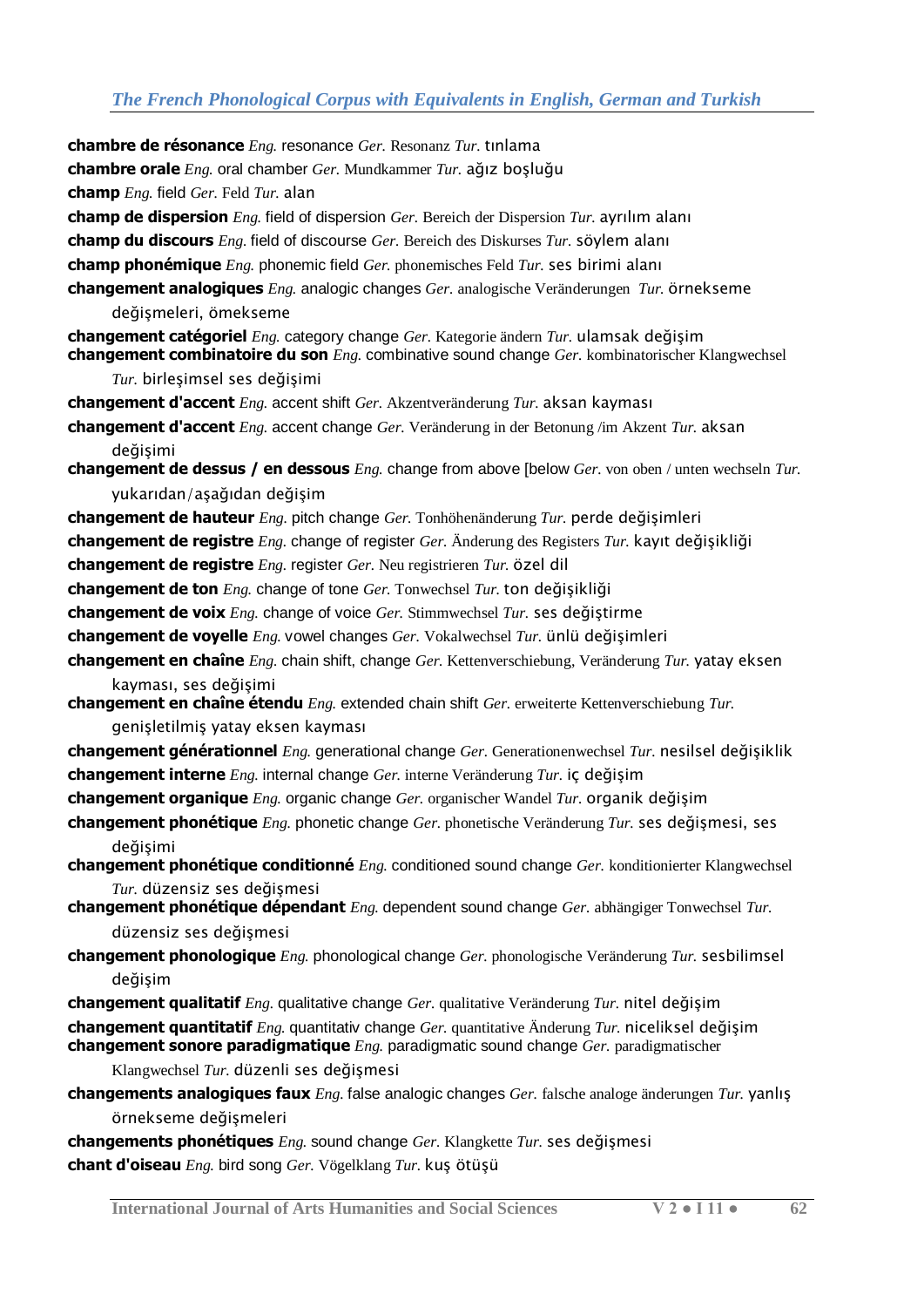**charme** *Eng.* charm *Ger.* Charme *Tur.* etki **chart parser** *Eng.* chart parser *Ger.* Chart-Parser *Tur.* ayrıştırıcı çizelge **chérème** *Eng.* chereme *Ger.* chereme *Tur.* işaret dili temel birimi; bir ses eşdeğeri **chérologie** *Eng.* cherology *Ger.* cherologie *Tur.* işaret dili sesbilimi **chevauchement articulatoire** *Eng.* articulatory overlap *Ger.* artikulatorische Überlappung *Tur.* söyleyiş örtüsmesi **chevauchement partiel** *Eng.* partial overlapping *Ger.* teilweise überlappend *Tur.* parçasal örtüşme **chevauchement phonémique** *Eng.* phonemic overlap *Ger.* phonemische Überlappung *Tur.* sesbirimsel örtüşme **chi** *Eng.* chi [χ] *Ger.* chi / χ / *Tur.* hi (yunanca χ**ῖ**; büyük harf χ, küçük harf χ) **choix binaire** *Eng.* binary choice *Ger.* binär verzweigend *Tur.* ikili seçim **Choque d'accent** *Eng.* stress clash *Ger.* Stresskollision *Tur.* Stres çatışması **chromatique** *Eng.* chromatic *Ger.* chromatisch *Tur.* yavaş titreşimli, ünlü titreşimdeki yavaşlık **chrone** *Eng.* chrone *Ger.* chrone *Tur.* sürebirim **chronème** *Eng.* chroneme *Ger.* chroneme *Tur.* ünlü ses uzunluğu **chuchotement, voix chuchotée** *Eng.* whispering *Ger.* Flüstern *Tur.* fısıldama **chuchotement, voix chuchotée** *Eng.* whisper position *Ger.* Flüstern Dreieck *Tur.* fısıltı konumu **chuintante** *Eng.* hushing sound *Ger.* schauendes Geräusch *Tur.* sızmalı konson, sürtünmeli konson, sürtünücü konson **chute globale** *Eng.* global fall *Ger.* globaler fallen *Tur.* Küresel düşüş **chutte de yod** *Eng.* Yod Dropping *Ger.* Yod dropping *Tur.* damaksıl yarı ünlü düşmesi **cible auditive** *Eng.* auditory target *Ger.* auditives Ziel *Tur.* işitsel hedef **cinématique articulatoire** *Eng.* articulatory kinematics *Ger.* artikulatorische Kinematik *Tur.* söyleyiş devinim bilimi **cinéradiographie** *Eng.* cineradiography *Ger.* cineradiographie *Tur.* konuşma aygıtlarının röntgen filmini çeken teknik **circonflexe** *Eng.* circumflex accent [ˆ] *Ger.* circumflex () *Tur.* inceltme-uzatma vurgusu **circonflexe orthographique** *Eng.* orthographic circumflex *Ger.* orthographischen Zirkumflex *Tur.* dikey dolanan **circumflex ê** *Eng.* circumflex syllable *Ger.* Zirkumflex-Silbe *Tur.* inceltme seslemi **clair** *Eng.* light *Ger.* hell *Tur.* ince (sesbirimciği) **clair (l clair)** *Eng.* clear [e.g. 'clear [l]] l *Ger.* klar (z.B. klar [l]) *Tur.* ince (sesbirimcik) **clarté** *Eng.* clearness *Ger.* Klarheit *Tur.* incelik **clash / conflit** *Eng.* clash *Ger.* Zusammenstoß *Tur.* gürültü yapmak **class non-arrondie** *Eng.* unround(ed) *Ger.* ungerundet) *Tur.* düzlük-yuvarlaklık uyumu, küçük ünlü uyumu. düz sıra **classe** *Eng.* class *Ger.* Klasse *Tur.* küme, sınıf **classe de distribution** *Eng.* distribution class *Ger.* Verteilung (al) *Tur.* dağılım sınıfı **classe fermée** *Eng.* closed-class *Ger.* geschlossene Klasse *Tur.* kapalı sınıf **classe naturelle** *Eng.* natural class *Ger.* natürliche Klasse *Tur.* doğal sınıf **classe ouverte** *Eng.* open class *Ger.* offene Klasse *Tur.* Açık sınıf **classe ouverte** *Eng.* open class word *Ger.* offenes klassenwort *Tur.* içerik sözü **classement d'âge** *Eng.* age-grading *Ger.* Altersgruppe *Tur.* yaş dereceleme **classes de phonèmes** *Eng.* phoneme boundary *Ger.* Phonemgrenze *Tur.* sesbirim sınırı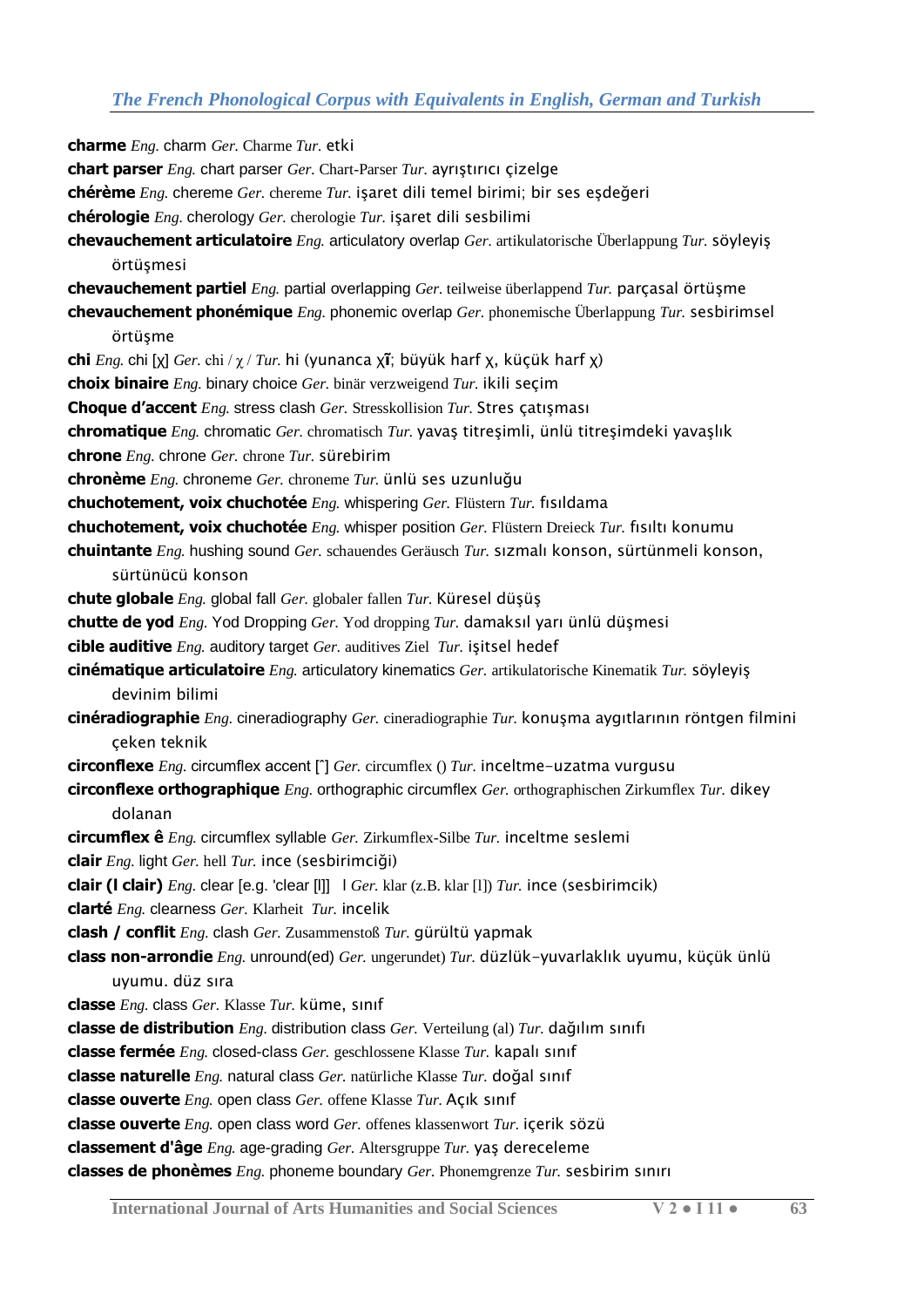**classes de phonèmes** *Eng.* phoneme classes *Ger.* Phonemklassen *Tur.* sesbirim sınıfları **classification** *Eng.* classification *Ger.* Einstufung *Tur.* sınıflandırma **classification acoustique des voyelles** *Eng.* acoustic classification of vowels *Ger.* akustische Klassifizierung der Vokale *Tur.* ünlülerin işitsel sınıflandırılması **classification anthropophonique** *Eng.* anthropophonic classification *Ger.* antropofonikus Klassifizierung *Tur.* Antropofonik sınıflandırma **classification articulatoire** *Eng.* articulatory classification *Ger.* artikulatorische Klassifikation *Tur.* söyleyiş sınıflandırması **classification bayésienne** *Eng.* Bayes classifier *Ger.* Bayes-Klassifikator *Tur.* Bayes sınıflandırıcı **classification croisée** *Eng.* cross classification *Ger.* Kreuzklassifizierung *Tur.* çaprak sınıflama **classification de Catford** *Eng.* Catford classification *Ger.* catford klassifikation *Tur.* Catford sınıflandırması **classification des langues du monde** *Eng.* classification of world languages *Ger.* Klassifizierung der Weltsprachen *Tur.* dillerin sınıflandırılması **classification des sons** *Eng.* classification of sounds *Ger.* Klassifikation der Töne *Tur.* seslerin sınıflandırılması **classification des sons** *Eng.* sound sequence *Ger.* Lautsequenz, Lautfolge *Tur.* ses dizisi **classification génétique** *Eng.* genetic classification *Ger.* genetische klassifikation *Tur.* genetik sınıflandırma **clic** *Eng.* clicking *Ger.* avulsiv *Tur.* şaklama **clic** *Eng.* click *Ger.* Avulsiv(laut) *Tur.* şaklama, şaklamak **clic** *Eng.* click consonant *Ger.* Schnalz(laut), Injektiv) *Tur.* şaklama ünsüzü **clic alvéolaire** *Eng.* alveolar clicks [ǃ] *Ger.* alveolar Töne *Tur.* diş yuvasıl şaklamalılar **clic bilabial** *Eng.* bilabial clicks [ʘ] *Ger.* bilabiale Klickslaute *Tur.* çiftdudaksıl şaklamalı **clic dental** *Eng.* dental clicks [ǀ] *Ger.* dentale klicks *Tur.* dişsil şaklamalılar **clic latéral** *Eng.* lateral clicks *Ger.* seitliche Klicks *Tur.* yanünsüz şaklamaları **clic palatal** *Eng.* palatal clicks [ǂ] *Ger.* palatale Klicks / ǂ / *Tur.* damaksıl şaklamalar **clics aspirés** *Eng.* aspirated consonant [◌ʰ] *Ger.* aspirierte behauchte Schnalzlaute *Tur.* soluklu ünsüz **clics nasalisés** *Eng.* nasalized clicks *Ger.* nasalisierte Klicks *Tur.* genizsel şaklamalar **cline** *Eng.* cline *Ger.* cline *Tur.* ölçümlü **clinique phoniatrique** *Eng.* speech clinic *Ger.* Sprechklinik *Tur.* konuşma zinciri **clitique directionnel** *Eng.* directional clitic *Ger.* direktionale clitik *Tur.* yönsel parçacık **clivage** *Eng.* cleavage *Ger.* Spaltung *Tur.* bölünme **clivage de classe** *Eng.* class node *Ger.* Klasse Suffix *Tur.* sınıf düğümü **cluster à quatre membres** *Eng.* four term clusters *Ger.* Vier-Term-Cluster *Tur.* dört terimli kümeler **cluster final** *Eng.* final clusters *Ger.* Endcluster *Tur.* sözcük sonu ünsüz kümeleri **clusters initiaux** *Eng.* initial clusters *Ger.* Anfangscluster *Tur.* sözcük başı kümeleri **clusters phonémique** *Eng.* phoneme clusters *Ger.* Phonemcluster *Tur.* sesbirim kümeleri **coalesce** *Eng.* coalesce *Ger.* verschmelzen *Tur.* bütünleşme, kaynaşmak **coalescence** *Eng.* coalescence *Ger.* koaleszenz *Tur.* birleşme **coalescent** *Eng.* coalescent *Ger.* koaleszenz *Tur.* birleşmek üzere olan **co-articulation** *Eng.* co-articulation *Ger.* co-artikulation *Tur.* eş sesletim **coarticulation régressive** *Eng.* anticipatory coarticulation *Ger.* anticipatierende Koartikulation *Tur.*  Öngörülen eşsesleme **cochlée** *Eng.* cochlea *Ger.* Schnecke *Tur.* iç kulak salyangozu **coda** *Eng.* coda *Ger.* Koda *Tur.* uç ünsüz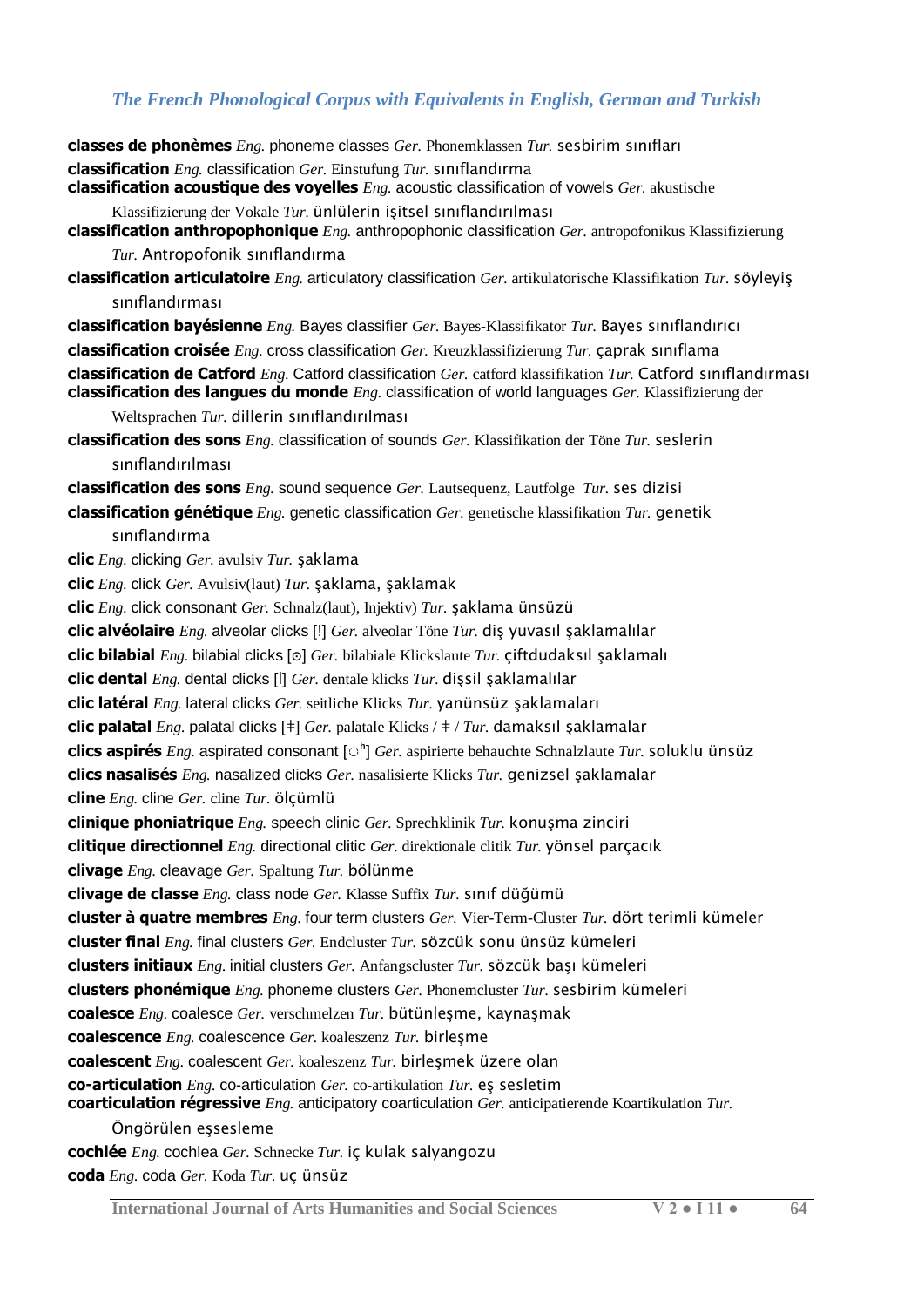**coda complexe** *Eng.* complex coda *Ger.* komplexe coda *Tur.* karmaşık uç ünsüzü **codage audio perceptuel** *Eng.* perceptual audio coding *Ger.* wahrnehmungswürdig *Tur.* algısal ses kodlama **code** *Eng.* code *Ger.* Code *Tur.* hece sonu, uç ünsüz, kod **code de production** *Eng.* production code *Ger.* Produktionscode *Tur.* üretim kodu **code esthétique** *Eng.* aesthetic codes *Ger.* ästhetische Codes *Tur.* sanat düzgüleri **code perceptuel** *Eng.* perceptual code *Ger.* Wahrnehmungszentrum *Tur.* algısal düzgü **codec** *Eng.* codec *Ger.* Codec *Tur.* Kodek **codec audio** *Eng.* audio codec [enCOder/DECoder] *Ger.* Audio-Codec *Tur.* ses kodeki **code-mixing** *Eng.* code-mixing *Ger.* Code-Mischen *Tur.* düzenek karıştırma **code-switching** *Eng.* code-switching *Ger.* Codeumschalt- *Tur.* düzenek Kaydırma **codex** *Eng.* codex *Ger.* Kodex *Tur.* el yazması **codification** *Eng.* codification *Ger.* Kodifizierung *Tur.* kodlama, düzgüleme **codifier** *Eng.* codify *Ger.* kodifizieren *Tur.* sistemleştirmek, şifrelemek **coefficient de trait** *Eng.* feature coefficient *Ger.* Merkmalskoeffizient *Tur.* özellik faktörü **coefficients cepstraux** *Eng.* cepstral coefficients *Ger.* Cepstrale Koeffizienten *Tur.* ses spektrumu katsayıları faktörü **coefficients delta-cepstraux** *Eng.* DCC [Delta-Cepstral Coefficients] *Ger.* DCC (Delta-Cepstral-Koeffizienten) *Tur.* DCC (Delta-Cepstral Katsayıları) **cognitif** *Eng.* cognitive *Ger.* kognitiv *Tur.* bilişsel **cognition** *Eng.* cognition *Ger.* Erkenntnis *Tur.* biliş **cola** *Eng.* cola *Ger.* Cola *Tur.* gösterim düzeyi **collision** *Eng.* clashing *Ger.* Zusammenstoßen *Tur.* gümbürdeme **colon** *Eng.* colon *Ger.* Doppelpunkt *Tur.* iki nokta üst üste **coloration / couleur / timbre** *Eng.* colour, colouring, tamber *Ger.* Farbe, Färbung, Kämmen *Tur.* renkleme, renklenme, ton **combinaison / confusion de phonèmes** *Eng.* combination/confusion of phonemes *Ger.* Kombination / Verwirrung von Phonemen *Tur.* sesbirimlerin birleşimi/karışıklığı, sesbirimlerin çakışması, birleşim **combinaison de phonèmes** *Eng.* phoneme collapse *Ger.* phonem Kollabieren *Tur.* sesbirim çöküşü **combinaison de variante phonémique** *Eng.* combination phonemic variant *Ger.* Kombination, phonemische Variante *Tur.* sesbirimsel birleşim değişkesi **combinatoire (distribué complémentairement)** *Eng.* combinatorial [complementarily distributed] *Ger.*  kombinatorisch (komplementär verteilt) *Tur.* birleşimsel **commande** *Eng.* command *Ger.* Befehl *Tur.* buyurma **commissure des lèvres** *Eng.* corners of the mouth *Ger.* Ecken des Mundes *Tur.* ağzın köşeleri **commun** *Eng.* common *Ger.* verbreitet *Tur.* alışılmış/ yaygın **communauté linguistique** *Eng.* speech community *Ger.* Sprachgemeinschaft *Tur.* dilsel topluluk, konuşma topluluğu, dil topluluğu, ağız, **communauté linguistique** *Eng.* community *Ger.* sprachliche Gemeinschaft *Tur.* dil topluluğu **communicatif** *Eng.* communicative *Ger.* gesprächig *Tur.* iletişimsel **communication** *Eng.* communication *Ger.* Kommunikation *Tur.* bildirişim, iletişim, bildirim, insan-insan iletişimi **communication animale** *Eng.* animal communication *Ger.* Tierkommunikation *Tur.* hayvan dili

**communication orale** *Eng.* oral communication *Ger.* verbale Kommunikation *Tur.* sözlü iletişim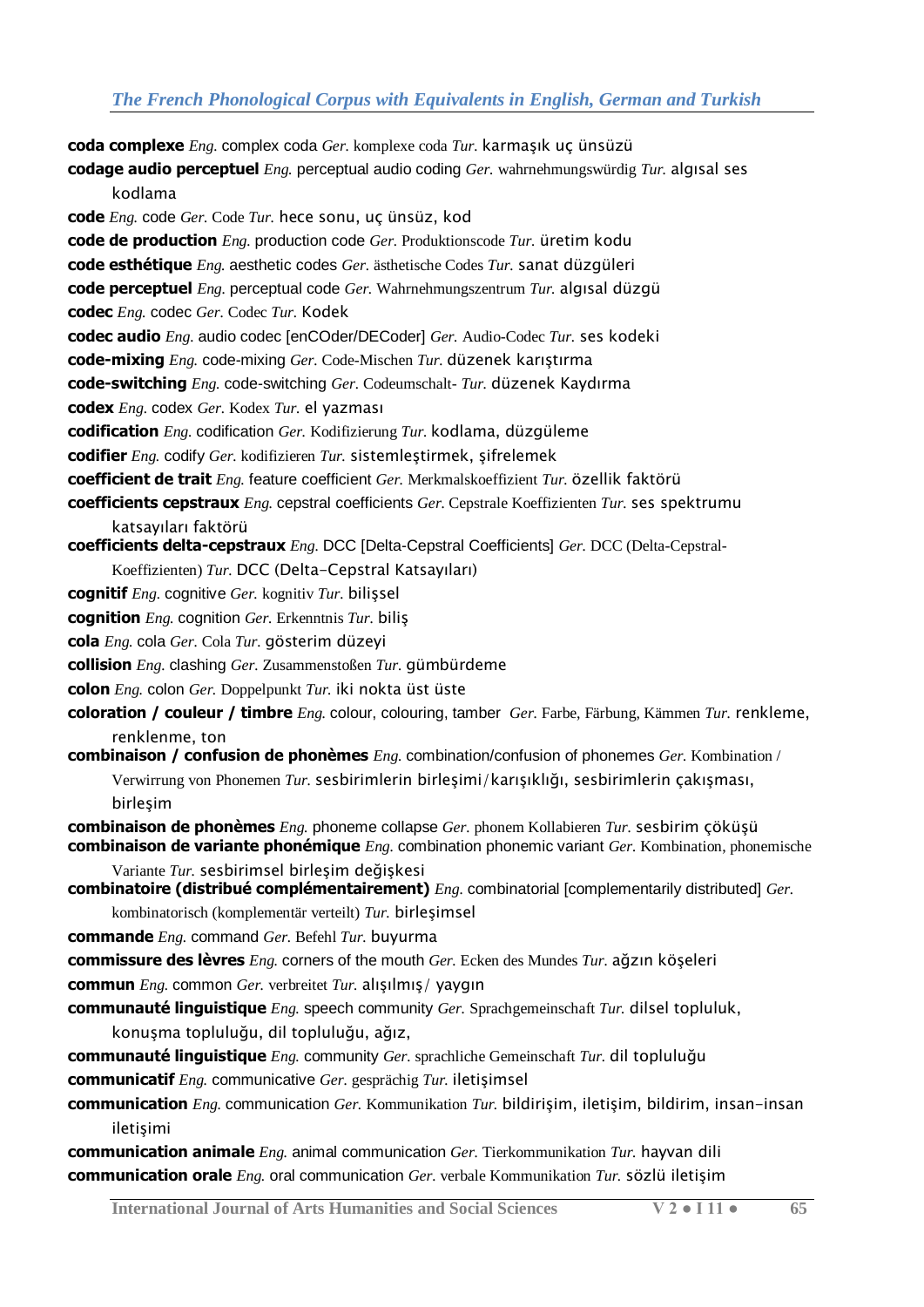**communion phatique** *Eng.* phatic communion *Ger.* phatic communion *Tur.* ilişki işlevi **communiquer** *Eng.* communicate *Ger.* kommunizieren *Tur.* haberleşmek **commutation** *Eng.* commutation *Ger.* kommutierung *Tur.* yön değiştirme **compact** *Eng.* compact *Ger.* kompakt *Tur.* yoğun; ses yoğunluğu **compact vs diffus** *Eng.* compact vs diffuse *Ger.* Kompakt gegen Diffus *Tur.* yoğuna karşı dağınık **comparaison** *Eng.* comparison *Ger.* Vergleich *Tur.* karşılaştırma **compatibilité** *Eng.* compatibility *Ger.* Kompatibilität *Tur.* bağdaşma/uzlaşma **compensation** *Eng.* compensation *Ger.* Kompensation *Tur.* karşılama/dengeleme **compensatoire** *Eng.* compensatory *Ger.* kompensatorisch *Tur.* dengeleyici **compétence** *Eng.* competence *Ger.* Kompetenz *Tur.* dil örgüsü **compétence d'articulation** *Eng.* articulation skill [habits] *Ger.* Artikulaionsfertigkeiten *Tur.* sesletim becerisi (alışkanlıklar) **compétence de communication** *Eng.* communication skill *Ger.* Kommunikationsfähigkeit *Tur.* iletişim yeteneği **compétence de communication** *Eng.* communicative competence *Ger.* Kommunikationskompetenz *Tur.*  konuşma edinimi, iletişim yetisi, iletişim edinci **compétence phonologique** *Eng.* phonological competence *Ger.* phonologische Kompetenz *Tur.* sesbilimsel bileşen **complément phonétique** *Eng.* phonetic complement *Ger.* phonetische Komplementierung *Tur.* sesbilgisel tamamlayıcı **complémentaire** *Eng.* complementary *Ger.* komplementär *Tur.* bütünleyici **complémentation** *Eng.* complementation *Ger.* Ergänzung *Tur.* tümleme **complet** *Eng.* full *Ger.* voll *Tur.* tam **complètement spécifié** *Eng.* completely specified *Ger.* vollständig Angegeben *Tur.* eksiksiz belirlenmiş **complètement voisé-e** *Eng.* fully voiced *Ger.* völlig geäußert *Tur.* tamamen ötümlü **complexe** *Eng.* complex *Ger.* Komplex *Tur.* karmaşık **complexité** *Eng.* complexity *Ger.* Komplexität *Tur.* karmaşıklık **complexité acoustique** *Eng.* acoustic complexity *Ger.* akustische Komplexität *Tur.* işitsel karmaşıklık **complexité articulatoire** *Eng.* articulatory complexity *Ger.* artikulatorische Komplexität *Tur.* söyleyiş karmaşıklığı **complication** *Eng.* complication *Ger.* Komplikation *Tur.* karmaşıklık **composant** *Eng.* component *Ger.* Komponente *Tur.* bileşen **composant phonologique** *Eng.* phonological component [GTG] *Ger.* phonologische Komponente (GTG) *Tur.*  sesbilimsel bileşen, sesçe bileşen **composante de mot d'appui** *Eng.* connected word component *Ger.* verbundene Wortkomponente *Tur.* bağlı söz birleşmesi **composante longue d'un phonème** *Eng.* phonemic long component *Ger.* phonemische lange Komponente *Tur.* sesbirimsel uzun bileşen **composante phonologique** *Eng.* component phonological component *Ger.* komponent phonologisch *Tur.*  ses bilgisi bileşeni **composants de base de la parole** *Eng.* basic components of speech *Ger.* Basiskomponenten der Rede *Tur.*  temel konuşma bileşenleri **composition de phonème** *Eng.* phoneme combination *Ger.* Phonemkombination *Tur.* sesbirim birleşimi **composition du phonème** *Eng.* phoneme composition *Ger.* Phonemzusammensetzung *Tur.* sesbirim

bileşimi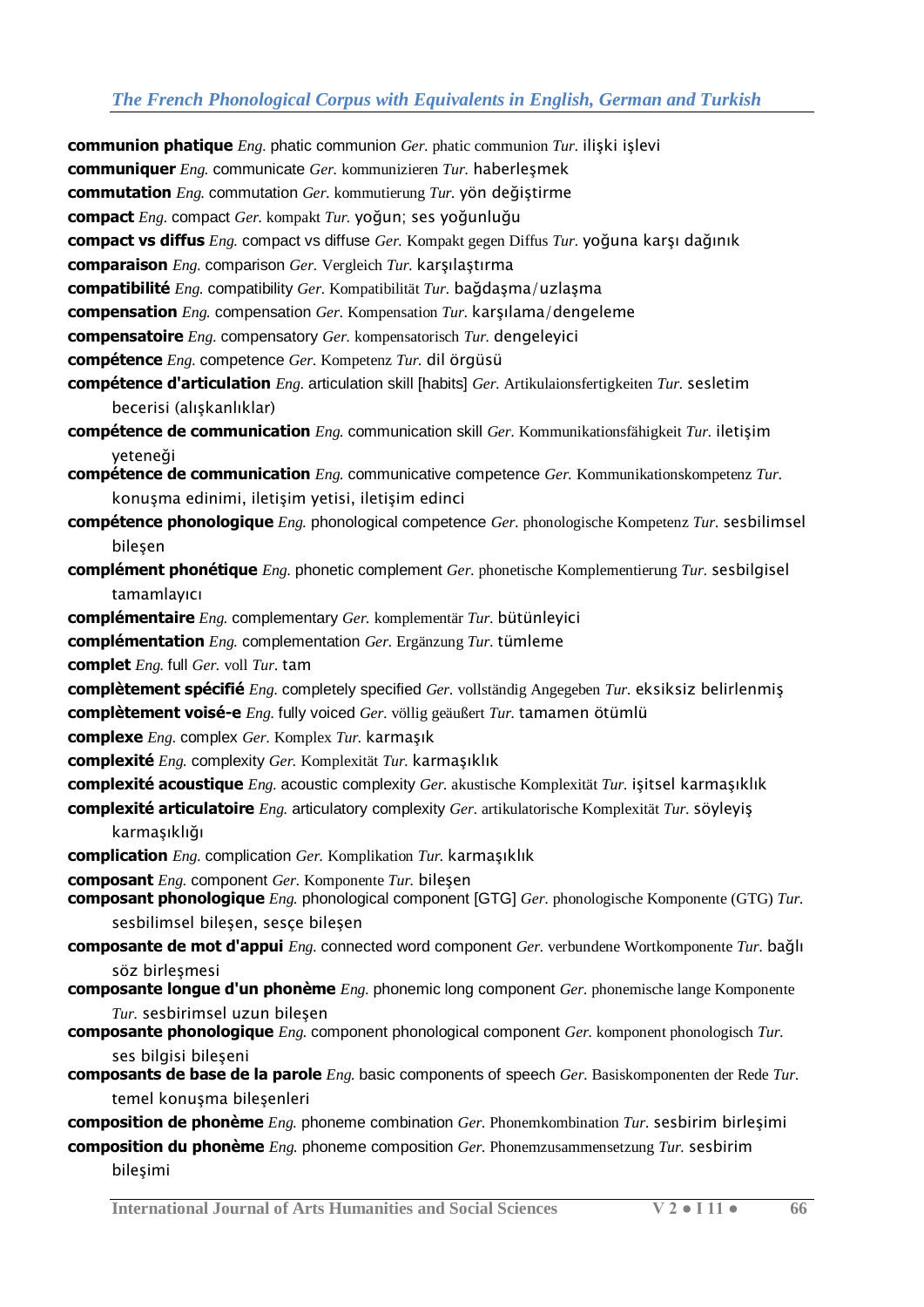**compréhension** *Eng.* comprehension *Ger.* Verständnis *Tur.* kavrama **compréhension des langues naturelles** *Eng.* natural language understanding *Ger.* natürliches sprachverständnis *Tur.* doğal dil anlayışı **compression** *Eng.* compression *Ger.* Kompression *Tur.* sıkıştırma **compression de largeur de bande** *Eng.* bandwidth compression *Ger.* Bandbreite Komprimierung *Tur.* bant genişliği sıkıştırma **compression totale** *Eng.* complete closure *Ger.* Komprimierung *Tur.* tam kapalılık **comprimé** *Eng.* compressed *Ger.* komprimiert *Tur.* sıkıştırılmış **compte de fréquence** *Eng.* frequency count *Ger.* Frequenzzähler *Tur.* sıklık sayımı **concaténation** *Eng.* concatenation *Ger.* Verkettung *Tur.* ardışıklık **concaténation / enchaînement** *Eng.* chaining *Ger.* Verkettung *Tur.* zincirleme **conception de filtre** *Eng.* filter design *Ger.* Filterentwurf *Tur.* süzgeç tasarımı **concepts basiques** *Eng.* basic concepts *Ger.* Grundbegriffe *Tur.* temel kavramlar **concret** *Eng.* concrete *Ger.* Beton *Tur.* somut **concrétisation** *Eng.* concretization *Ger.* konkretisierung *Tur.* somutlaştırma **condition** *Eng.* condition *Ger.* Bedingung *Tur.* koşul **condition d'alternation** *Eng.* alternation condition *Ger.* Wechselbedingung *Tur.* değiştirilme durumu **condition de périphérie** *Eng.* peripherality condition *Ger.* Peripherie-Bedingung *Tur.* çevresellik koşulu **condition de recouvrabilité** *Eng.* recoverability condition *Ger.* Wiederherstellungszustand *Tur.* geri kazanabilirlik koşulu **condition domino** *Eng.* domino condition *Ger.* Esel-Satz *Tur.* yönetme koşulu **condition périphérique** *Eng.* peripheral condition *Ger.* peripheren Zustand *Tur.* periferik durum **conditionné** *Eng.* conditioned *Ger.* konditioniert *Tur.* koşullu **conditionnement** *Eng.* conditioning *Ger.* konditionierung *Tur.* koşullandırma **conditionnement de l'output** *Eng.* output conditioning *Ger.* Ausgangskonditionierung *Tur.* çıktı koşullaması **conditionnement phonologique** *Eng.* phonological conditioning *Ger.* phonologische Konditionierung *Tur.*  sesbilimsel koşullanma **conditions de félicité / succès** *Eng.* felicity conditions *Ger.* Glückseligkeitsbedingungen *Tur.* doğruluk koşulları **conduit aérien** *Eng.* air tract *Ger.* Luftverkehr *Tur.* Hava yolu **conduit auditif** *Eng.* auditory canal *Ger.* auditiver Kanal *Tur.* Kulak yolu, işitme kanalı, kulakta içinden ses geçen geçit **conduit auditif** *Eng.* auditory meatus *Ger.* Gehörgang *Tur.* İşitsel kanal **configuration articulatoire** *Eng.* articulatory configuration *Ger.* artikulatorische Konfiguration *Tur.* söyleyiş düzenleme **configuration articulatoire** *Eng.* articulatory setting *Ger.* artikulatorischer Einsatz *Tur.* söyleyiş konumu **configuration neutre** *Eng.* neutral configuration *Ger.* neutrale Konfiguration *Tur.* yansız biçim **configuration phonatoire** *Eng.* phonatory setting *Ger.* phonatorische Einstellung *Tur.* sesleme ile ilgili konum **configuration phonétique** *Eng.* phonetic setting *Ger.* phonetische Einstellung *Tur.* sesbilgisel ayar **confinement** *Eng.* containment *Ger.* einschluss *Tur.* sınırlama **conflation** *Eng.* conflation *Ger.* Konflikt *Tur.* birleştirme **congruence** *Eng.* congener *Ger.* kongen *Tur.* benzer

**congruence** *Eng.* congruity *Ger.* kongruenz *Tur.* uygunluk

**International Journal of Arts Humanities and Social Sciences V 2 ● I 11 ● 67**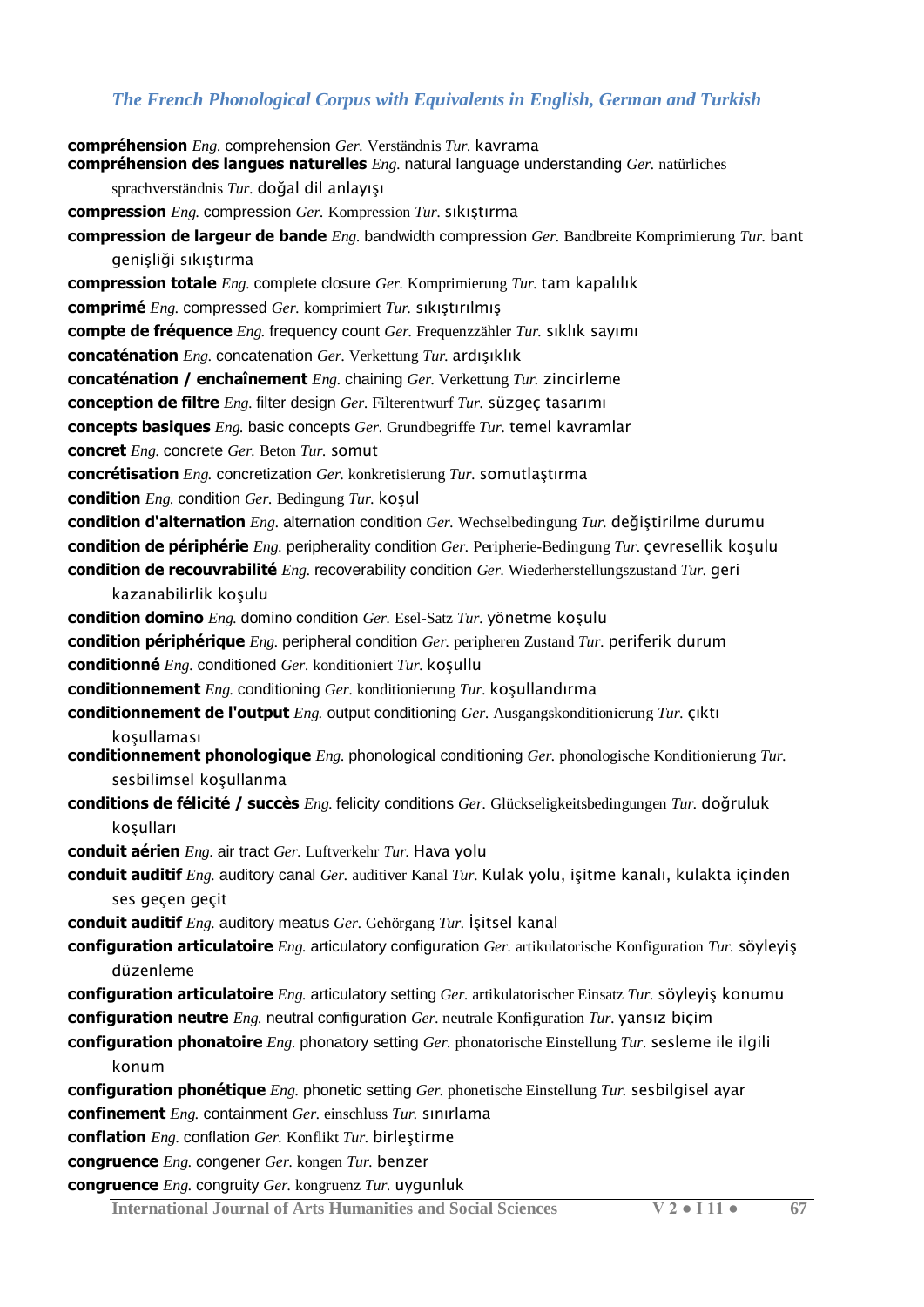**congruence** *Eng.* congruence *Ger.* Kongruenz *Tur.* uyum/çakışma **congruence de pattern** *Eng.* pattern congruity *Ger.* Musterkongruenz *Tur.* örüntü eşleşimi **conjoint** *Eng.* conjoin *Ger.* verbinden *Tur.* sıralama **conjonction** *Eng.* conjunction *Ger.* Verbindung *Tur.* bağlama edatı, bağlaç, cümlelik bağlaç **conjugaison** *Eng.* conjoining *Ger.* zusammenhängen *Tur.* sıralanış **connecteur** *Eng.* connectors *Ger.* Steckverbinder *Tur.* bağlayıcı **connecteur** *Eng.* connective *Ger.* zusammenhängen *Tur.* bağlayıcı **connectivité** *Eng.* connectivity *Ger.* anschliessen *Tur.* bağlayıcılı **connectivité** *Eng.* connectiveness *Ger.* verbindung *Tur.* bağlayıcılık **connexion arboréale** *Eng.* arboreal connectedness *Ger.* arboreale Verbundenheit *Tur.* ağaçsı bağlılık **connexion de consonnes** *Eng.* consonant connection *Ger.* Konsonantenverbindung *Tur.* ünsüz bağlantı **connexion fixe** *Eng.* fixed connection *Ger.* feste Verbindung *Tur.* düzenli bağlama **conscience de l'accent** *Eng.* accent awareness *Ger.* Wahrnehmung in der Betonung /im Akzent *Tur.* vurgu farkındalığı **conscience phonologique** *Eng.* phonological awareness [PA] *Ger.* phonologisches Bewusstsein (PA) *Tur.*  sesbilimsel farkındalık [PA] **conséquence nécessaire** *Eng.* entailment *Ger.* beeinträchtigung *Tur.* önerme **conservateur** *Eng.* conservative *Ger.* konservativ *Tur.* tutucu **consonance** *Eng.* consonance *Ger.* Konsonanz *Tur.* uyum, ahenk, ses uyumu, uyuşma, ses uygunluğu, titreşim uygunluğu **consonantique** *Eng.* consonantal *Ger.* Konsonantal *Tur.* ünsüz harf **consonantique vs non consonantique** *Eng.* consonantal vs non-consonantal *Ger.* konsonantal gegen nichtkonsonantal *Tur.* aksanlı veya eşzamanlı olmayan **consonantisme** *Eng.* consonantism *Ger.* Konsonantismus *Tur.* ünsüzleri **consonantisme** *Eng.* consonantality *Ger.* Konsonanzalität *Tur.* tüm ünsüz bölümlerinde mevcut olduğu kabul edilen bir bileşen **consonantisme minimal** *Eng.* minimal consonantism *Ger.* minimaler Konsonantismus *Tur.* en küçük ünsüzler **consonne** *Eng.* consonant *Ger.* Konsonant *Tur.* ünsüz, sessiz harf, aynı seslere sahip olan, ahenkli. **consonne à double articulation** *Eng.* compound consonant *Ger.* zusammengesetzte Konsonanten *Tur.*  bileşik ünsüz **consonne à position forte** *Eng.* strong-termination consonant *Ger.* starken Kündigungskonsonanten *Tur.*  güçlü sona erdirme ünsüzü **consonne abaissant le ton** *Eng.* depressor consonant *Ger.* depressor konsonant *Tur.* ünsüz bastırıcı, yandaki ünsüzün tonunu bastırma/azaltma **consonne affriquée** *Eng.* affricate consonant *Ger.* affricate consonant *Tur.* patlamalı - sürtünmeli, sızıntılı, yan kapantılı **consonne affriquée bilabiale** *Eng.* bilabial affricate *Ger.* bilabiale Affrikate *Tur.* Dudaksıl ünsüzlerden "b, p, m" gibi ünsüzler yarı kapantılı **consonne affriquée éjective alvéolaire /s'/** *Eng.* alveolar ejective fricative *Ger.* alveolar ejektiv frikative (s`) *Tur.* diş yuvasıl-gırtlak duraklı-sızmalı **consonne alvéo-palatale** *Eng.* alveolo-palatal consonant *Ger.* alveolar-palataler Konsonant *Tur.* diş yuvasıl damaksıl ünsüz

**consonne ambisyllabique** *Eng.* ambisyllabic consonant *Ger.* ambi silbisch Konsonante *Tur.* çift seslemli ünsüz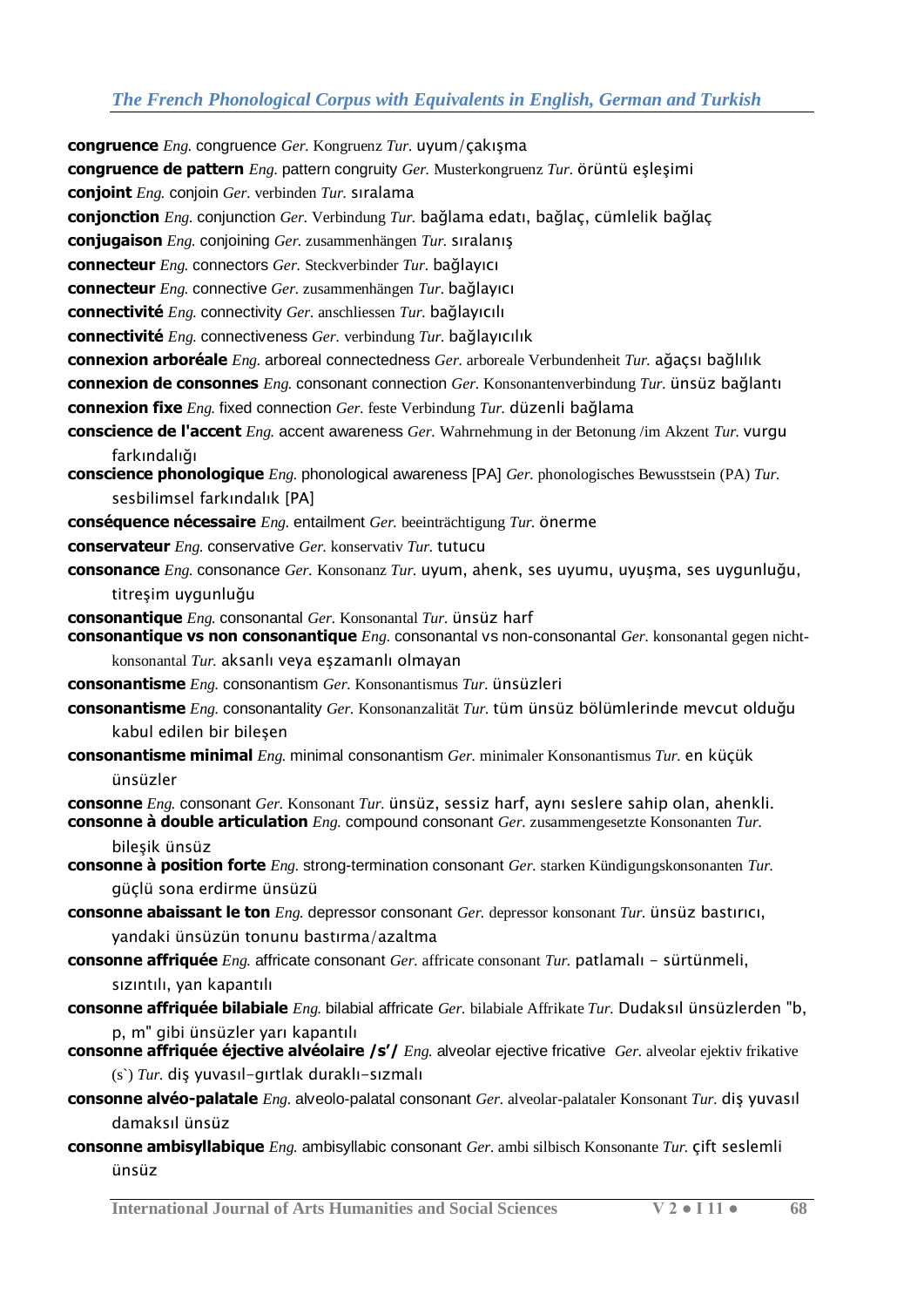- **consonne apico-alvéolaire** *Eng.* apico-alveolar consonant *Ger.* apiko-alveolar Konsonant *Tur.* dil ucu-diş yuvasıl
- **consonne apico-dentale** *Eng.* apico-dental consonant *Ger.* apiko-dental Konsonant *Tur.* dil ucu-diş ünsüzü
- **consonne apico-labiale** *Eng.* apico-labial consonant *Ger.* apikolabial Konsonant *Tur.* dil ucu-dudaksıl ünsüz
- **consonne approximante** *Eng.* approximant consonant *Ger.* Aproximant Consonant *Tur.* akıcı ünsüz **consonne appuyée** *Eng.* supported consonant *Ger.* unterstützten Konsonanten *Tur.* destekli abanık
- **consonne aspirée** *Eng.* aspirated Greek consonants *Ger.* aspirierte Konsonanten *Tur.* soluklu Yunan ünsüzleri
- **consonne au commencement forte** *Eng.* strong-beginning consonant *Ger.* stark-beginnender Konsonant *Tur.* güçlü başlayan ünsüz
- **consonne battue** *Eng.* flapped consonant *Ger.* klatschte konsonant *Tur.* titrek ünsüz
- **consonne battue alvéolaire** *Eng.* alveolar flap [ɾ] *Ger.* alveolar klappe *Tur.* dişyuvasıl çarpmalı
- **consonne battue épiglottale** *Eng.* epiglottal flap [ʡ**̯**] *Ger.* Epiglottalklappe (ʡ**̯**) *Tur.* gırtlak kapaksıl çarpmalı
- **consonne battue latérale alvéolaire** *Eng.* alveolar lateral flap [ɺ] *Ger.* alveolar lateral Klappe *Tur.* diş yuvasıl yanal çarpmalı
- **consonne bilabiale** *Eng.* bilabial consonant *Ger.* bilabialer Konsonant *Tur.* Çiftdudaksıl Ünsüz, sessiz harf **consonne cacuminale** *Eng.* cacuminal cadence *Ger.* cacuminal cadence *Tur.* üst damaksıl ses
	- dalgalanması
- **consonne cacuminale, consonne cérébrale** *Eng.* retroflex clicks *Ger.* retroflex Klicks *Tur.* üstdamaksıl şaklamalar
- **consonne cardinale** *Eng.* cardinal consonant *Ger.* Kardinalkonsonanten *Tur.* temel ünsüz **consonne centrale** *Eng.* central consonant *Ger.* übereinstimmende Zentrale *Tur.* merkezi ünsüz **consonne co-articulée** *Eng.* co-articulated consonant *Ger.* co-artikulierten Konsonanten *Tur.* eş sesletimli ünsüz
- **consonne corrélative** *Eng.* correlative consonant *Ger.* korrelativer Konsonant *Tur.* bağıntılı ünsüz **consonne d'appui** *Eng.* intrusive 'r' *Ger.* aufdringlich 'r' *Tur.* eklemeli r
- **consonne d'appui** *Eng.* connecting consonant *Ger.* verbindenden Konsonanten *Tur.* yardımcı ünsüz **consonne de liaison** *Eng.* connective consonant *Ger.* Bindekonsonant *Tur.* bağlayıcı ünsüz
- **consonne de liaison** *Eng.* linking convention *Ger.* Verknüpfung von Konsonanten *Tur.* geçiş sesleri uzlaşması
- **consonne dentale** *Eng.* dental consonant *Ger.* dentalkonsonant *Tur.* diş ünsüzü **consonne diphtongue** *Eng.* consonant diphthong *Ger.* konsonanten diphthong *Tur.* çift ünsüz **consonne doublée** *Eng.* doubled consonant *Ger.* verdoppelte Vokal *Tur.* çift ünsüz **consonne dure** *Eng.* hardness of consonant *Ger.* Härte des Konsonanten *Tur.* ünsüzlük sertliği **consonne dure** *Eng.* nonpalatalized sound *Ger.* nicht-palatalisierter Klang *Tur.* palatalize edilmemiş ses **consonne dure (non-palatalisée)** *Eng.* hard [non-palatalized] consonant *Ger.* hart (nicht palatalisiert)
- Konsonant *Tur.* sert (palatalize edilmemiş) ünsüz **consonne éjective** *Eng.* ejective consonant *Ger.* ejektiver Konsonant *Tur.* ezici ünsüz **consonne éjective alvéolaire** *Eng.* alveolar ejective *Ger.* alveolar Ejektiv *Tur.* diş yuvasıl-sızmalı **consonne éjective alvéolaire** *Eng.* alveolar ejective affricate *Ger.* alveolar ejektiv affrikate *Tur.* diş yuvasıl
	- gırtlak duraklı parlamalı-sızmalı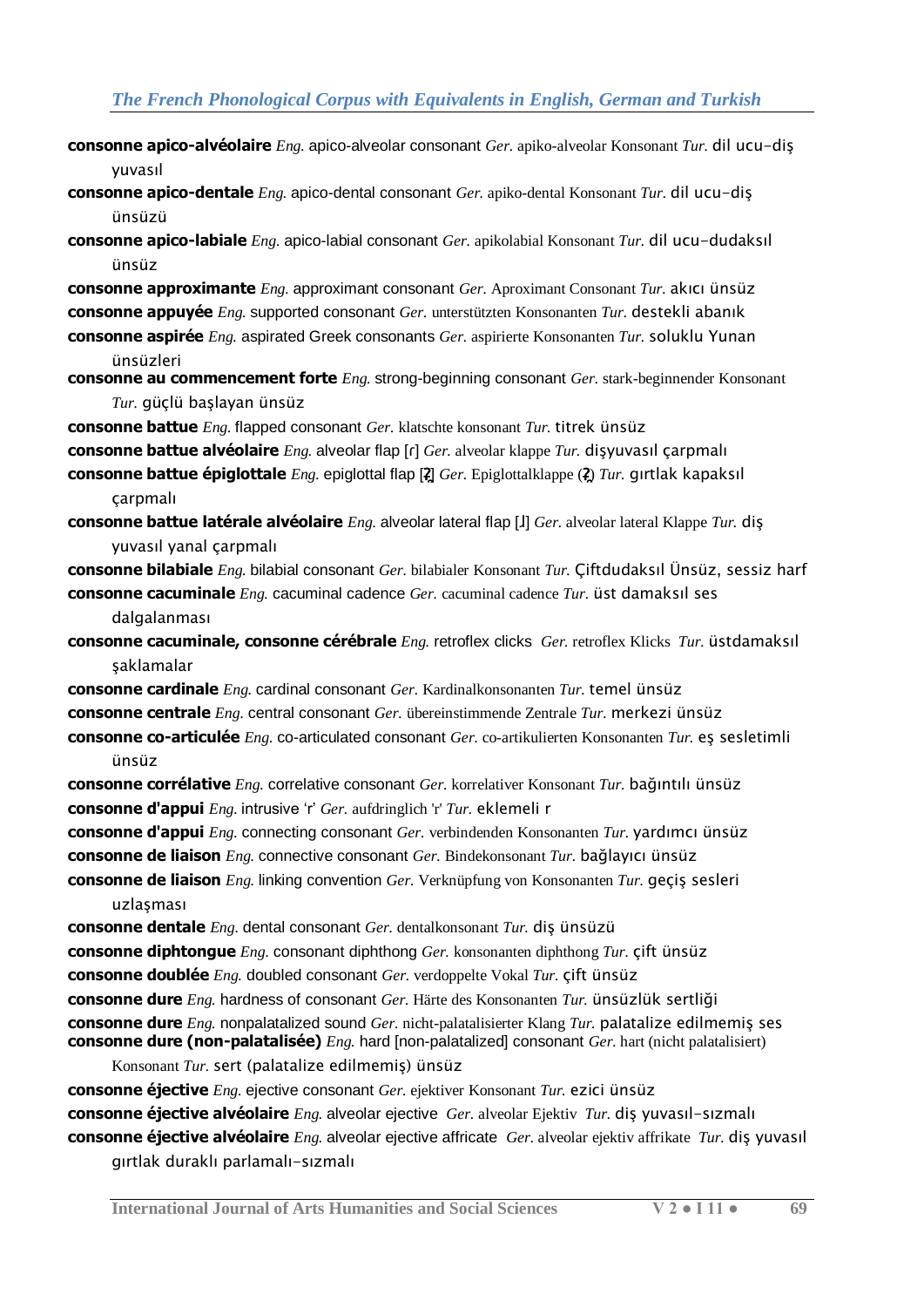- **consonne emphatique** *Eng.* emphatic consonant *Ger.* emphatischen Konsonanten *Tur.* vurgulu/peltekli ünsüz
- **consonne épenthétique** *Eng.* excrescent consonant *Ger.* ausserordentlicher Konsonant *Tur.* iç ünsüz türemesi
- **consonne épenthétique** *Eng.* epenthetic consonant *Ger.* epenthetischen Konsonanten *Tur.* iç türemesel olmayan ünsüz

**consonne épiglottale** *Eng.* epiglottal consonant *Ger.* epiglottaler Konsonant *Tur.* gırtlak kapaksıl ünsüz **consonne euphonique intervocalique** *Eng.* intervocalic euphonic consonant *Ger.* intervocalic euphonic

consonant *Tur.* koruma ünsüzü, vikaye harfi, yardımcı ünsüz, koruyucu ünsüz **Consonne explosive** *Eng.* stop consonant *Ger.* stoppen Sie Konsonanten *Tur.* ünseni kes **consonne explosives** *Eng.* stop consonants *Ger.* stoppen Sie Konsonanten *Tur.* sessiz harfler **consonne faible** *Eng.* weak consonant *Ger.* schwacher Konsonant *Tur.* zayıf ünsüz **consonne fermante** *Eng.* closing consonant *Ger.* schließt Konsonant *Tur.* kapatıcı ünsüz **consonne forte / tendue** *Eng.* fortis consonant *Ger.* fortis konsonant *Tur.* sert ünsüz **consonne fricative** *Eng.* fricative consonant *Ger.* frikative Konsonanten *Tur.* sızmalı ünsüz **consonne fricative alvéolaire** *Eng.* alveolar fricative *Ger.* alveolar frikative *Tur.* dişyuvasıl sızmalı **consonne fricative éjective alvéolaire** *Eng.* alveolar ejective *Ger.* Alveolar ejektive *Tur.* diş yuvasıl-

```
gırtlak duraklı
```
**consonne géminée** *Eng.* geminate [geminated [double] consonant *Ger.* geminden Konsonanten *Tur.* çift ünsüz, ikiz ünsüz

**consonne géminée (double)** *Eng.* geminated [double] consonant *Ger.* gemeinte (doppelte) Konsonanten *Tur.*  çift ünsüz

**consonne glottale** *Eng.* glottal constriction *Ger.* glottaler Konsonant *Tur.* gırtlaksıl daraltı

**consonne glottalisée** *Eng.* glottalized consonant *Ger.* glottalisiertes Konsonant *Tur.* gırtlaksıllaşmış ünsüz **consonne ingressive** *Eng.* ingressive mouth air sounds *Ger.* Ingressive Mundluft klingt *Tur.* girişli ağız hava

sesleri

**consonne initiale** *Eng.* initial consonant *Ger.* Anfangskonsonant *Tur.* ön ses ünsüzü

**consonne interdentale** *Eng.* interdental *Ger.* interdental *Tur.* dişlerarası, peltek dişsil, dişler arası ses, peltek diş ünsüzü

**consonne intermittente** *Eng.* intermittent consonant *Ger.* intermittierenden Konsonanten *Tur.* aralıklı ünsüz **consonne intervocalique** *Eng.* intervocalic consonant *Ger.* intervokalischen Konsonanten *Tur.* karşılıklı sesler

**consonne labio-dentale** *Eng.* dentilabial consonant *Ger.* dentilabialen Konsonanten *Tur.* diş-dudak ünsüzü, sâmit-i sinnî-şefevî

**consonne labio-dentale** *Eng.* labio-dental consonant *Ger.* labio-dental consonant *Tur.* diş-dudak ünsüzü **consonne labio-palatale** *Eng.* labial-palatal consonant *Ger.* labial-palatinaler Konsonant *Tur.* labiyal-

palatutlu ünsüz

**consonne labio-vélaire** *Eng.* labial-velar consonant *Ger.* labial-velar-konsonant *Tur.* labiyal velar ünsüz **consonne laminale** *Eng.* laminal consonant *Ger.* laminalen Konsonanten *Tur.* dil ucu ünsüzü

**consonne large** *Eng.* broad consonant *Ger.* breiter Konsonant *Tur.* geniş ünsüz

**consonne laryngale** *Eng.* laryngeal consonant *Ger.* Kehlkopfkonsonant *Tur.* gırtlak ünsüzü

**consonne latérale** *Eng.* lateral escape *Ger.* seitliche Flucht *Tur.* yanünsüz kaçması

**consonne latérale** *Eng.* lateral consonant *Ger.* seitlicher Konsonant *Tur.* yanak ünsüzü

#### **consonne latérale alvéolaire** *Eng.* alveolar lateral *Ger.* alveolar lateral *Tur.* ön avurt ünsüzü, önavurt ünsüzü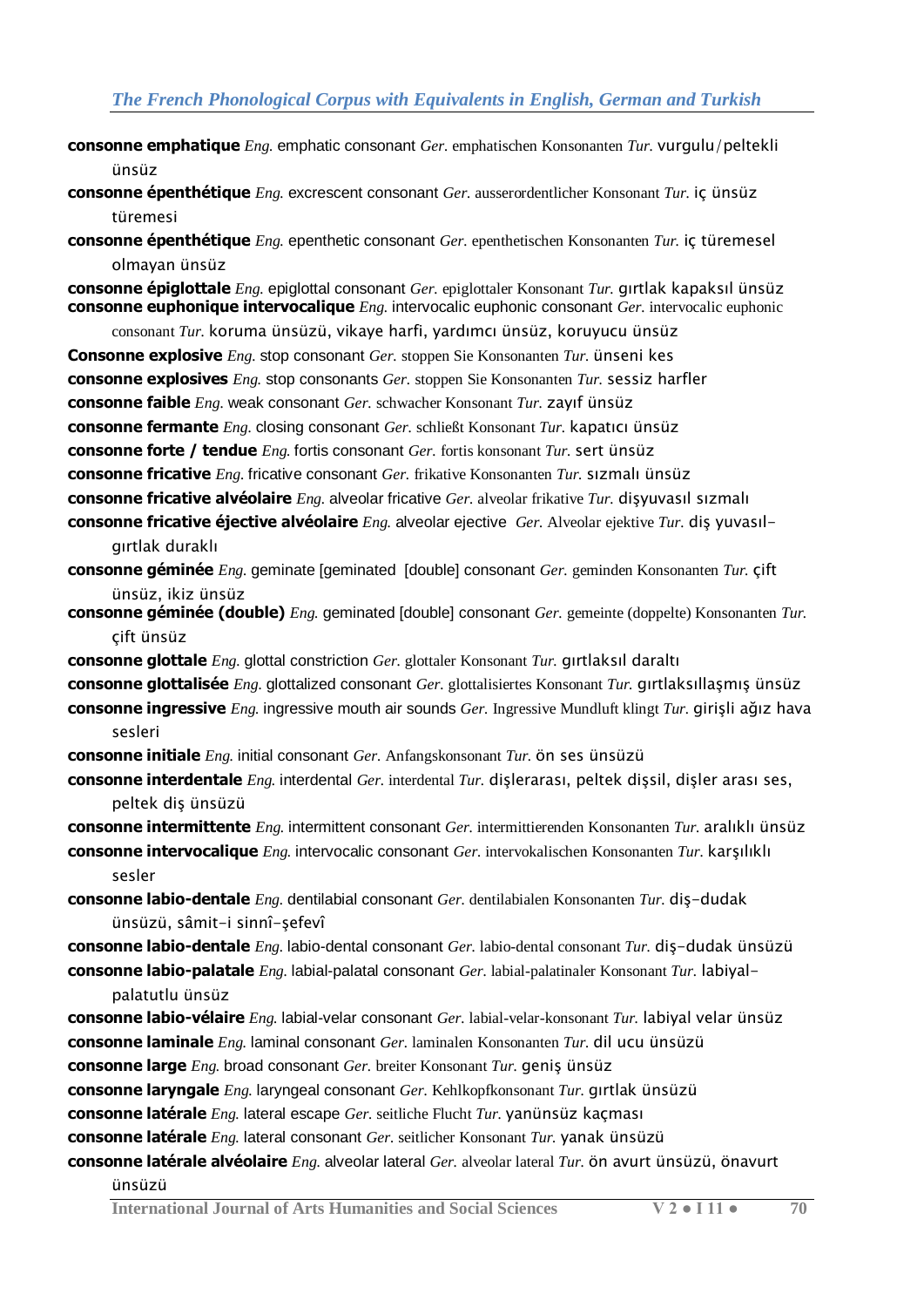**consonne latérale approximante alvéolaire** *Eng.* alveolar lateral approximant [l] *Ger.* alveolar lateral

approximant (l) *Tur.* diş yuvasıl yanal akıcı

**consonne liquide** *Eng.* liquid consonant *Ger.* Flüssigkeit *Tur.* sıvı ünsüz

**consonne liquide** *Eng.* consonant liquid *Ger.* konsonante Flüssigkeit *Tur.* ünsüz sıvısı

**consonne longue** *Eng.* long consonant *Ger.* langer Bestandteil *Tur.* uzun ünsüz

**consonne longue** *Eng.* long quantity *Ger.* langer Konsonant *Tur.* Uzun miktar

**consonne mouillée** *Eng.* palatalized consonant *Ger.* palatalisierte Konsonanten *Tur.* damaksıllaşmış ünlü

**consonne mouillée** *Eng.* soft consonant *Ger.* weiche Farbe *Tur.* yumuşak ünsüz, ötümlü ünsüz, sürekli ünsüz

**consonne nasale** *Eng.* nasal consonant *Ger.* nasalen Konsonanten *Tur.* geniz ünsüzü

**consonne nasale alvéolaire** *Eng.* alveolar nasal [n] *Ger.* alveolar nasal (n) *Tur.* dil ucu-diş ardı

**consonne occlusive** *Eng.* stop *Ger.* halt *Tur.* dur, hemze, hemze, gırtlak vuruşu, patlamalı, kapantı, kapantılı, patlayıcı ünsüz

**consonne occlusive** *Eng.* plosive *Ger.* plosiv *Tur.* kapantılı, patlamalı, patlayıcı ünsüz **consonne palatale** *Eng.* palatal consonant *Ger.* palatinaler Konsonant *Tur.* ön damak ünsüzü **consonne par défaut** *Eng.* default consonant *Ger.* Standard-Konsonanten *Tur.* yoksama ünsüzü **consonne pharyngale** *Eng.* pharyngeal consonant *Ger.* Pharynx Konsonanten *Tur.* Pharyngeal ünsüz **consonne plosive incomplète** *Eng.* incomplete plosive consonant *Ger.* unvollständiger Plosivkonsonant *Tur.* 

tamamlanmamış patlamalı ünsüz **consonne postpalatale gutturale, gutturale post palatale** *Eng.* post palatal guttural *Ger.* post palatal

guttural *Tur.* art damak ünsüzü

**consonne prélingualle** *Eng.* predental consonants *Ger.* vorzählige Konsonanten *Tur.* diş öncesi ünsüzler **consonne qui n'est pas double** *Eng.* single consonant *Ger.* einzeln konsonant *Tur.* tek ünsüz **consonne relâchée** *Eng.* released *Ger.* freigegeben *Tur.* serbest birakilmis

**consonne relâchée** *Eng.* lax consonant *Ger.* lauter Konsonant *Tur.* ötümlü ünsüz, yumuşak ünsüz **consonne sonore** *Eng.* voiced consonant *Ger.* gesprochenen Konsonanten *Tur.* ötümlü ünsüz **consonne sonore, consonne douce, voise** *Eng.* soft consonant [voiced] *Ger.* weichen Konsonanten *Tur.*  yumuşak ünsüz

**consonne sourde** *Eng.* breathed consonant *Ger.* stimmloser Konsonant *Tur.* soluklu ünsüz

**consonne sourde** *Eng.* unvoiced consonant *Ger.* stimmloser Konsonant *Tur.* tonsuz ünsüz, sedasız konson

**consonne sourde** *Eng.* voiceless consonant *Ger.* Stimmloser konsonant, tonloser konsonant *Tur.* tonsuz ünsüz, sedasız konson

**consonne sourde** *Eng.* surd *Ger.* surte *Tur.* ötümsüz ünsüz, süreksiz ünsüz, sert samit

**consonne sourde** *Eng.* deaf consonant *Ger.* taub konsonant *Tur.* Sağır ünsüz

**consonne stridente** *Eng.* strident consonant *Ger.* stürmischer Konsonant *Tur.* çılgın ünsüz

**consonne syllabique** *Eng.* syllabic consonant *Ger.* syllabischen Konsonanten *Tur.* hecesel/yarı ünsüz **consonne tenue** *Eng.* tenuis *Ger.* tenuis *Tur.* süreksiz ünsüz

**consonne vélarisée** *Eng.* velarized sound *Ger.* velarisierter Klang *Tur.* kademesiz ses **consonne vibrante** *Eng.* rolled *Ger.* gerollt *Tur.* yuvarlanmış

**consonne vibrante épiglottale** *Eng.* epiglottal trill *Ger.* epiglottaler Triller *Tur.* gırtlak kapaksıl titremeli

**consonne vibrante épiglottale** *Eng.* epiglottal trill [ʢ] *Ger.* epiglottaler Triller (ʢ) *Tur.* gırtlak kapasıl titremeli

**consonne vocalique** *Eng.* vocalic *Ger.* vokalisch *Tur.* ünlü, ünlü değişimi, vokal tenavüpleri, ünlü nöbetleşmesi, ünlü almaşması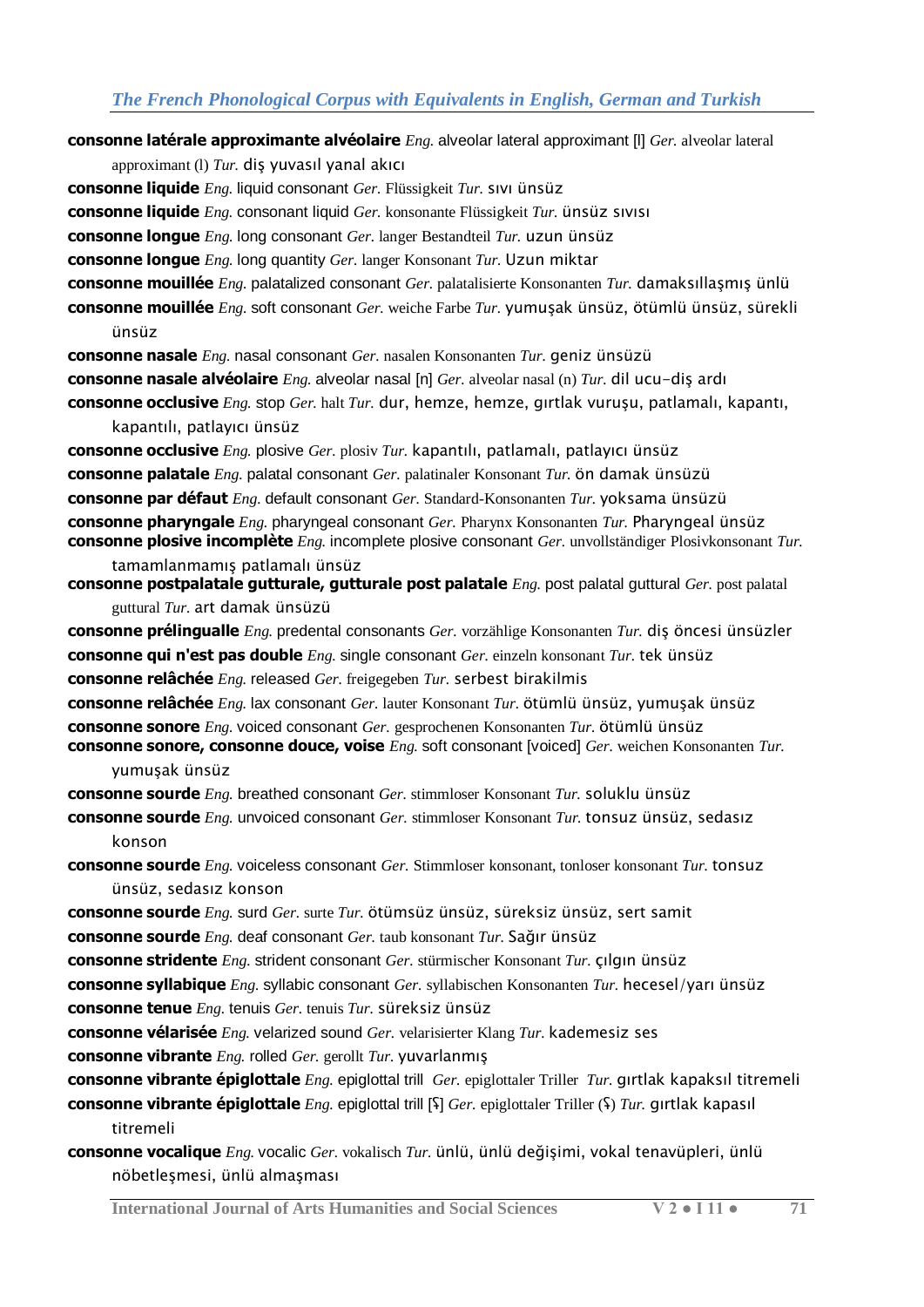**consonne vs voyelle** *Eng.* consonant vs vowel *Ger.* Konsonant gegen Vokal *Tur.* ünsüz vs ünlü **consonnes** *Eng.* consonants *Ger.* konsonanten *Tur.* ünsüz harfler

**consonnes apicales** *Eng.* apical consonants *Ger.* Apikal Konsonant *Tur.* tepedeki ünsüzler **consonnes bifocales** *Eng.* bifocal consonants *Ger.* bifokale Konsonanten *Tur.* Iki odaklı ünsüzler **consonnes cacuminales** *Eng.* cacuminal consonant *Ger.* kakuminaler Konsonant *Tur.* üst damaksıl ünsüz **consonnes cacuminales** *Eng.* consonants cacuminal *Ger.* konsonanten cacuminal *Tur.* üstdamaksıl

#### ünsüzler

**consonnes chuintantes** *Eng.* hushing sounds *Ger.* heftige Geräusche *Tur.* susturucu sesler **consonnes coronales** *Eng.* coronal consonants *Ger.* koronale Konsonanten *Tur.* taçsı ünsüzler **consonnes d'appui** *Eng.* connected consonants *Ger.* verbundene Konsonanten *Tur.* birleşik ünsüzler **consonnes dorsales** *Eng.* dorsal consonants *Ger.* dorseys Gesetz *Tur.* dil üstü ünsüzleri **consonnes doubles** *Eng.* double cross juncture *Ger.* doppelt frikativ *Tur.* alçalan durak

**consonnes douces / consonnes faibles** *Eng.* lenis consonants *Ger.* lenis konsonanten *Tur.* yumuşak ünsüzler

**consonnes dures** *Eng.* hard consonants *Ger.* harte Konsonanten *Tur.* sert ünsüzler **consonnes explosives (occlusives)** *Eng.* explosive/stop consonants *Ger.* explosive (Stop) Konsonanten *Tur.*  patlayıcı (duraklamalı) ünsüzler

**consonnes flottantes** *Eng.* floating consonants *Ger.* schwimmende Konsonanten *Tur.* kayan ünsüzler **consonnes gutturales** *Eng.* guttural consonants *Ger.* gutturale Konsonanten *Tur.* gırtlaklı ünsüzler **consonnes homorganiques** *Eng.* homorganic consonants *Ger.* homorganische Konsonanten *Tur.* aynı

organdan çıkan ünsüzler

**consonnes implosives** *Eng.* implosive consonants *Ger.* implosive Konsonanten *Tur.* iç patlamalı ünsüzler **consonnes intenses (tendues)** *Eng.* tense consonant *Ger.* gespannte Konsonanten (Pl.), (Fortis) *Tur.* gergin abânık

**consonnes labiales** *Eng.* labial consonants *Ger.* labialen Konsonanten *Tur.* labiyal ünsüzler **consonnes labialisées** *Eng.* labialized consonants *Ger.* labialisierte Konsonanten *Tur.* labiyalize edilmiş sesler

**consonnes labialisées** *Eng.* unround consonants *Ger.* unbeständige Konsonanten *Tur.* düz ünsüzler **consonnes labio-vélaires** *Eng.* labio-velar consonants *Ger.* labio-velar-Konsonanten *Tur.* dudaksıl-

#### artdamaksıl ünsüzler

**consonnes laryngales** *Eng.* laryngeal degree *Ger.* Larynxgrad *Tur.* gırtlaksıl derece **consonnes mouillées** *Eng.* soft consonants *Ger.* weiches Konsonant (stimmhaft) *Tur.* yumuşak ünsüzler **consonnes nasales** *Eng.* nasal consonants *Ger.* nasale Konsonanten *Tur.* burun sessizlikleri **consonnes nasalisées** *Eng.* nasal drawl *Ger.* nasal drawl *Tur.* genizden konuşma **consonnes nasalisées** *Eng.* nasalized consonant *Ger.* nasalisierten Konsonanten *Tur.* geniz ünsüzü **consonnes orales** *Eng.* oral consonants *Ger.* mündliche Konsonanten *Tur.* ağız ünsüzü **consonnes radicales** *Eng.* radical consonants *Ger.* radikale Konsonanten *Tur.* köksel ünsüzler **consonnes respiratoires** *Eng.* respiratory coefficient *Ger.* Atemkoeffizient *Tur.* solunum katsayısı **consonnes rétroflexio- nelles** *Eng.* retroflexion *Ger.* retroflexion *Tur.* üstdamaksıl, üst damaksıllaşma **consonnes sifflantes** *Eng.* sibilants *Ger.* Zischlaute *Tur.* Islıklı, ıslık gibi ses çıkaran **consonnes sourdes** *Eng.* voiceless consonants *Ger.* stimmlose Konsonanten (PL) *Tur.* ötümsüz ünsüzler **consonnes uvilaires** *Eng.* uvular consonants *Ger.* Überlebenskonsonanten *Tur.* küçük dilsel ünsüzler **consonnes vélaires** *Eng.* velar closure *Ger.* velarverschluss *Tur.* artdamaksıl kapanması **conspiration** *Eng.* conspiracy *Ger.* Verschwörung *Tur.* birlenme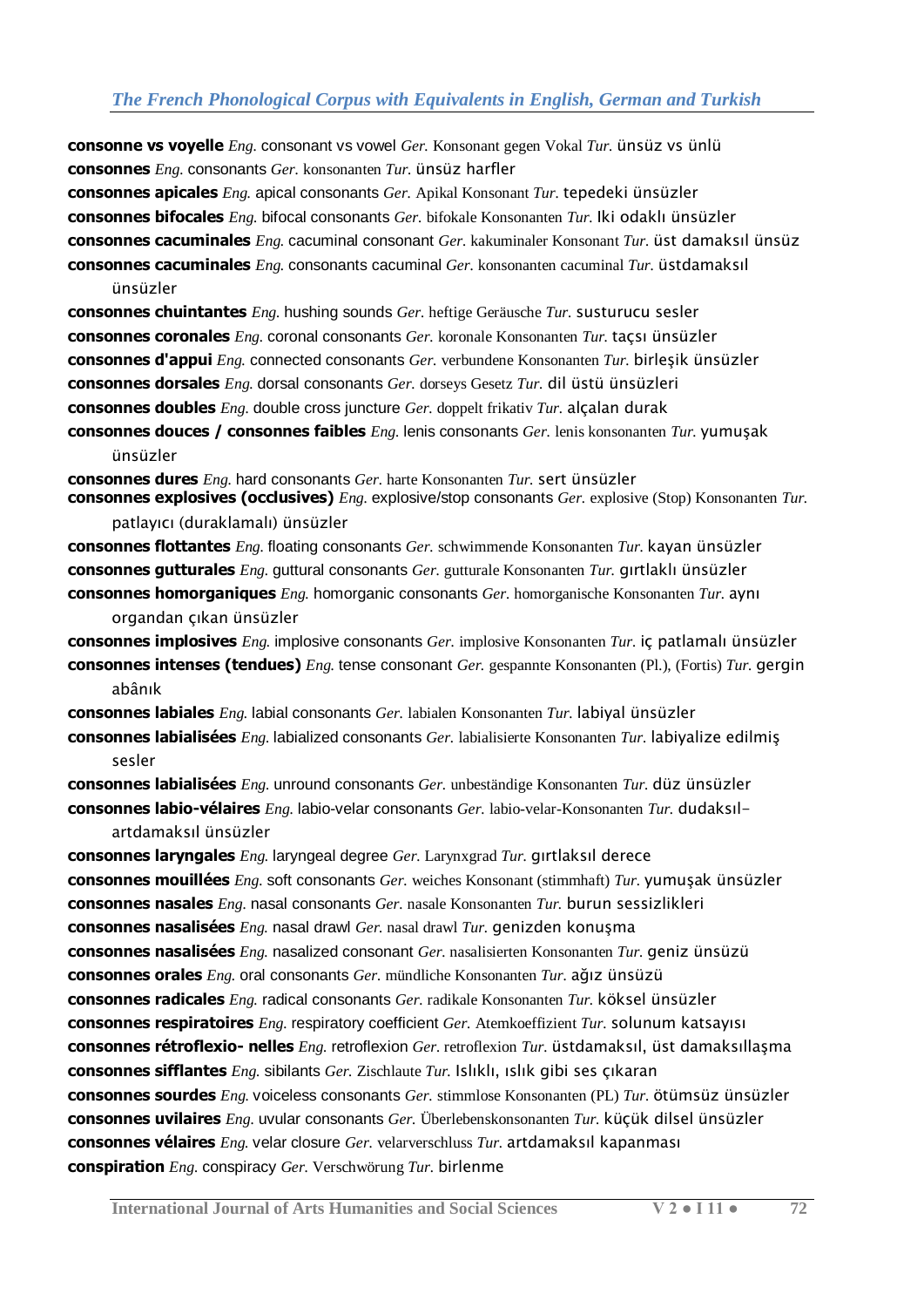**constant** *Eng.* constant (phoneme) *Ger.* konstant (phonem) *Tur.* durağan **constellation** *Eng.* constellation *Ger.* Konstellation *Tur.* gruplaşma **constituance métrique** *Eng.* metrical constituency *Ger.* metrischer Wahlkreis *Tur.* ölçülü seçim **constituant** *Eng.* constituent *Ger.* Bestandteil *Tur.* kurucu, bileşen **constitutif** *Eng.* constitutive *Ger.* konstitutiv *Tur.* temel **constitution** *Eng.* constitution *Ger.* Verfassung *Tur.* oluşturma **constrictif / rétréci** *Eng.* constricted *Ger.* verengt *Tur.* daralmış **constriction** *Eng.* constriction *Ger.* verengung *Tur.* daralma **constriction et articulation** *Eng.* constriction an articulation *Ger.* verengung *Tur.* bir söyleyişte daraltı **constriction glottale** *Eng.* glottal egressive *Ger.* glottalverengung *Tur.* belagat bk söz sanatı **constrictive** *Eng.* constrictive *Ger.* constrictive *Tur.* daraltılı **construction** *Eng.* construction *Ger.* Bau *Tur.* yapı **constructivisme** *Eng.* constructivism *Ger.* Konstruktivismus *Tur.* yapısalcılık **contact** *Eng.* contact *Ger.* Kontakt *Tur.* ilişki **contact de la langue** *Eng.* tongue center *Ger.* Zungenmitte *Tur.* dil merkezi **contenu** *Eng.* content *Ger.* Inhalt *Tur.* içerik **contenu phonétique** *Eng.* phonetic content *Ger.* phonetischer Inhalt *Tur.* sesbilgisel içerik **contexte** *Eng.* background *Ger.* Hintergrund *Tur.* artalan **contexte** *Eng.* backgrounding *Ger.* hintergründig *Tur.* art alan **contexte** *Eng.* context *Ger.* Kontext *Tur.* bağlam **contigu** *Eng.* contiguous *Ger.* zusammenhängend *Tur.* bitişik/ yakın **contiguité** *Eng.* contiguity *Ger.* zusammenhängend *Tur.* bitişiklik **continu** *Eng.* continuant *Ger.* fortlaufend *Tur.* sürekli ünsüz **continuant abrupt** *Eng.* abrupt continuous *Ger.* abrupt kontinuierlich *Tur.* süreksiz sürekli **continuante sans friction** *Eng.* frictionless continuant *Ger.* reibungsloses Kontinuum *Tur.* sürtünmesiz **continue bilabiale** *Eng.* bilabial continuant *Ger.* bilabial kontinuierlich *Tur.* Çiftdudaksıl sürekli ünsüz **continuité** *Eng.* continuity *Ger.* Kontinuität *Tur.* süreklilik, söylem sürekliliği **continuous column constraint** *Eng.* continuous column constraint *Ger.* kontinuierliche Spaltenbeschränkung *Tur.* sürekli sütun kısıtlaması **contoïde** *Eng.* contoid [FN] *Ger.* widersprechen *Tur.* sesbilimsel olanın karşısındaki sesbilgisel bir ünsüz **contoïde vs vocoïde** *Eng.* contoid vs vocoid *Ger.* contoid gegen vocoid *Tur.* ünsüze karşı ünlü **contour** *Eng.* contour *Ger.* Kontur *Tur.* sınır **contour de cadence** *Eng.* cadence contour *Ger.* Kadenzkonturton *Tur.* ritmin şekli **contour intonatif** *Eng.* intonation contour *Ger.* Intonationskontur *Tur.* Tonlama konturu, tonlama modeli **contour intonatif descendant** *Eng.* falling intonation contour *Ger.* fallende Intonationskontur *Tur.* alçalan tonlama sınırı **contour nucléaire** *Eng.* nuclear contour *Ger.* nukleare kontur *Tur.* çekirdek sınırı **contour tonal** *Eng.* tone contour *Ger.* Tonkontur *Tur.* ton sınırı **contours de patterns** *Eng.* pattern contours *Ger.* Muster Konturen *Tur.* örüntü sınırları **contraction** *Eng.* tensing *Ger.* tensing *Tur.* gerginleşme **contraction** *Eng.* contraction *Ger.* Kontraktion *Tur.* kaynaştırma, hece kaynaşması **contradictoire** *Eng.* contradictory *Ger.* widersprüchlich *Tur.* çelişkili **contraindre** *Eng.* constrain *Ger.* einschränken *Tur.* sınırlamak **contrainte** *Eng.* constraint *Ger.* Zwang *Tur.* sınırlama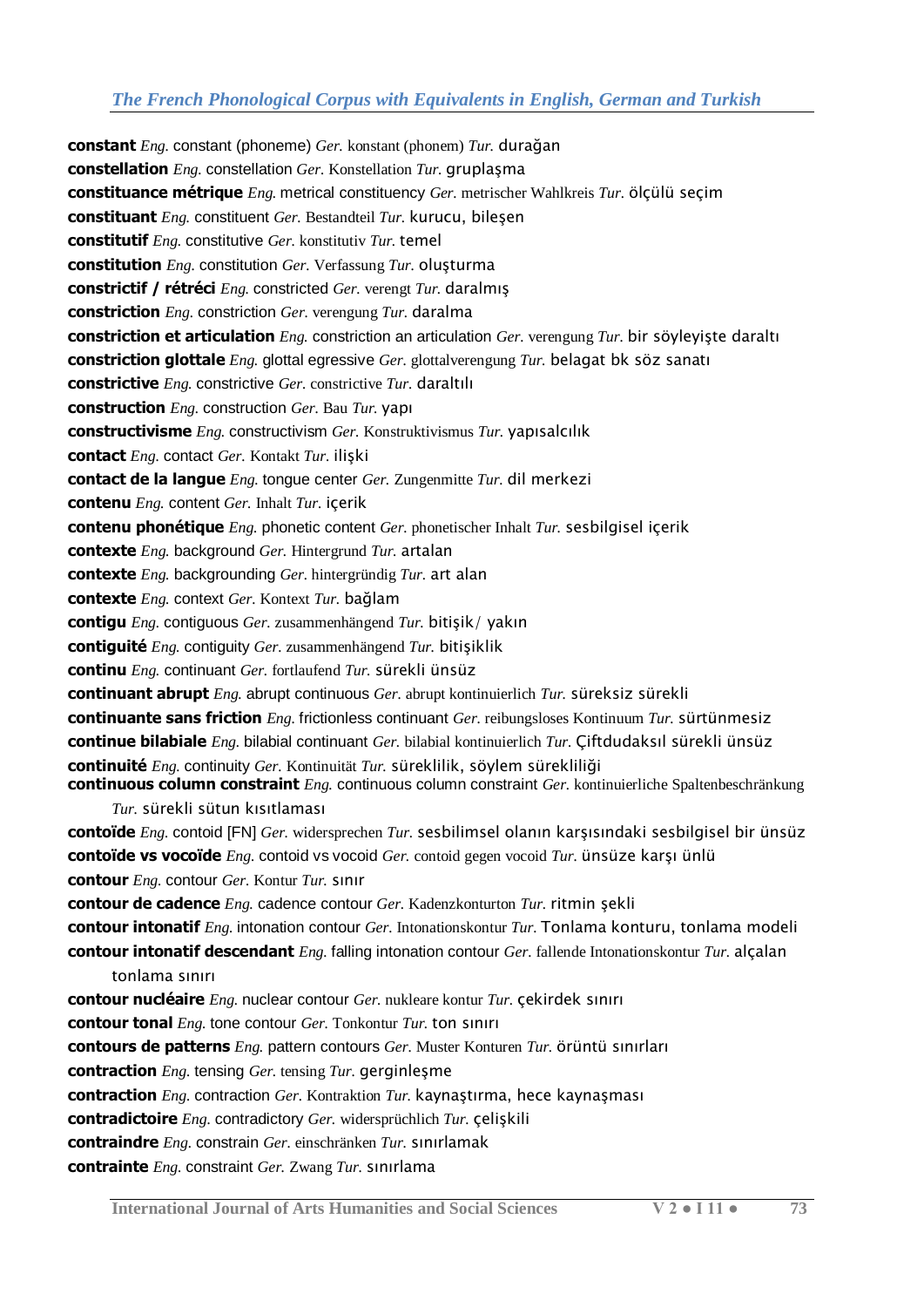**contrainte bloquante** *Eng.* blockage constraint *Ger.* Blockierung der Einschränkung *Tur.* tıkama kısıtlaması **contrainte combinatoire** *Eng.* combinatorial constraint *Ger.* kombinatorische Einschränkung *Tur.* birleşimsel sınırlama

**contrainte d'alignement** *Eng.* alignment constraint *Ger.* eingeschränkte Ausrichtung *Tur.* hizalama kısıtı **contrainte de fidélité** *Eng.* faithfulness constraint *Ger.* Treue Zwang *Tur.* tamlık sınırlama

**contrainte dérivationnelle** *Eng.* derivational constraint *Ger.* Ableitungsbeschränkung *Tur.* türetimsel sınırlama

**contrainte du l'agencement des éléments contingents** *Eng.* contingent ordering constraint *Ger.* bedingte Ordnungsbeschränkung *Tur.* şartlı emir kısıtlaması

**contraintes de coda** *Eng.* coda constraints *Ger.* coda zwänge *Tur.* uç ünsüz kısıtları **contraintes phonotactiques** *Eng.* phonotactic constraints *Ger.* phonotaktische Einschränkungen *Tur.* 

sesdizimsel kısıtlamalar

**contraste** *Eng.* contrast *Ger.* Kontrast *Tur.* aykırılık, zıtlık, karşıtlık

**contraste complet ou nul** *Eng.* all-or-none contrast *Ger.* kategorische Oppostionen *Tur.* ya hep ya hiç karsıtlığı

**contraste dérivé** *Eng.* derived contrast *Ger.* abgeleiteten Kontrast *Tur.* türemiş karşıtlık

**contraste emphatique** *Eng.* emphatic contrast *Ger.* emphatischer Kontrast *Tur.* vurgulu zıtlık

**contraste minimal** *Eng.* minimal contrast *Ger.* minimaler Kontrast *Tur.* en küçük zıtlık

**contraste phonémique** *Eng.* phonological contrast *Ger.* phonologischer kontrast *Tur.* sesçe karşıtlık

**contrastif** *Eng.* contrastive *Ger.* kontrastiver Akzent *Tur.* karşıtsal, ayrımsal

**contre-alimentation / counter-feeding** *Eng.* counter-feeding *Ger.* Gegenförderung *Tur.* aykırı destekleyici

**contre-example** *Eng.* counter-example *Ger.* Gegenbeispiel *Tur.* aykırı örnek

**contre-intuitif** *Eng.* counter-intuitive *Ger.* Gegen-intuitiv *Tur.* daralma

**contre-intuition** *Eng.* counter-intuitiveness *Ger.* Gegen-intuitivität *Tur.* sezgiyle elde etmeye aykırı

**contre-question** *Eng.* counter-question *Ger.* Gegenfrage *Tur.* karşı çıkma sorusu

**contre-saignée / counterbleeding** *Eng.* counterbleeding *Ger.* gegenläufig *Tur.* aykırı bozucu

**contre-temps** *Eng.* demibeat *Ger.* demibeat *Tur.* sondan önceki vurgu

**contretonique** *Eng.* countertonic *Ger.* countertonic *Tur.* aykırı vurgulu

**contrôle** *Eng.* control *Ger.* steuern *Tur.* denetim

**contrôle (soutien ) respiratoire** *Eng.* breath group *Ger.* Atmungsgruppe *Tur.* soluk kümesi, ses bilgisi

**Contrôle moteur de la parole** *Eng.* speech motor control *Ger.* Sprachsteuerung *Tur.* konuşma motor kontrolü

**contrôle respiratoire** *Eng.* breath control *Ger.* Atmungskontrolle *Tur.* nefes kontrolü **convention** *Eng.* convention *Ger.* Konvention *Tur.* uzlaşma

**convention d'association** *Eng.* association convention *Ger.* Vereinigungsfreiheit *Tur.* çağrışım uzlaşması **convention de marquage** *Eng.* marking of sequences *Ger.* Markierung von Sequenzen *Tur.* dizilimleri

#### belirtici

**convention de notation** *Eng.* notational convention *Ger.* Notationskonvention *Tur.* gösterimsel düzen

**convention de percolation** *Eng.* percolation convention *Ger.* Perkolationskonvention *Tur.* sızdırmazlık sözleşmesi

**convention des parenthèses** *Eng.* bracket erasure convention *Ger.* Klammerstornierungskonvention *Tur.*  parantez silme Uzlaşması

**conventionnel** *Eng.* conventional *Ger.* konventionell *Tur.* geleneksel vurgulu

**convergence / déphonologisation** *Eng.* convergence *Ger.* Konvergenz *Tur.* dil benzeşmesi/çakışma

**International Journal of Arts Humanities and Social Sciences V 2 ● I 11 ● 74**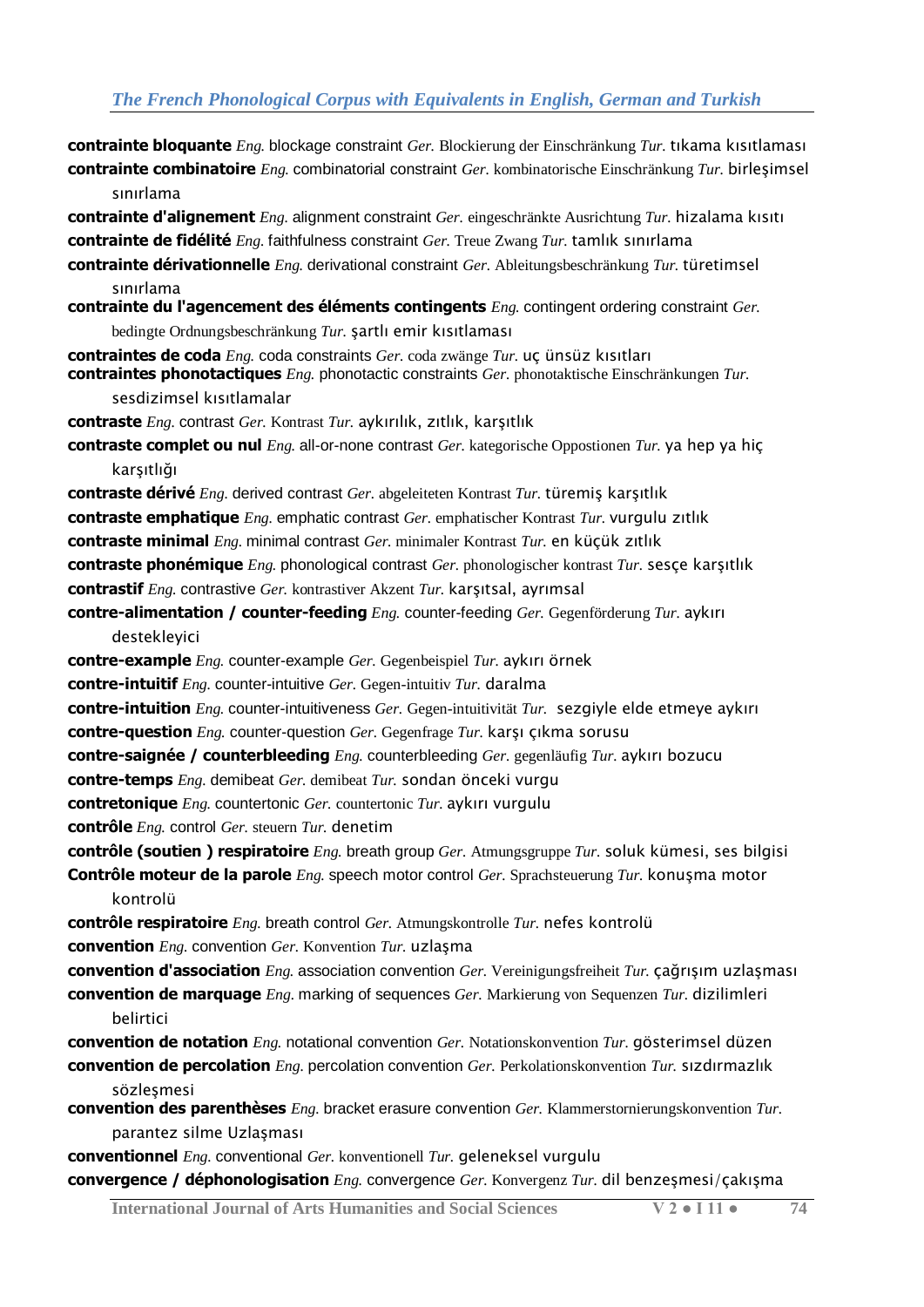| <b>conversation</b> <i>Eng.</i> conversation <i>Ger.</i> Konversation <i>Tur.</i> ses birleşmesi, birleşme, çakışma<br>conversion / dérivation impropre / glissement de sens / hypostase $Eng.$ conversion $Ger.$                  |
|------------------------------------------------------------------------------------------------------------------------------------------------------------------------------------------------------------------------------------|
| Umwandlung Tur. benzeşme, dönüşme, tür değiştirme<br>conversion / glissement de sens / sypostase <i>Eng.</i> functional shift <i>Ger.</i> funktionale Verschiebung Tur.                                                            |
| Fonksiyonel değişim                                                                                                                                                                                                                |
| <b>conversion AD</b> $Eng.$ AD conversion $Ger.$ AD-Wandlung Tur. AD dönüşüm                                                                                                                                                       |
| <b>convertisseur analogique digital (CAD)</b> <i>Eng.</i> ADC <i>Ger.</i> Analog-Digital-Konvertierung <i>Tur.</i> (Analog to                                                                                                      |
| Digital Converter) "Analog to Digital Converter (Analogdan Dijitale Dönüştürücü)"; analog                                                                                                                                          |
| sinyalleri dijital sinyallere dönüş vtüren aygıtcooccurrence Eng. co-occurrence Ger. co-occurrence                                                                                                                                 |
| Tur. eşdizimlilik                                                                                                                                                                                                                  |
| co-phonologie <i>Eng.</i> co-phonology <i>Ger.</i> co-phonologie <i>Tur.</i> müşterek/ortak-ses bilgisi                                                                                                                            |
| co-production <i>Eng.</i> co-production <i>Ger.</i> Koproduktion <i>Tur.</i> eş-sesbilim                                                                                                                                           |
| cordes de harpe <i>Eng.</i> harp strings <i>Ger.</i> Harfenschnüre Tur. harp telleri<br>cordes vocales Eng. vocal cords, vocal-auditory channel, vocal cords/bands, vocal ligaments, vocal cords                                   |
| vibration Ger. Gesangskanal, Stimmbänder Vibration Tur. sessel-duyumsal kanal, ses telleri, sessel<br>bağlar, hubul-ı savtiyye, ses kirişleri                                                                                      |
| coréférence Eng. co-reference Ger. Co-Referenz Tur. es gönderge                                                                                                                                                                    |
| <b>cornes de bélier / petit gamma</b> Eng. baby gamma [x] Ger. Baby-gamma Tur. gama ( $\gamma$ $\gamma$ ) (yunanca                                                                                                                 |
| γάμμα, gama)                                                                                                                                                                                                                       |
| coronal Eng. coronal Ger. koronal Tur. hareketsiz dil ünsüzü                                                                                                                                                                       |
| coronal vs non-coronal <i>Eng.</i> coronal vs. non-coronal Ger. Koronal gegen nicht-Koronal Tur. taçsıya karşı                                                                                                                     |
| taçsı olmayan                                                                                                                                                                                                                      |
| coronale (apicale ) Eng. blade vowel Ger. Klingenvokal Tur. dil ucu ünlüsü                                                                                                                                                         |
| <b>coronale roulée</b> <i>Eng.</i> coronal trill [r] <i>Ger.</i> koronale Trill / $r$ / <i>Tur.</i> titrek ünsüz r                                                                                                                 |
| <b>coronalisation</b> $Eng$ . coronalization Ger. Koronalisierung Tur. hareketsiz dil ünsüzleri arasında kullanılan                                                                                                                |
| pek çok ilişki için bir terim                                                                                                                                                                                                      |
| corono-dorsal <i>Eng.</i> coronal-dorsal <i>Ger.</i> koronal-dorsal <i>Tur.</i> taçsı-dilüstü ünsüzü                                                                                                                               |
| corps Eng. body Ger. Körper /Hauptteil Tur. gövde                                                                                                                                                                                  |
| corps de la langue <i>Eng.</i> body of the tongue <i>Ger.</i> Zungenkörper Tur. dil gövdesi                                                                                                                                        |
| corpus Eng. corpora Ger. Corpora Tur. bütünceler                                                                                                                                                                                   |
| corpus <i>Eng.</i> corpus <i>Ger.</i> Korpus <i>Tur.</i> bütünce                                                                                                                                                                   |
| <b>corpus Buckeye</b> Eng. Buckeye Corpus Ger. Rosskastanie-Korpus Tur. Buckeye Corpus                                                                                                                                             |
| correct <i>Eng.</i> correct <i>Ger.</i> richtig Tur. doğru                                                                                                                                                                         |
| correction Eng. editing Ger. Bearbeitung Tur. düzeltim, söylemin, konuşmacı tarafından gözlemlenmesi                                                                                                                               |
| correction <i>Eng.</i> correctness <i>Ger.</i> Richtigkeit Tur. doğruluk                                                                                                                                                           |
| <b>correction des voix</b> <i>Eng.</i> correction of voices <i>Ger.</i> Korrektur von Stimmen <i>Tur.</i> seslerin düzeltilmesi                                                                                                    |
| correction du discours <i>Eng.</i> correctness in speech Ger. Korrektheit in der Rede Tur. söylemde doğruluk                                                                                                                       |
| <b>corrélat acoustique</b> <i>Eng.</i> acoustic correlate <i>Ger.</i> akustisch zusammenhängend <i>Tur.</i> işitsel ilişki                                                                                                         |
| corrélat phonétique <i>Eng.</i> phonetic correlate Ger. phonetisch Korrelierung Tur. sesbilgisel bağlılaşım                                                                                                                        |
| corrélation <i>Eng.</i> correlation Ger. Korrelation Tur. bağlılaşım                                                                                                                                                               |
| <b>corrélation de quantité</b> <i>Eng.</i> quantity correlation <i>Ger.</i> Mengenkorrelation $Tur$ . nicelik bağlılaşımı                                                                                                          |
| <b>corrélation de sonorité</b> Eng. correlation of voice Ger. Korrelation der Stimme Tur. ses bağlılaşımı<br><b>corrélation phonémique / phonologique</b> <i>Eng.</i> phonological [phonemic correlation <i>Ger.</i> phonologische |
| Korrelation Tur. sesbilimsel/sesbirimsel bağlılaşım                                                                                                                                                                                |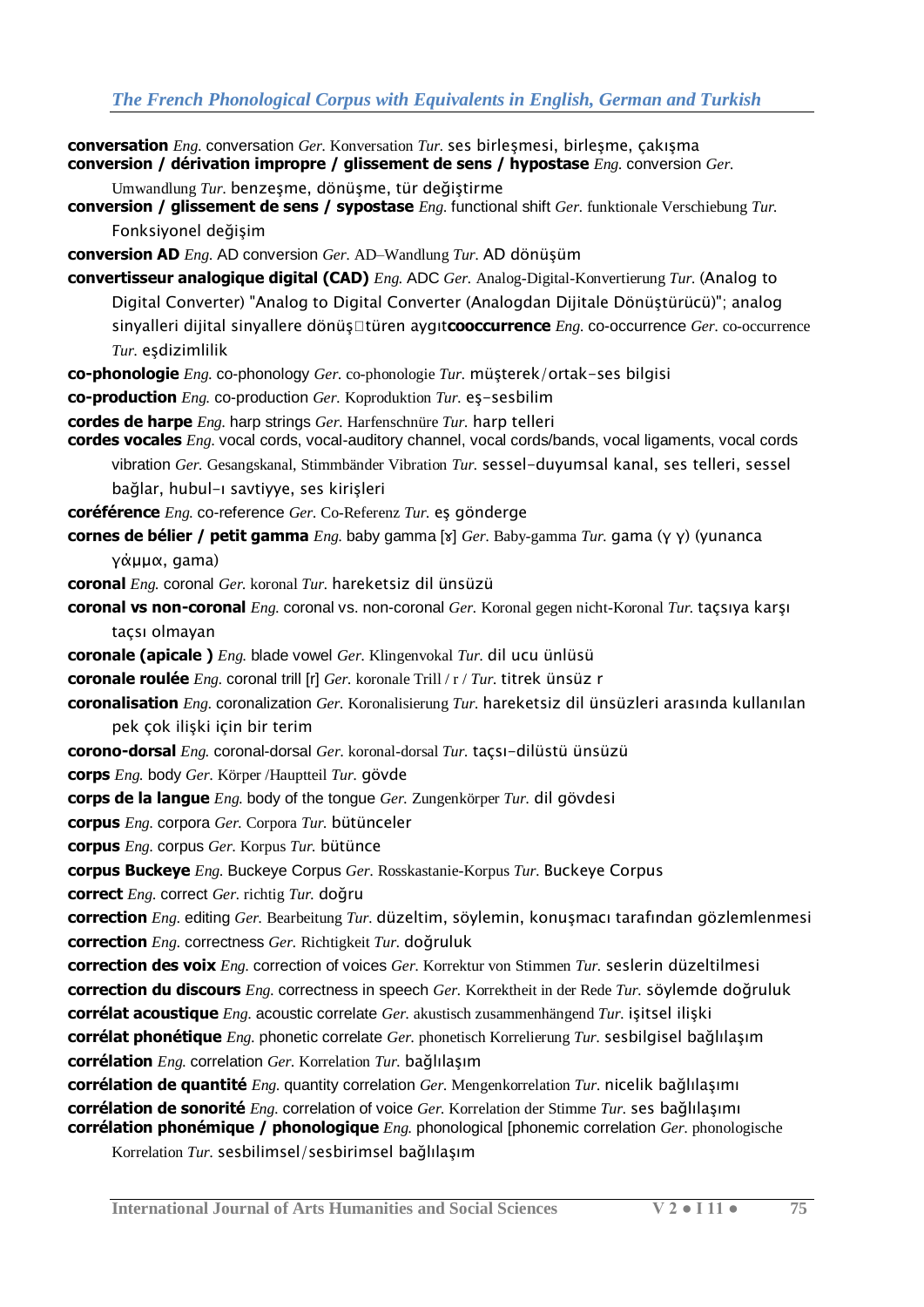**corrélation phonologique** *Eng.* phonological correlation *Ger.* phonologische Korrelation *Tur.* sesbilimsel bağlılaşım

**corréler** *Eng.* correlate *Ger.* Korrelat *Tur.* bağıntı

- **correspondance diachronique** *Eng.* diacritical sign [mark] *Ger.* diakritisches Zeichen (Zeichen) *Tur.* Dilsel gösterge
- **correspondance graphème-phonème** *Eng.* grapheme-phoneme correspondence *Ger.* Graphem-Phonem-Aufgabe *Tur.* mecazi-sesbirliği yazışması
- **correspondance phonétique** *Eng.* phonetic correspondence *Ger.* phonetische Korrespondenz *Tur.* ses denkliği
- **correspondances vocales** *Eng.* vowel correspondences *Ger.* Vokalkorrespondenzen *Tur.* Sesli yazışmalar]227

**correspondre** *Eng.* correspond *Ger.* entsprechen *Tur.* uyuşmak/uyum sağlamak

**corruption** *Eng.* corruption *Ger.* Korruption *Tur.* yozlaşma, bozulma

**cortex** *Eng.* cortex *Ger.* Kortex *Tur.* korteks

- **cortex auditif** *Eng.* auditory cortex *Ger.* auditiver Kortex *Tur.* Işitsel korteks
- **cortex auditif** *Eng.* hearing cortex *Ger.* Hören Kortex *Tur.* İşitme korteksi

**cortex cérébral** *Eng.* cerebral cortex *Ger.* Zerebraler Kortex *Tur.* Beyin Kabuğu

**côtés (m, pi) de la langue** *Eng.* rim *Ger.* Rand *Tur.* dil kenarı

**couche** *Eng.* layer *Ger.* Schicht *Tur.* tabaka

**couche** *Eng.* layer of structure *Ger.* Schicht der Struktur *Tur.* Yapı katmanı

**couche de structure** *Eng.* layering *Ger.* Schichtung *Tur.* eşdüzeyleme

**counterfeed** *Eng.* counterfeed *Ger.* Gegenförderung *Tur.* dar ünlü

**coup de glotte** *Eng.* glottal catch *Ger.* Glottal Luftstrom Mechanismus *Tur.* gırtlak vuruşu, hemze

**coup de glotte** *Eng.* glottal stop catch [ʔ] *Ger.* Glottal Stop (ʔ) *Tur.* genizsel kapantılı (ʔ)

**couplage** *Eng.* coupling *Ger.* Kupplung *Tur.* bileşim, eşleşme

- **couplé** *Eng.* coupled *Ger.* gekoppelt *Tur.* birleştirilmiş
- **courant d'air** *Eng.* airstream *Ger.* Atemströmung *Tur.* nefes akışı
- **courbe indiquant le domaine d'intelligibilité egale** *Eng.* loudness ratio *Ger.* Lautheitskontur *Tur.* ses yüksekliği oranı

**courbe intonative de base** *Eng.* basic intonation curve *Ger.* Tongebung *Tur.* Temel tonlama eğrisi **courbe mélodique** *Eng.* pitch contour *Ger.* Pitch-Kontur *Tur.* perde sınırı

**couronne de la langue** *Eng.* tongue-arching model *Ger.* Zungenwölbungsmodell *Tur.* dil kemeri modeli **coût** *Eng.* cost *Ger.* Kosten *Tur.* yalınlık ederi

**couvert vs non-couvert** *Eng.* covered vs non-covered *Ger.* abgedeckt & nicht abgedeckt *Tur.* dara karşı dar olmayan

**covariance** *Eng.* covariance *Ger.* Kovarianz *Tur.* eş değişirlik

**co-voyelle** *Eng.* co-vowel *Ger.* Co-Vokal *Tur.* ortak ünlü

**C-place** *Eng.* C-place *Ger.* C-Platz *Tur.* Burunlaşma

**crase** *Eng.* crasis *Ger.* crasis *Tur.* ünlü göçüşmesi

**création analogique** *Eng.* analogical creation *Ger.* analogische Ausbildung *Tur.* Analog oluşturma

**créativité** *Eng.* creativity *Ger.* Kreativität *Tur.* yaratıcılık

**crête** *Eng.* crest *Ger.* Kamm *Tur.* zirve

**crête / pic d'intonation** *Eng.* crest ]peak of intonation *Ger.* Kamm / Spitze der Intonation *Tur.* zirve / tonlama zirvesi